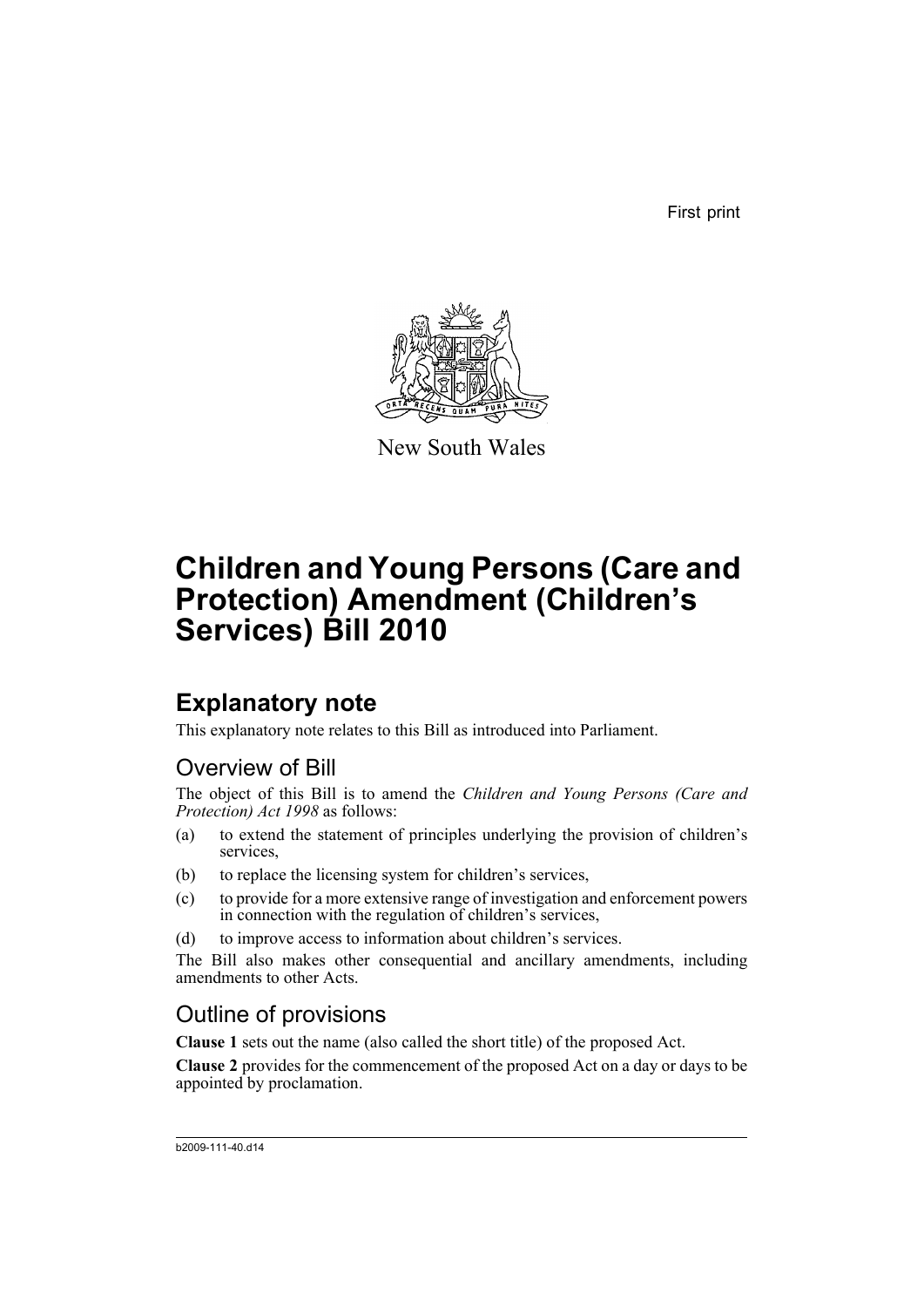Explanatory note

# **Schedule 1 Amendment of Children and Young Persons (Care and Protection) Act 1998 No 157**

Chapter 12 of the *Children and Young Persons (Care and Protection) Act 1998* (*the principal Act*) regulates the provision of children's services. Generally speaking, a children's service is a service that provides education or care (or both) for one or more children under the age of 6 years who do not ordinarily attend school.

### **Principles underlying the provision of children's services**

The Bill extends the list of principles underlying the provision of children's services to include the following principles:

- (a) children's services should assist the development and education of the children who attend them,
- (b) children's services should be planned and operated in a manner that recognises the diversity of the children who attend them and of the communities that they serve,
- (c) parents have a right to information about the children's services which their children attend.

**Schedule 1 [4]** provides for this amendment.

#### **Changes to licensing system**

The Bill replaces the current licensing system for providers of children's services. At present, a licence that authorises a person to provide children's services must specify the children's service to which the licence relates, the premises from which the service is to be provided and the person who is authorised by the licence to have the overall supervision of the children's service concerned. This means that the particulars of a licence must be changed whenever there is a change in operator of a children's service or a change in authorised supervisors.

Under the new provisions, the Director-General of the Department of Human Services (*the Director-General*) may issue a licence to authorise a person to provide a specified type or types of children's services. The licence (a *service provider licence*) will authorise the licensee to provide any children's services of the specified type and will no longer have to specify the premises at which the services are to be provided or the authorised supervisor.

The new provisions enable the Director-General to issue a separate approval (a *children's service approval*) that authorises the operation of a particular children's service. This children's service can then be provided by any licensed service provider that is authorised by a service provider licence to provide that type of children's service. For home based children's services, however, the children's service approval will apply only to a specific licensed service provider.

The Director-General will also be able to grant a separate approval (a *supervisor approval*) that authorises a person to supervise the operation of any specified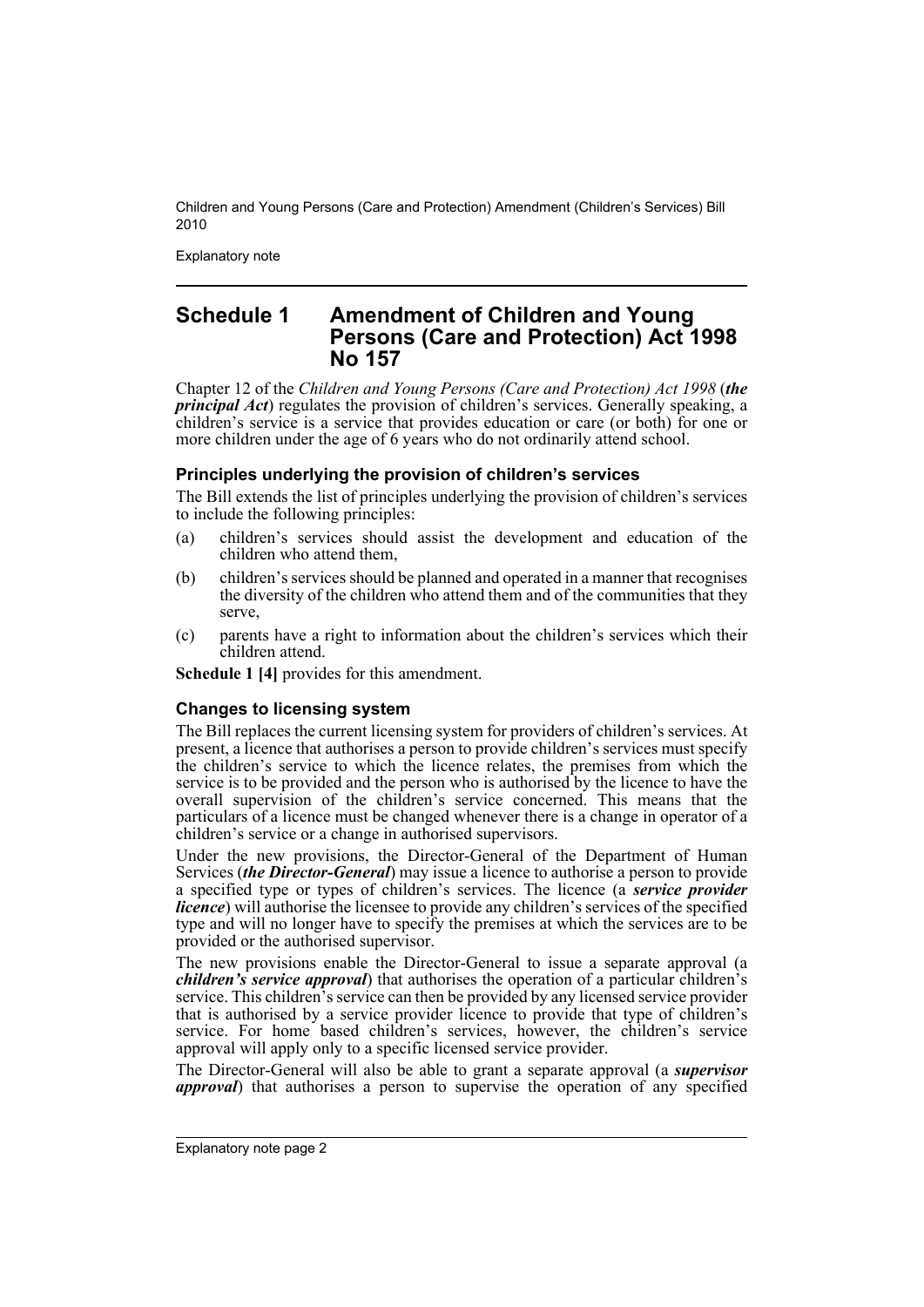Explanatory note

children's service or type of children's service. A licensee of an approved children's service is required to appoint at least one authorised supervisor for an approved children's service. Subject to the regulations, the licensee may appoint any authorised supervisor who is authorised by his or her supervisor approval to supervise the operation of the children's service concerned.

The Bill makes provision for:

- (a) conditions of licences and approvals, and
- (b) variation of licences and approvals (including variation of conditions), and
- (c) revocation and suspension of licences and approvals.

Under the new provisions, a licence or approval may be granted for a fixed term or with no fixed term. A licence or approval with no fixed term remains in force until it is revoked.

It will be an offence to provide or advertise a children's service without the appropriate licence and children's service approval.

The relevant provisions are contained in **Schedule 1 [5]**, in proposed Part 3 of Chapter 12.

#### **Investigation powers**

The Bill gives the Director-General more extensive powers of investigation in connection with children's services.

In particular, the Bill enables the Director-General:

- (a) to require any person involved in the provision of children's services to provide records kept in connection with children's services or other documents to the Director-General, and
- (b) to require any person involved in the provision of children's services to answer questions about matters in respect of which information is required for the administration or enforcement of Chapter 12 of the principal Act.

The Bill makes it clear that these functions also may be exercised in respect of a person who is outside the State if the children's services concerned are or were provided in this State.

It will be an offence to fail to comply with these requirements or to give false or misleading information in purported compliance with a requirement.

The relevant provisions are contained in **Schedule 1 [5]**, in proposed Part 4 of Chapter 12.

#### **Enforcement powers**

The Bill gives the Director-General more extensive enforcement powers in connection with children's services.

The Bill enables the Director-General to require a person who is contravening a provision of Chapter 12 of the principal Act to remedy the contravention. It will be an offence to fail to comply with the requirement.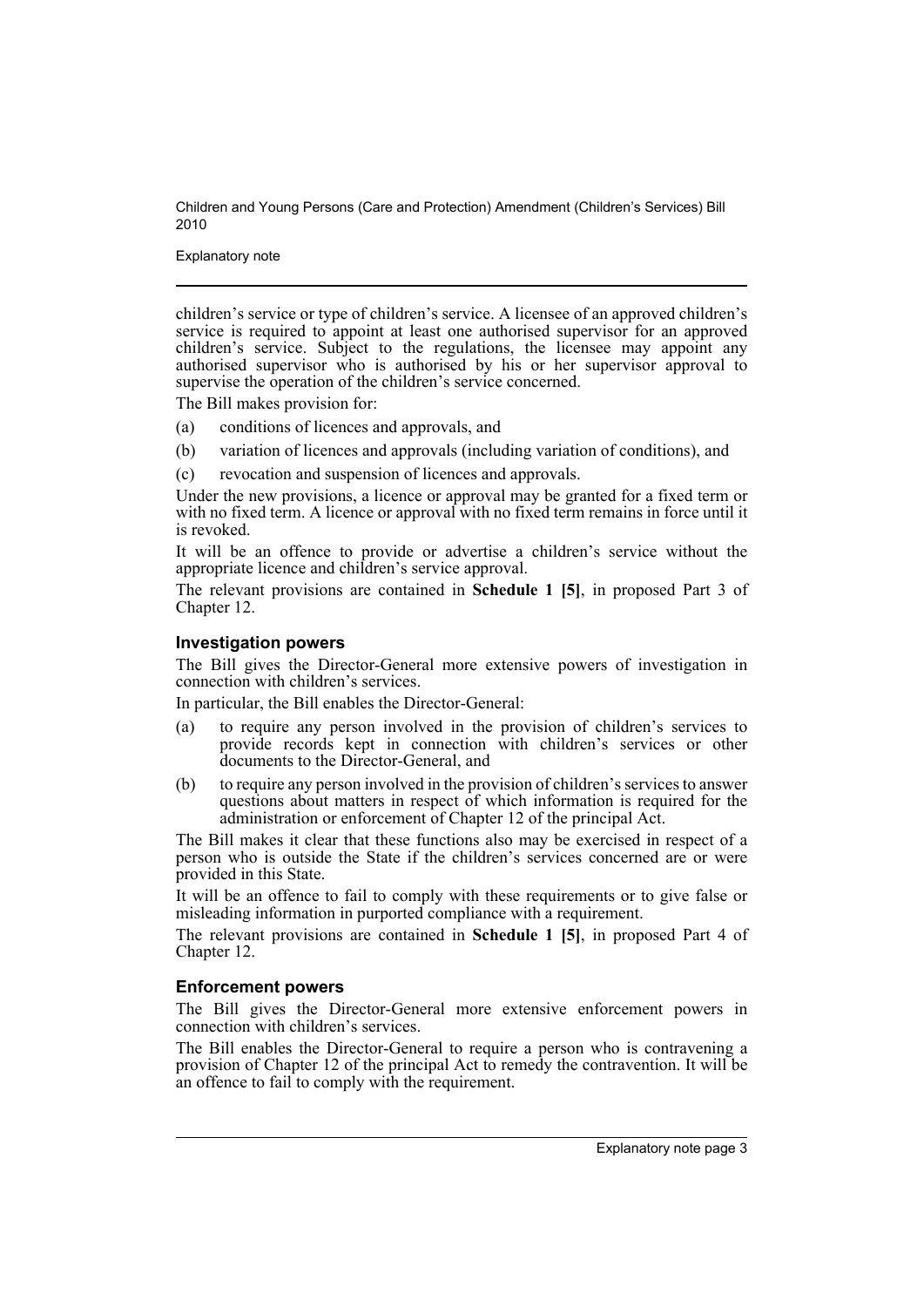Explanatory note

The Bill also enables the Director-General to accept a written undertaking given by a person in connection with a matter in relation to which the Director-General has a function under Chapter 12 of the principal Act. The District Court may make various orders (including an order requiring a person to pay compensation) in the event that the undertaking is contravened.

The Bill also remakes existing provisions of Chapter 12 of the principal Act which give the Director-General power to inform parents about the advisability of a child attending a children's service and to exclude particular persons from the premises at which a children's service is provided. However, it will no longer be an offence for a parent to send a child to a children's service in contravention of a direction of the Director-General.

The relevant provisions are contained in **Schedule 1 [5]**, in proposed Part 5 of Chapter 12.

In addition, **Schedule 1 [7]** will enable penalty notices to be issued for a contravention of the principal Act or the regulations.

### **Information concerning children's services**

The Bill remakes an existing provision that requires the licensee of a children's service to provide parents of children enrolled in the service with ready access to information about the service. It also remakes an existing provision that requires a licensee of an approved children's service to afford any parent contact with his or her child at any time that the service is being provided.

New provisions will require the Director-General to keep a children's services register. The Director-General is to record in the register information about each approved children's service, including the following:

- (a) particulars of the children's service approval applying to the children's service,
- (b) the name and address of the licensed service provider that operates the children's service,
- (c) particulars of the service provider licence under which the licensed service provider operates,
- (d) the name of any person who is an authorised supervisor of the children's service and particulars of his or her supervisor approval,
- (e) particulars of any enforcement action taken against the licensee or an authorised supervisor of the approved children's service.

The children's services register is to be made available for public inspection on the Internet.

The relevant provisions are contained in **Schedule 1 [5]**, in proposed Parts 6 and 7 of Chapter 12.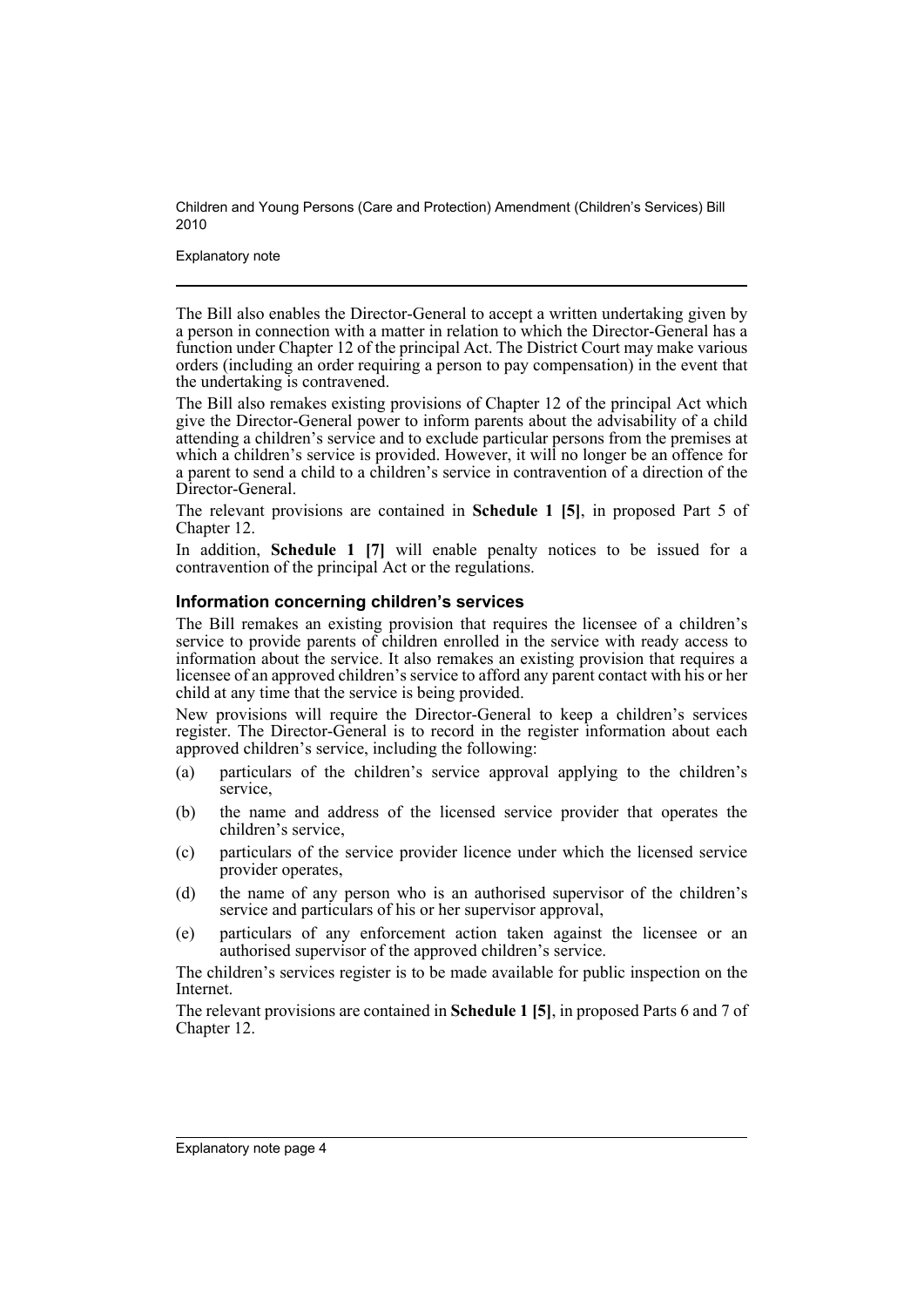Explanatory note

#### **Miscellaneous provisions**

The amendments in **Schedule 1 [5]**, in proposed Part 8 of Chapter 12, generally re-make existing provisions of Chapter 12 of the principal Act. However, the provisions include a more extensive regulation-making power in relation to children's services, as a consequence of the changes to the licensing system made by the Bill.

**Schedule 1 [6]** provides for the review, by the Administrative Decisions Tribunal, of the following decisions:

- (a) a decision to refuse to grant a licence or approval,
- (b) a decision to impose a condition on the grant of a licence or approval,
- (c) a decision to vary, suspend or revoke a licence or approval.

This amendment will transfer to the Act existing review provisions contained in the regulations.

**Schedule 1 [1], [2] and [3]** insert in the principal Act definitions of expressions used in the new provisions in Chapter 12.

**Schedule 1 [8]** enables savings and transitional regulations to be made as a consequence of the enactment of the proposed Act.

**Schedule 1 [9]** facilitates the transition of existing licences and licence holders to the new licence and approval system.

# **Schedule 2 Amendment of other Acts**

Schedule 2 amends the following Acts, as a consequence of the new licence and approval system to be established by the Bill:

- (a) the *Children and Young Persons Legislation (Repeal and Amendment) Act 1998*,
- (b) the *Commission for Children and Young People Act 1998*,
- (c) the *Companion Animals Act 1998*,
- (d) the *Criminal Records Act 1991*,
- (e) the *Ombudsman Act 1974*,
- (f) the *Young Offenders Act 1997*.

The amendments also remove certain references to a provider of child care services that have been made redundant by the changes to Part 7 of the *Commission for Children and Young People Act 1998* made by the *Children Legislation Amendment (Wood Inquiry Recommendations) Act 2009*.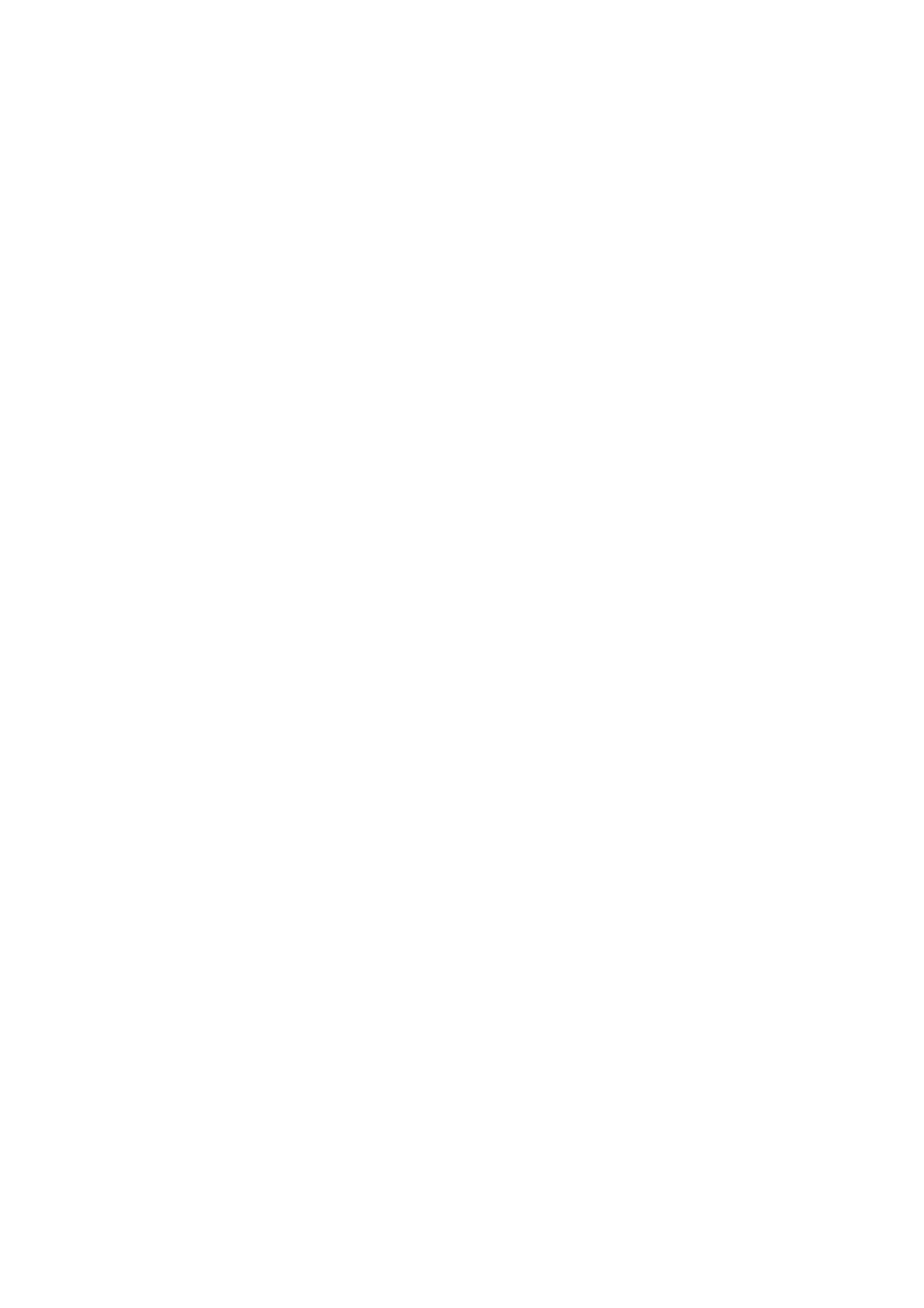First print



New South Wales

# **Children and Young Persons (Care and Protection) Amendment (Children's Services) Bill 2010**

# **Contents**

|                                                              | Page |
|--------------------------------------------------------------|------|
| Name of Act                                                  |      |
| Commencement                                                 | 2    |
| Schedule 1 Amendment of Children and Young Persons (Care and |      |
| Protection) Act 1998 No 157                                  | 3    |
| Schedule 2 Amendment of other Acts                           | 33   |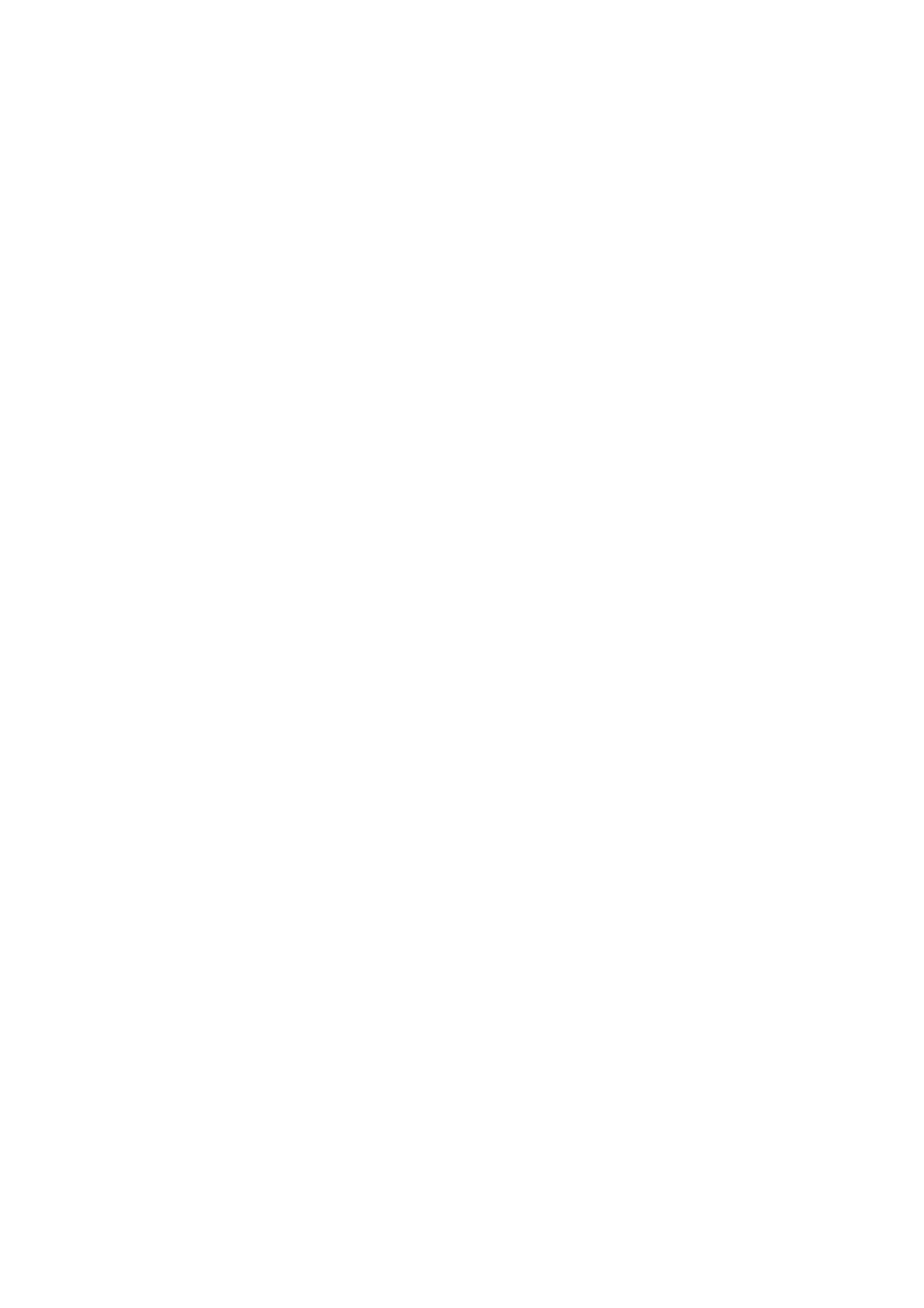

New South Wales

# **Children and Young Persons (Care and Protection) Amendment (Children's Services) Bill 2010**

No , 2010

# **A Bill for**

An Act to amend the *Children and Young Persons (Care and Protection) Act 1998* to make further provision with respect to the regulation of children's services, and to make consequential amendments to other legislation.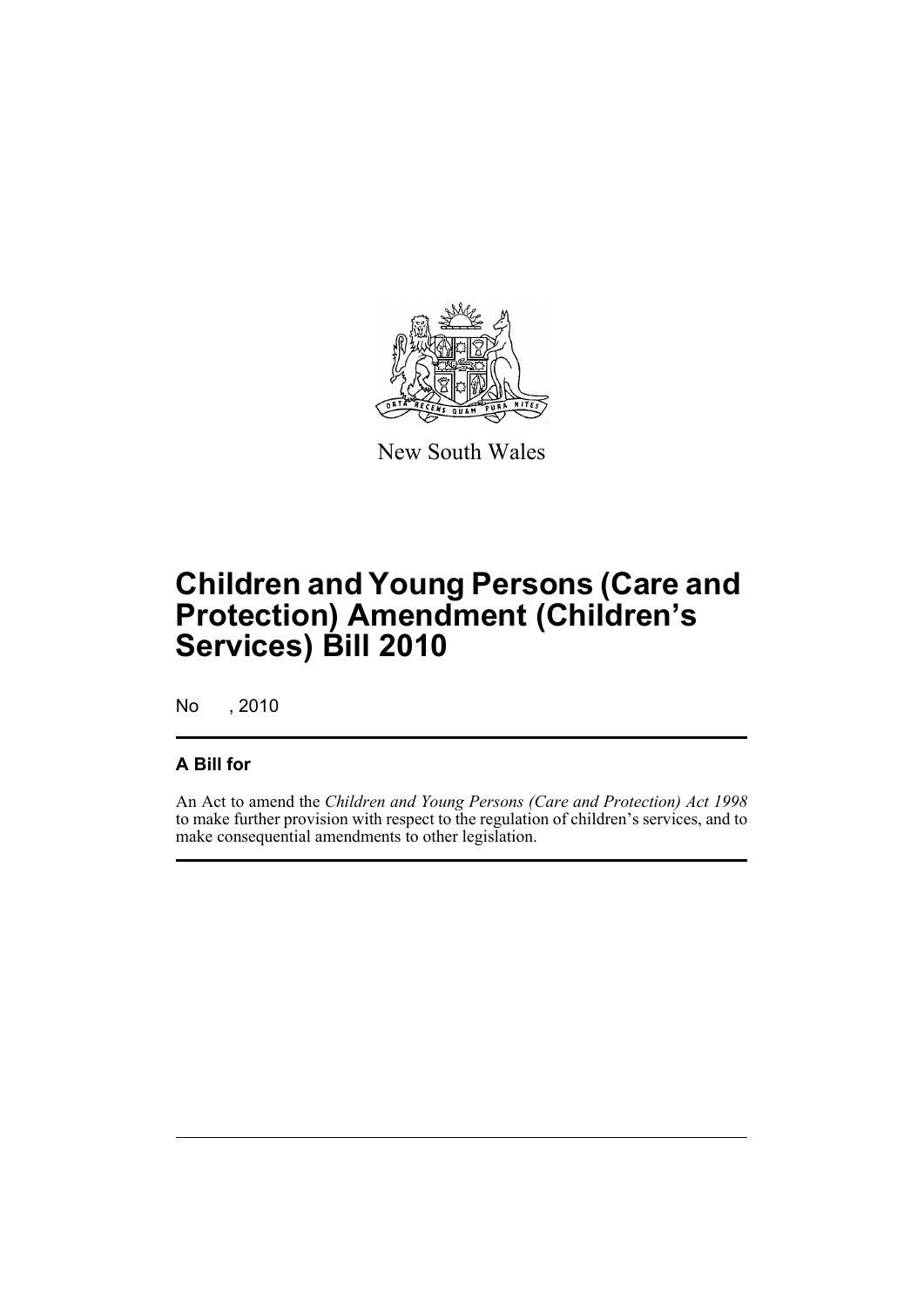<span id="page-9-1"></span><span id="page-9-0"></span>

|   | The Legislature of New South Wales enacts:                                                                    |                     |
|---|---------------------------------------------------------------------------------------------------------------|---------------------|
| 1 | Name of Act                                                                                                   | $\overline{2}$      |
|   | This Act is the Children and Young Persons (Care and Protection)<br>Amendment (Children's Services) Act 2010. | 3<br>$\overline{4}$ |
|   | <b>Commencement</b>                                                                                           | 5                   |
|   | This Act commences on a day or days to be appointed by proclamation.                                          | 6                   |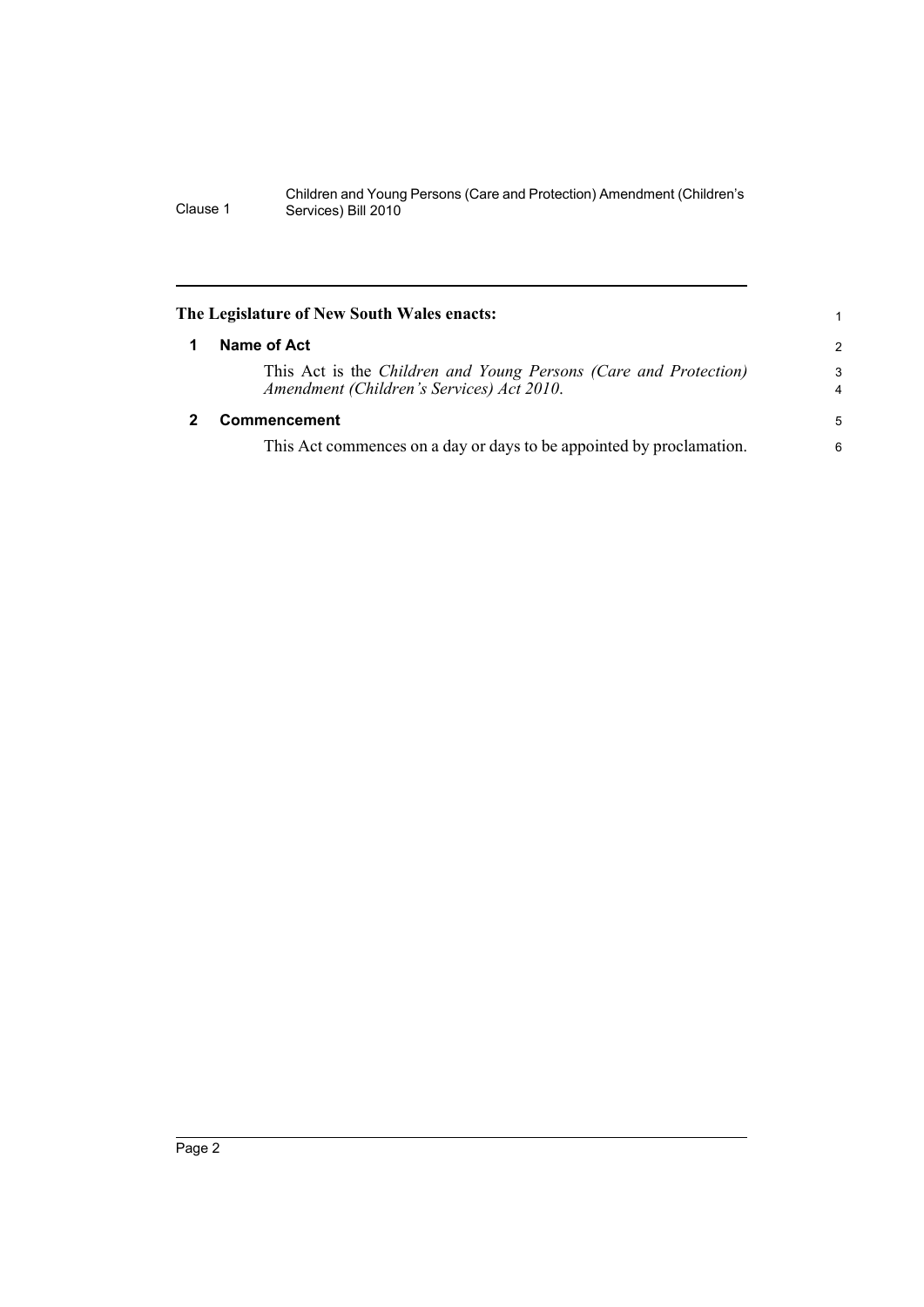Amendment of Children and Young Persons (Care and Protection) Act 1998 No 157 Schedule 1

## <span id="page-10-0"></span>**Schedule 1 Amendment of Children and Young Persons (Care and Protection) Act 1998 No 157**

**[1] Section 3 Definitions** Insert in alphabetical order: *children's service approval*—see section 199. *service provider licence*—see section 199. *supervisor approval*—see section 199. **[2] Section 199 Definitions** Omit the definitions of *authorised supervisor*, *licence* and *licensee* from section 199 (1). Insert in alphabetical order: *approval* means a children's service approval or a supervisor approval. *approved children's service* means a children's service the operation of which is authorised by a children's service approval. *authorised supervisor* means a person who holds a supervisor approval. *children's service approval* means a children's service approval granted under this Chapter and which is in force. *children's services register* means the children's services register kept under Part 7. *compliance notice*—see Division 1 of Part 5.

*licensed service provider* means a licensee under a service provider licence.

*licensee* under a service provider licence means a person or persons specified in the service provider licence as the licensee or any person appointed as licensee by variation of the licence.

*service provider licence* or *licence* means a service provider licence granted under this Chapter and which is in force.

*supervisor approval* means a supervisor approval granted under this Chapter and which is in force.

1 2 3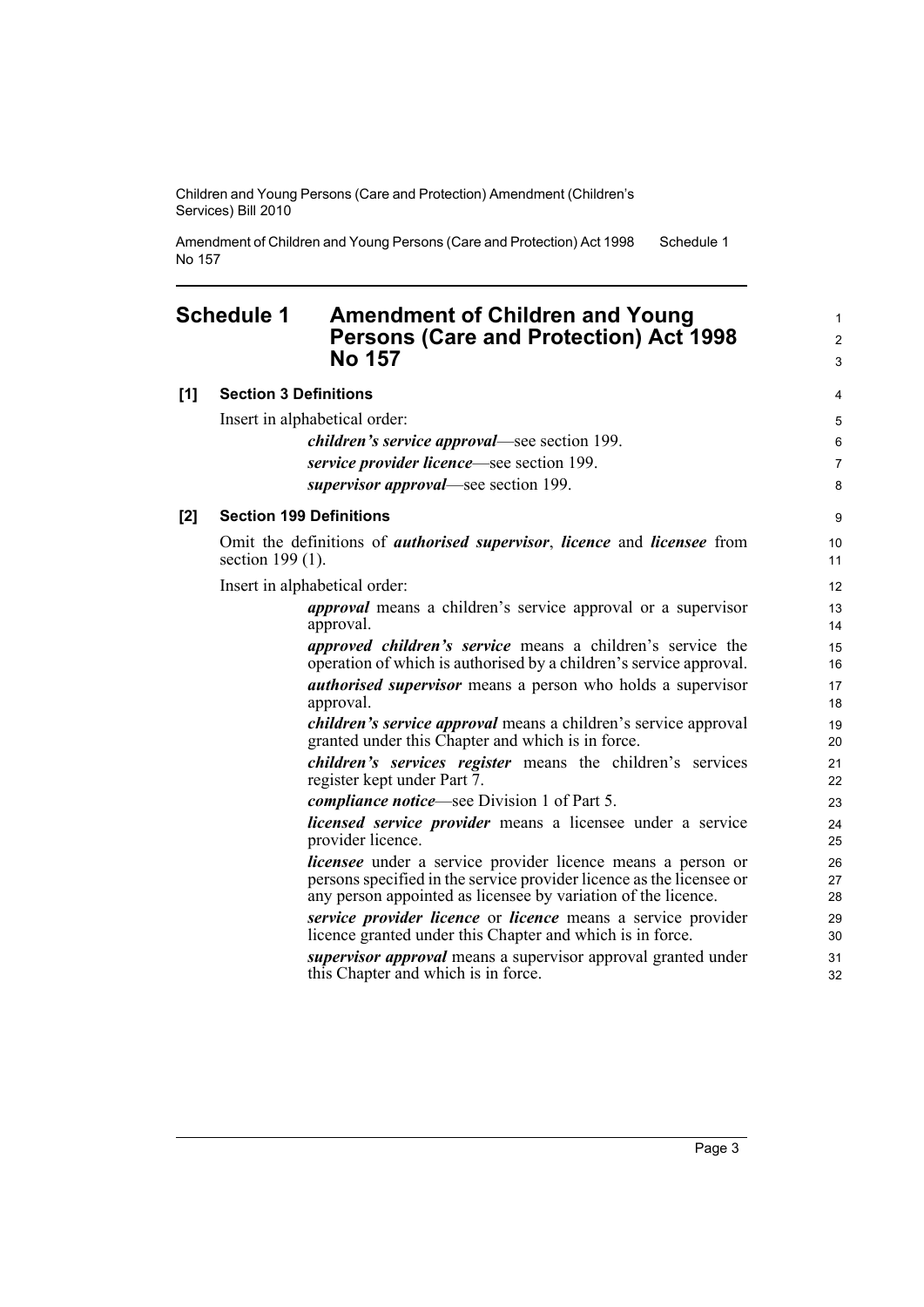Schedule 1 Amendment of Children and Young Persons (Care and Protection) Act 1998 No 157

#### **[3] Section 199 (3)**

Insert after section 199 (2):

(3) In this Chapter, a reference to the licensee of a children's service, or of an approved children's service, is a reference to the licensed service provider that provides the children's service.

#### **[4] Section 202**

Omit the section. Insert instead:

#### **202 Principles underlying the provision of children's services**

The provision of children's services should be based on the following principles:

- (a) the paramount consideration in the provision of children's services is the best interests of children,
- (b) children should receive services that meet their individual needs (including the needs of children with a disability) and enhance their physical, emotional, cognitive, social and cultural development,
- (c) children's services should assist the development and education of the children who attend them,
- (d) children's services should be planned and operated in a manner that recognises the diversity of the children who attend them and of the communities that they serve,
- (e) parents have a right to information about the children's services which their children attend,
- (f) parents have both a right and a responsibility to be involved in the making of decisions by a children's service in so far as those decisions affect their children.

**Note.** Children's services must also be operated in accordance with any relevant provisions of the *Anti-Discrimination Act 1977*.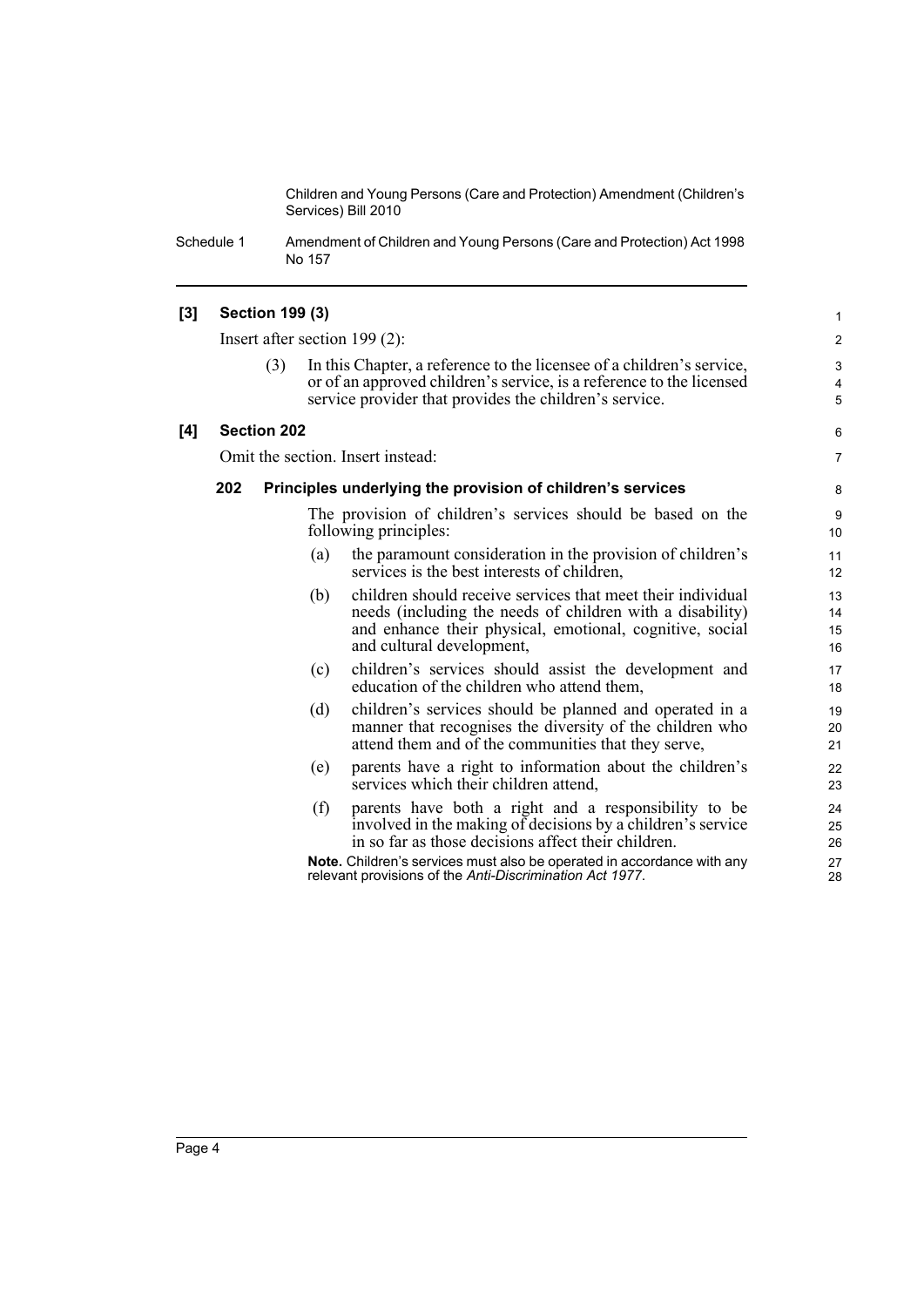Amendment of Children and Young Persons (Care and Protection) Act 1998 No 157 Schedule 1

| [5] |        |                   | Chapter 12, Parts 3-8<br>Omit Parts 3-5. Insert instead:                                                                                                                                                                                                             | 1<br>2                        |
|-----|--------|-------------------|----------------------------------------------------------------------------------------------------------------------------------------------------------------------------------------------------------------------------------------------------------------------|-------------------------------|
|     | Part 3 |                   | <b>Regulation of children's services</b>                                                                                                                                                                                                                             | 3                             |
|     |        | <b>Division 1</b> | <b>Service provider licences</b>                                                                                                                                                                                                                                     | 4                             |
|     | 204    |                   | Prescribed children's services to be provided only by licensed<br>service providers                                                                                                                                                                                  | 5<br>6                        |
|     |        |                   | A prescribed children's service may be provided only by a person<br>who is authorised to provide the type of service concerned by a<br>service provider licence.<br>Note. For offences see Division 4.                                                               | 7<br>8<br>9<br>10             |
|     | 205    |                   | <b>Service provider licences</b>                                                                                                                                                                                                                                     | 11                            |
|     |        | (1)               | The Director-General may, on application, grant a licence (a<br>service provider licence) that authorises a person or persons to<br>provide a specified type or types of prescribed children's service.                                                              | $12 \overline{ }$<br>13<br>14 |
|     |        | (2)               | A service provider licence is to specify the person or persons to<br>whom the licence is granted.                                                                                                                                                                    | 15<br>16                      |
|     |        | (3)               | Any person so specified is a licensee under the service provider<br>licence.<br>Note. The regulations may provide for information and evidence to<br>accompany an application for a licence and the probity checks to be<br>conducted in respect of the application. | 17<br>18<br>19<br>20<br>21    |
|     | 206    |                   | <b>Refusal to grant licence</b>                                                                                                                                                                                                                                      | 22                            |
|     |        | (1)               | The Director-General may refuse to grant a service provider<br>licence:                                                                                                                                                                                              | 23<br>24                      |
|     |        |                   | if the Director-General is of the opinion that a person<br>(a)<br>proposed as licensee or any relevant person in relation to<br>the application is not a suitable person to be involved in the<br>provision of children's services, or                               | 25<br>26<br>27<br>28          |
|     |        |                   | on any other grounds prescribed by the regulations.<br>(b)                                                                                                                                                                                                           | 29                            |
|     |        | (2)               | Each of the following persons is a <i>relevant person</i> in relation to<br>an application:                                                                                                                                                                          | 30<br>31                      |
|     |        |                   | if the proposed licensee is not a natural person—any<br>(a)<br>person involved in the control or management of the<br>proposed licensee (such as a chief executive officer,<br>director or majority shareholder of a corporation),                                   | 32<br>33<br>34<br>35          |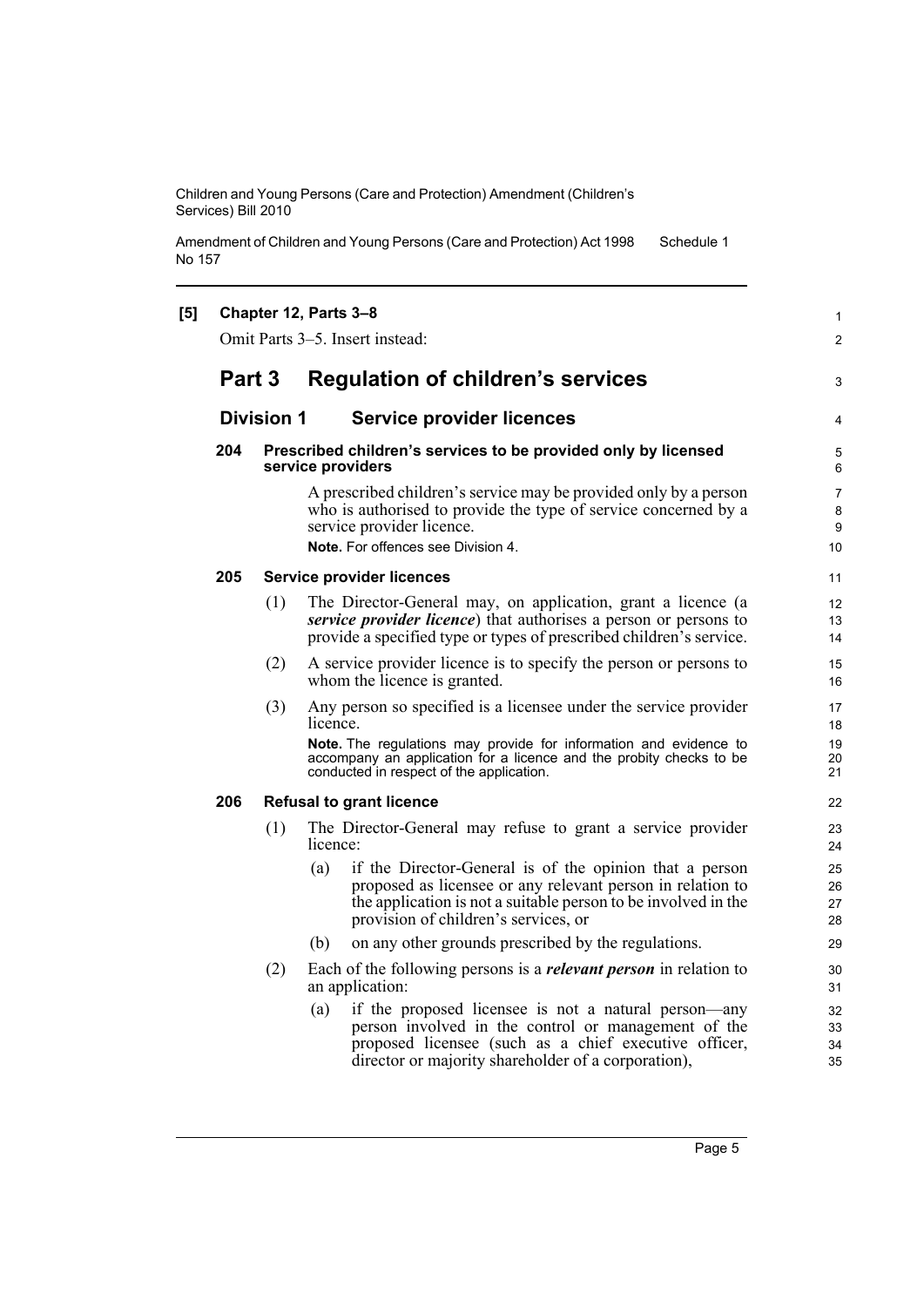Schedule 1 Amendment of Children and Young Persons (Care and Protection) Act 1998 No 157

|     |     | (b)<br>(c) | if the proposed licensee applies for the licence for or on<br>behalf of an association, partnership or trust—a member of<br>the management committee or other office holder of the<br>association, a member of the partnership or a trustee of the<br>trust (as the case requires),<br>any other person prescribed by the regulations. | $\mathbf{1}$<br>$\overline{c}$<br>3<br>4<br>5<br>6 |
|-----|-----|------------|----------------------------------------------------------------------------------------------------------------------------------------------------------------------------------------------------------------------------------------------------------------------------------------------------------------------------------------|----------------------------------------------------|
| 207 |     |            | <b>Duration of licence</b>                                                                                                                                                                                                                                                                                                             | $\overline{7}$                                     |
|     | (1) |            | A service provider licence may be granted for a fixed term or for<br>no fixed term.                                                                                                                                                                                                                                                    | 8<br>9                                             |
|     | (2) |            | If a service provider licence is granted for a fixed term, the<br>licence remains in force for the term specified in the licence,<br>unless sooner revoked.                                                                                                                                                                            | 10<br>11<br>12                                     |
|     | (3) |            | If a service provider licence is granted for no fixed term, it<br>remains in force until it is revoked.                                                                                                                                                                                                                                | 13<br>14                                           |
|     | (4) |            | In any case, a service provider licence ceases to have effect<br>during any period in which it is suspended.                                                                                                                                                                                                                           | 15<br>16                                           |
| 208 |     |            | <b>Conditions of licences</b>                                                                                                                                                                                                                                                                                                          | 17                                                 |
|     | (1) |            | A service provider licence is subject to the following conditions:                                                                                                                                                                                                                                                                     | 18                                                 |
|     |     | (a)        | any conditions imposed by this Act or prescribed by the<br>regulations,                                                                                                                                                                                                                                                                | 19<br>20                                           |
|     |     | (b)        | any conditions imposed by the Director-General.                                                                                                                                                                                                                                                                                        | 21                                                 |
|     | (2) |            | The Director-General may impose conditions on a licence:                                                                                                                                                                                                                                                                               | 22                                                 |
|     |     | (a)        | at the time of the grant of the licence, or                                                                                                                                                                                                                                                                                            | 23                                                 |
|     |     | (b)        | subsequent to the grant of the licence by variation of the<br>licence.                                                                                                                                                                                                                                                                 | 24<br>25                                           |
|     | (3) |            | A licensee under a service provider licence must not contravene<br>a condition of the licence.                                                                                                                                                                                                                                         | 26<br>27                                           |
|     |     |            | Maximum penalty: 200 penalty units.                                                                                                                                                                                                                                                                                                    | 28                                                 |
| 209 |     |            | <b>Variation of licence</b>                                                                                                                                                                                                                                                                                                            | 29                                                 |
|     | (1) |            | The Director-General may, by notice in writing, vary a service<br>provider licence (including any conditions of the licence imposed<br>by the Director-General).                                                                                                                                                                       | 30<br>31<br>32                                     |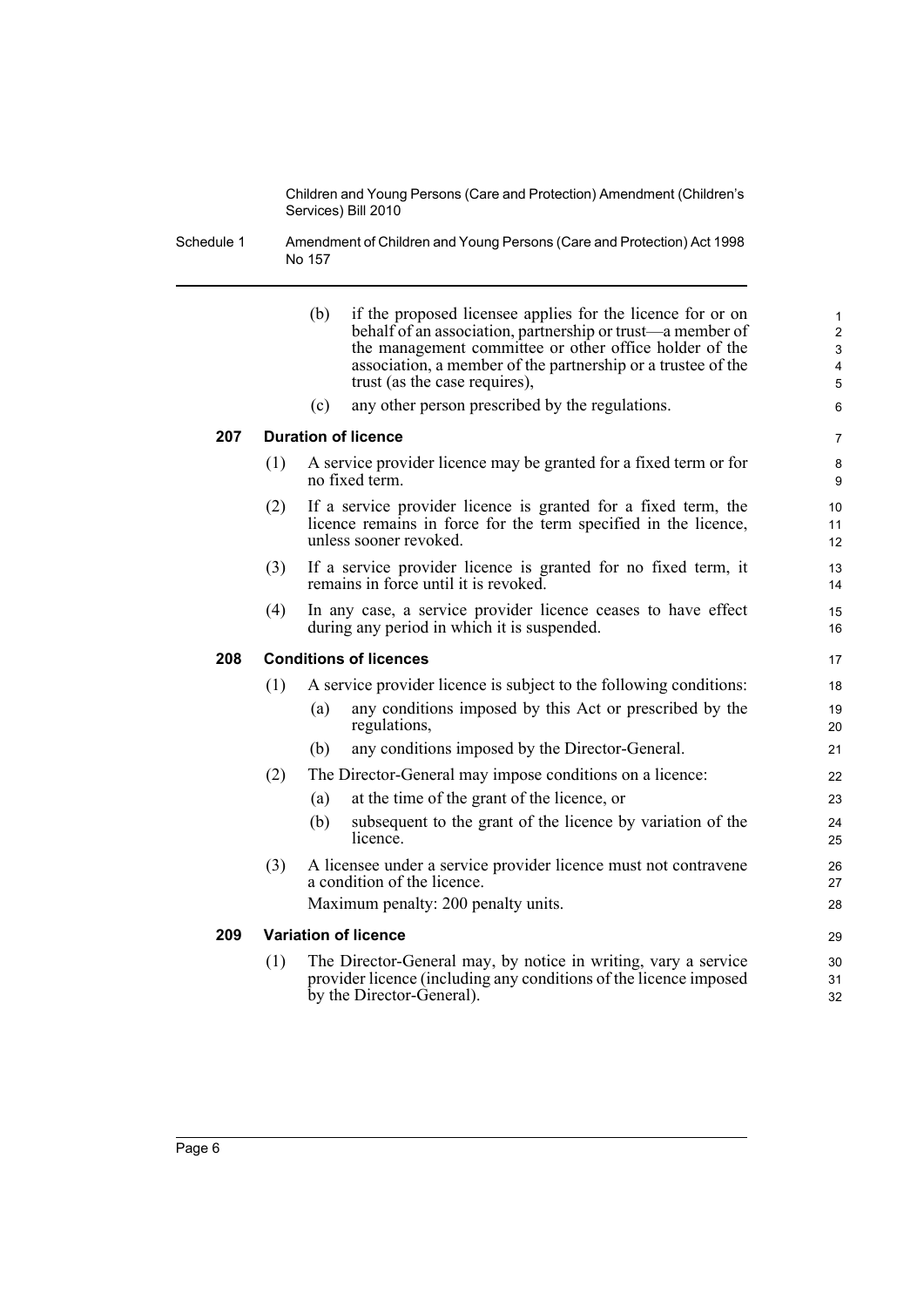Amendment of Children and Young Persons (Care and Protection) Act 1998 No 157 Schedule 1

| (2) |     |                                                                                                                                                                                                                                                                                                                                              | 1<br>2<br>3<br>4<br>5<br>6                                                                                                                                                                                                                                                                                                                                                                                                                                                                                                                                                                                                                                                                                                                                                                                                                                                                                                                                                                                                   |
|-----|-----|----------------------------------------------------------------------------------------------------------------------------------------------------------------------------------------------------------------------------------------------------------------------------------------------------------------------------------------------|------------------------------------------------------------------------------------------------------------------------------------------------------------------------------------------------------------------------------------------------------------------------------------------------------------------------------------------------------------------------------------------------------------------------------------------------------------------------------------------------------------------------------------------------------------------------------------------------------------------------------------------------------------------------------------------------------------------------------------------------------------------------------------------------------------------------------------------------------------------------------------------------------------------------------------------------------------------------------------------------------------------------------|
|     |     |                                                                                                                                                                                                                                                                                                                                              | 7                                                                                                                                                                                                                                                                                                                                                                                                                                                                                                                                                                                                                                                                                                                                                                                                                                                                                                                                                                                                                            |
| (1) |     |                                                                                                                                                                                                                                                                                                                                              | 8<br>9<br>10                                                                                                                                                                                                                                                                                                                                                                                                                                                                                                                                                                                                                                                                                                                                                                                                                                                                                                                                                                                                                 |
| (2) |     |                                                                                                                                                                                                                                                                                                                                              | 11                                                                                                                                                                                                                                                                                                                                                                                                                                                                                                                                                                                                                                                                                                                                                                                                                                                                                                                                                                                                                           |
|     | (a) | if the licence was granted to authorise the provision of<br>children's services by a person for or on behalf of an<br>association, partnership or trust and, as a result of a change<br>in circumstances, it is no longer appropriate for the person<br>to be the licensee for or on behalf of that association,<br>partnership or trust, or | 12<br>13<br>14<br>15<br>16<br>17                                                                                                                                                                                                                                                                                                                                                                                                                                                                                                                                                                                                                                                                                                                                                                                                                                                                                                                                                                                             |
|     | (b) | if the existing licensee has died, or                                                                                                                                                                                                                                                                                                        | 18                                                                                                                                                                                                                                                                                                                                                                                                                                                                                                                                                                                                                                                                                                                                                                                                                                                                                                                                                                                                                           |
|     | (c) | in other circumstances prescribed by the regulations.                                                                                                                                                                                                                                                                                        | 19                                                                                                                                                                                                                                                                                                                                                                                                                                                                                                                                                                                                                                                                                                                                                                                                                                                                                                                                                                                                                           |
| (3) |     |                                                                                                                                                                                                                                                                                                                                              | 20<br>21<br>22                                                                                                                                                                                                                                                                                                                                                                                                                                                                                                                                                                                                                                                                                                                                                                                                                                                                                                                                                                                                               |
|     |     |                                                                                                                                                                                                                                                                                                                                              | 23                                                                                                                                                                                                                                                                                                                                                                                                                                                                                                                                                                                                                                                                                                                                                                                                                                                                                                                                                                                                                           |
| (1) |     |                                                                                                                                                                                                                                                                                                                                              | 24<br>25                                                                                                                                                                                                                                                                                                                                                                                                                                                                                                                                                                                                                                                                                                                                                                                                                                                                                                                                                                                                                     |
|     | (a) | if the Director-General is of the opinion that a licensee<br>under the licence or any relevant person in relation to the<br>licence is no longer a suitable person to be involved in the<br>provision of children's services, or                                                                                                             | 26<br>27<br>28<br>29                                                                                                                                                                                                                                                                                                                                                                                                                                                                                                                                                                                                                                                                                                                                                                                                                                                                                                                                                                                                         |
|     | (b) | if the Director-General is of the opinion that the continued<br>provision of children's services by a licensee under the<br>licence would constitute an unacceptable risk to the safety,<br>welfare or well-being of any child or class of children<br>attending the service, or                                                             | 30<br>31<br>32<br>33<br>34                                                                                                                                                                                                                                                                                                                                                                                                                                                                                                                                                                                                                                                                                                                                                                                                                                                                                                                                                                                                   |
|     | (c) | on any other grounds specified in the regulations.                                                                                                                                                                                                                                                                                           | 35                                                                                                                                                                                                                                                                                                                                                                                                                                                                                                                                                                                                                                                                                                                                                                                                                                                                                                                                                                                                                           |
| (2) |     |                                                                                                                                                                                                                                                                                                                                              | 36<br>37                                                                                                                                                                                                                                                                                                                                                                                                                                                                                                                                                                                                                                                                                                                                                                                                                                                                                                                                                                                                                     |
|     | (a) | if the licensee is not a natural person—any person involved<br>in the control or management of the licensee (such as a                                                                                                                                                                                                                       | 38<br>39                                                                                                                                                                                                                                                                                                                                                                                                                                                                                                                                                                                                                                                                                                                                                                                                                                                                                                                                                                                                                     |
|     |     |                                                                                                                                                                                                                                                                                                                                              | A variation includes the imposition of new conditions on a<br>licence, the substitution of a condition, or the omission or<br>amendment of a condition.<br>Note. The regulations may make provision for the grounds on which a<br>licence may be varied, and the manner in which the variation is to be<br>notified.<br>Appointment of additional or substitute licensee<br>The Director-General may vary a service provider licence to<br>appoint a person as licensee under the service provider licence in<br>place of, or in addition to, the existing licensee.<br>Any such variation may be made only:<br>A person appointed by the Director-General as licensee is taken<br>to be a licensee under the licence for the period (if any) specified<br>by the Director-General in the appointment.<br><b>Revocation or suspension of licences</b><br>The Director-General may revoke or suspend a service provider<br>licence:<br>Each of the following persons is a <i>relevant person</i> in relation to<br>a licence: |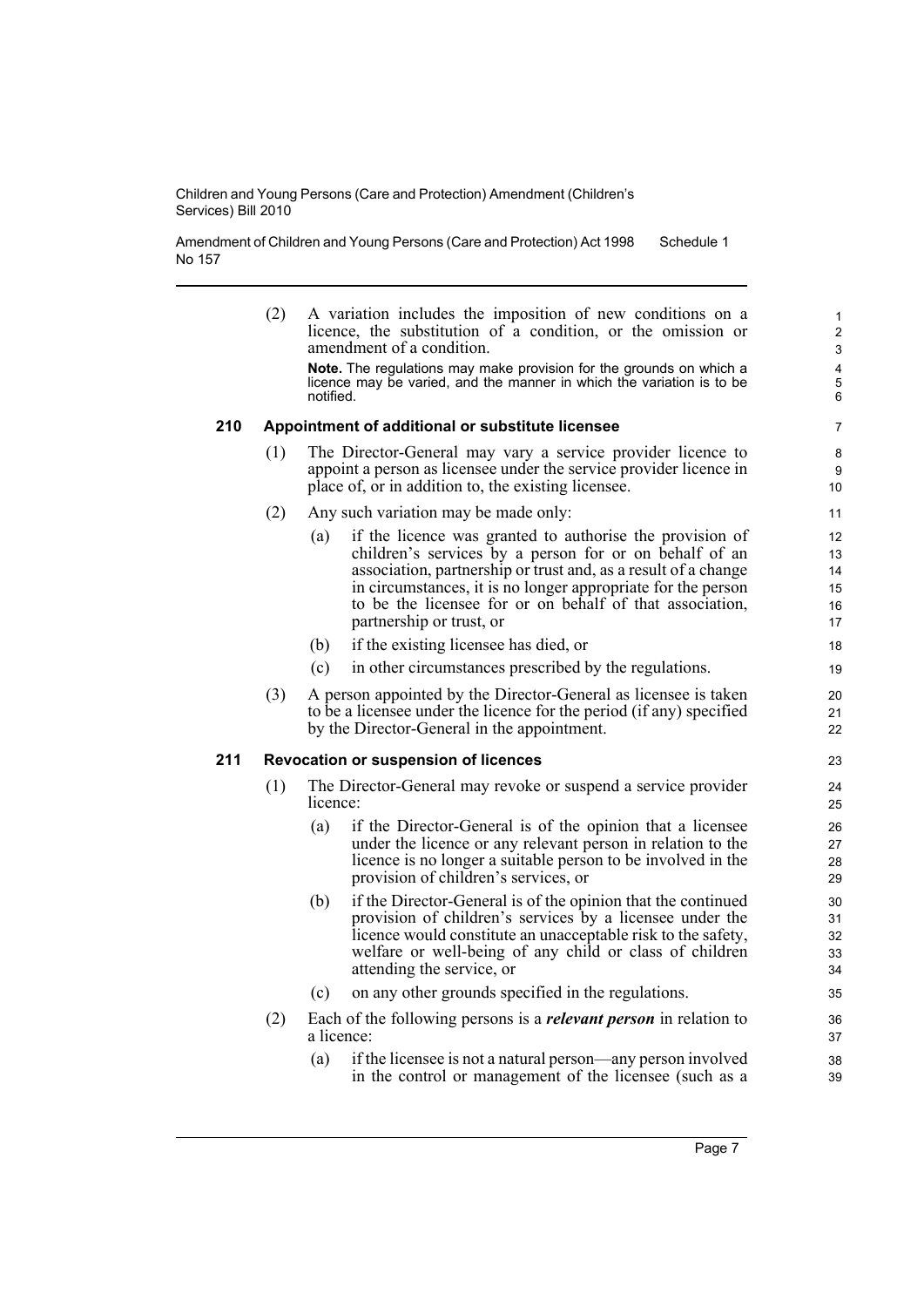Schedule 1 Amendment of Children and Young Persons (Care and Protection) Act 1998 No 157

> chief executive officer, director or majority shareholder of a corporation),

14

| (b) if the licence authorises the provision of children's   |
|-------------------------------------------------------------|
| services by a person for or on behalf of an association,    |
| partnership or trust—a member of the management             |
| committee, or other office holder, of the association, a    |
| member of the partnership or a trustee of the trust (as the |
| case requires),                                             |
|                                                             |

(c) any other person prescribed by the regulations.

#### **212 Special condition—home based children's service**

It is a condition of a service provider licence for a home based children's service that the licensee under the licence provide that children's service only at the licensee's home.

#### **Division 2 Approval of operation of children's services**

#### **213 Prescribed children's service to be operated only with approval**

- (1) A prescribed children's service may be provided only if the operation of the particular children's service is authorised by a children's service approval.
- (2) An approved children's service (other than a home based children's service) may be provided by any licensed service provider authorised by its service provider licence to provide the type of children's service concerned.
- (3) A home based children's service may be provided only by a licensed service provider authorised by a service provider licence to provide that particular home based children's service. **Note.** For offences see Division 4.

#### **214 Children's service approval**

The Director-General may, on application, grant an approval (a *children's service approval*) that authorises the operation of a particular prescribed children's service.

#### **215 Refusal to grant approval**

The Director-General may refuse to grant a children's service approval:

(a) if the Director-General is of the opinion that the operation of the children's service would constitute an unacceptable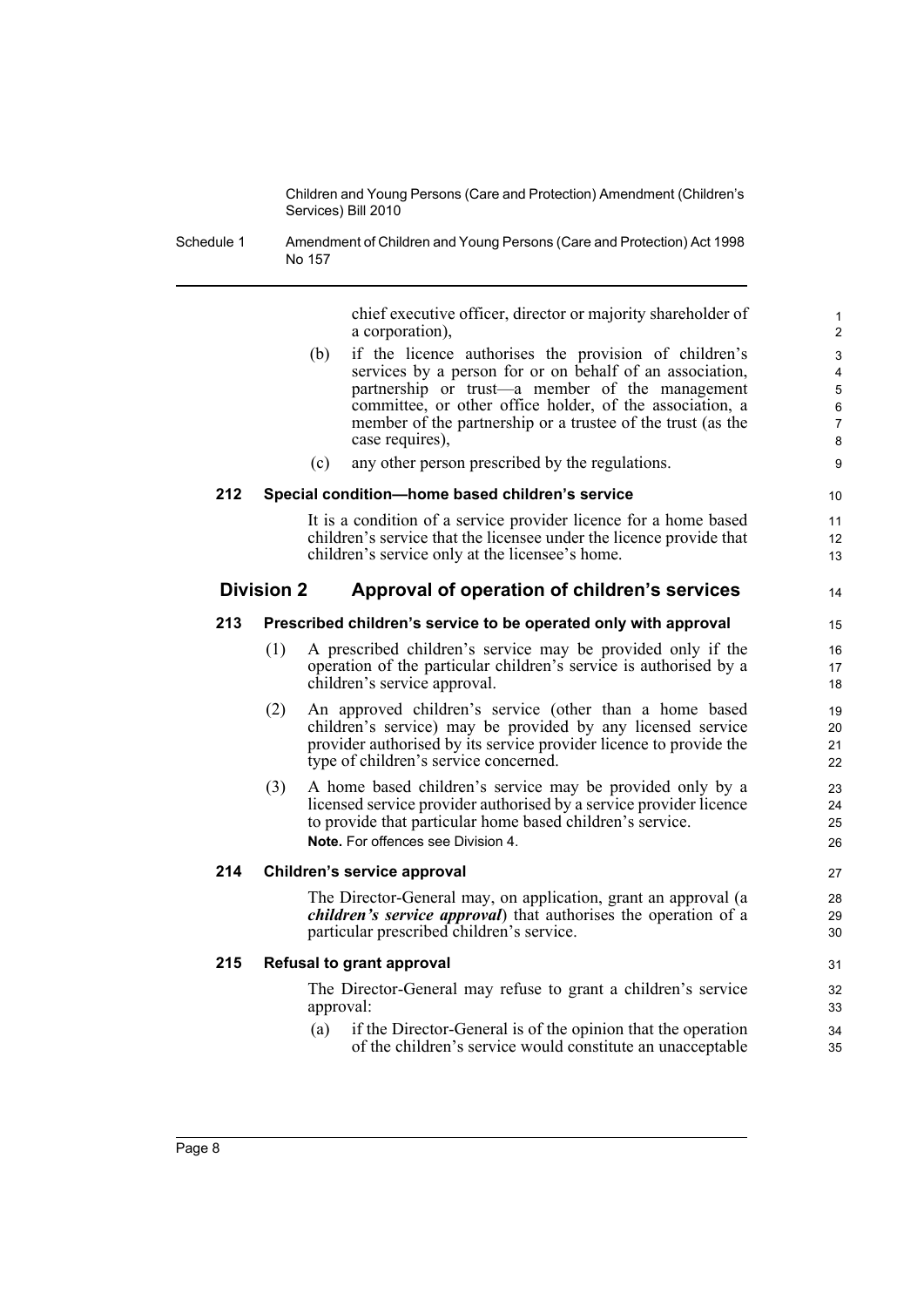Amendment of Children and Young Persons (Care and Protection) Act 1998 No 157 Schedule 1

risk to the safety, welfare or well-being of children who would attend the service, or (b) on any grounds prescribed by the regulations. **216 Duration of approval** (1) A children's service approval may be granted for a fixed term or for no fixed term. (2) If a children's service approval is granted for a fixed term, the approval remains in force for the term specified in the approval, unless sooner revoked. (3) If a children's service approval is granted for no fixed term, the approval remains in force until it is revoked. (4) In any case, a children's service approval ceases to have effect during any period in which it is suspended. **217 Conditions of approvals** (1) A children's service approval is subject to the following conditions: (a) any conditions imposed by this Act or prescribed by the regulations, (b) any conditions imposed by the Director-General. (2) The Director-General may impose conditions on a children's service approval: (a) at the time of the grant of the approval, or (b) subsequent to the grant of the approval by varying the children's service approval. (3) A licensee of a children's service must not contravene a condition of the children's service approval relating to the children's service. Maximum penalty: 200 penalty units. **218 Variation to approval** (1) The Director-General may, by notice in writing, vary a children's service approval (including any conditions of the approval imposed by the Director-General). (2) A variation includes the imposition of new conditions on an approval, the substitution of a condition, or the omission or amendment of a condition. 1 2  $\overline{a}$ 4 5 6 7 8  $\Omega$ 10 11  $12$ 13 14 15 16 17 18 19 20 21 22 23 24 25 26 27 28 29 30 31 32 33 34 35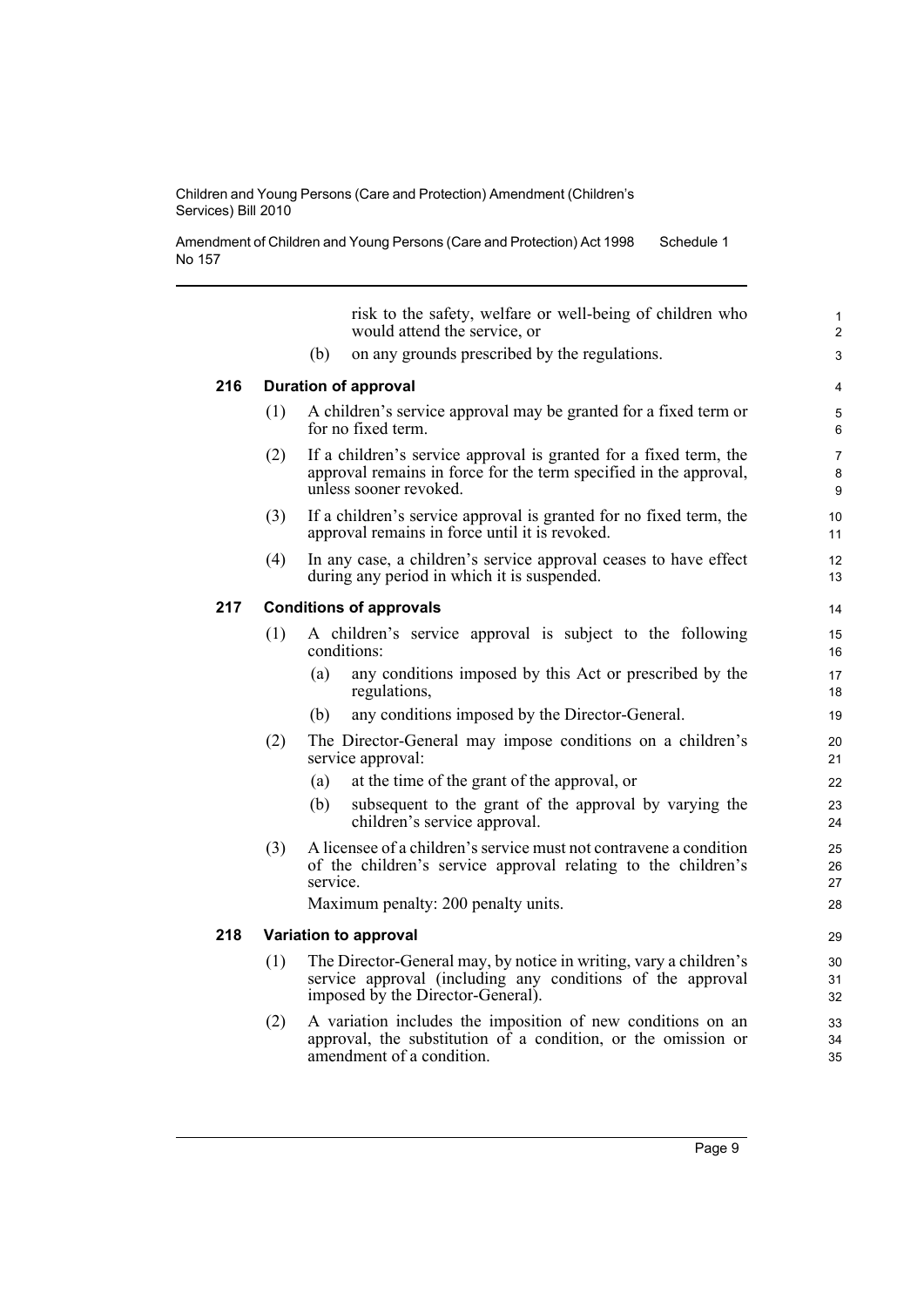Schedule 1 Amendment of Children and Young Persons (Care and Protection) Act 1998 No 157

> **Note.** The regulations may make provision for the grounds on which an approval may be varied, and the manner in which the variation is to be notified.

19

#### **219 Revocation and suspension of approvals**

The Director-General may revoke or suspend a children's service approval:

- (a) if the Director-General is of the opinion that the continued operation of the children's service would constitute an unacceptable risk to the safety, welfare or well-being of any child or class of children attending the service, or
- (b) if exceptional circumstances arise as a result of which the Director-General considers it contrary to the best interests of the children attending the service for the service to continue, or
- (c) if the Director-General revokes or suspends the licence of the licensed service provider that is providing the children's service, or
- (d) on any other grounds specified in the regulations.

#### **Division 3 Approval of supervisors**

#### **219A Children's services to be operated under supervision of authorised supervisor**

- (1) A licensee of an approved children's service must ensure that at least one authorised supervisor is appointed by the licensee as authorised supervisor of the approved children's service.
- (2) The person appointed must be a person authorised by his or her supervisor approval to supervise the operation of the approved children's service or type of approved children's service concerned.
- (3) A contravention of this section is a contravention of a provision of this Chapter.

**Note.** Under Part 5, the Director-General may serve a compliance notice on a person requiring the person to remedy a contravention of a provision of this Chapter.

(4) In this Chapter, a reference to the authorised supervisor of a children's service, or of an approved children's service, is a reference to the authorised supervisor appointed for the time being as authorised supervisor of the approved children's service, in accordance with any requirements of the regulations.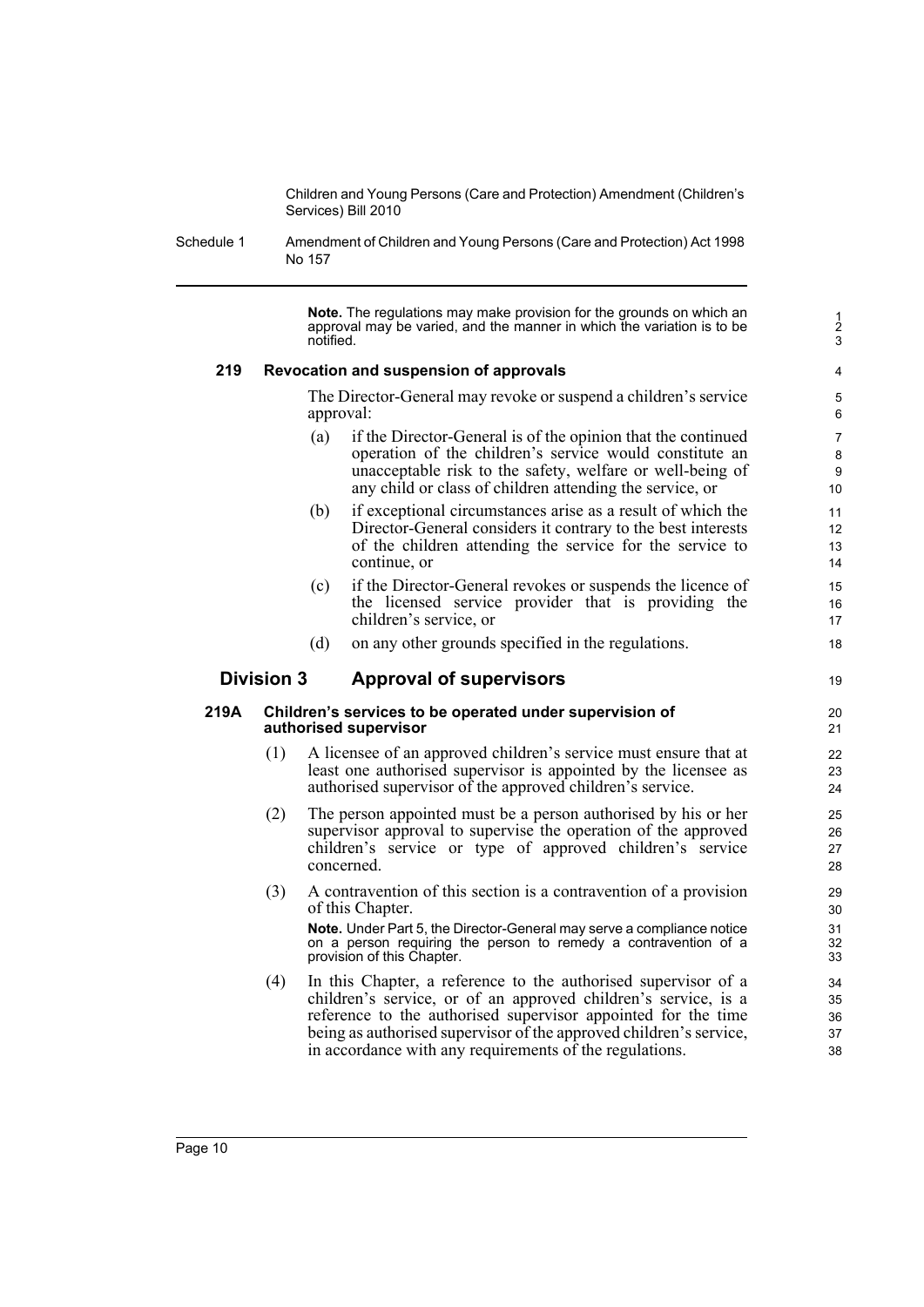Amendment of Children and Young Persons (Care and Protection) Act 1998 No 157 Schedule 1

|      | (5) | An authorised supervisor is not required in respect of a home<br>based children's service.                                                                                                                                                      | $\mathbf{1}$<br>$\overline{2}$ |
|------|-----|-------------------------------------------------------------------------------------------------------------------------------------------------------------------------------------------------------------------------------------------------|--------------------------------|
| 219B |     | <b>Supervisor approvals</b>                                                                                                                                                                                                                     | 3                              |
|      |     | The Director-General may, on application, grant an approval (a<br><i>supervisor approval</i> ) that authorises a person to supervise the<br>operation of a specified children's service or a specified type or<br>types of children's services. | 4<br>5<br>6<br>7               |
| 219C |     | <b>Refusal to grant approval</b>                                                                                                                                                                                                                | 8                              |
|      |     | The Director-General may refuse to grant a supervisor approval:                                                                                                                                                                                 | 9                              |
|      |     | if the Director-General is of the opinion that the applicant<br>(a)<br>is not a suitable person to be involved in the supervision or<br>operation of children's services, or                                                                    | 10<br>11<br>12                 |
|      |     | on any grounds prescribed by the regulations.<br>(b)                                                                                                                                                                                            | 13                             |
| 219D |     | <b>Duration of approval</b>                                                                                                                                                                                                                     | 14                             |
|      | (1) | A supervisor approval may be granted for a fixed term or for no<br>fixed term.                                                                                                                                                                  | 15<br>16                       |
|      | (2) | If a supervisor approval is granted for a fixed term, the approval<br>remains in force for the term specified in the approval, unless<br>sooner revoked.                                                                                        | 17<br>18<br>19                 |
|      | (3) | If a supervisor approval is granted for no fixed term, the approval<br>remains in force until it is revoked.                                                                                                                                    | 20<br>21                       |
|      | (4) | In any case, a supervisor approval ceases to have effect during<br>any period in which it is suspended.                                                                                                                                         | 22<br>23                       |
| 219E |     | <b>Conditions of approvals</b>                                                                                                                                                                                                                  | 24                             |
|      | (1) | A supervisor approval is subject to the following conditions:                                                                                                                                                                                   | 25                             |
|      |     | any conditions imposed by this Act or prescribed by the<br>(a)<br>regulations,                                                                                                                                                                  | 26<br>27                       |
|      |     | any conditions imposed by the Director-General.<br>(b)                                                                                                                                                                                          | 28                             |
|      | (2) | The Director-General may impose conditions on an approval:                                                                                                                                                                                      | 29                             |
|      |     | at the time of the grant of the approval, or<br>(a)                                                                                                                                                                                             | 30                             |
|      |     | (b)<br>subsequent to the grant of the approval by variation to the<br>approval.                                                                                                                                                                 | 31<br>32                       |
|      | (3) | A person who is an authorised supervisor must not contravene a<br>condition of the person's supervisor approval.                                                                                                                                | 33<br>34                       |
|      |     | Maximum penalty: 200 penalty units.                                                                                                                                                                                                             | 35                             |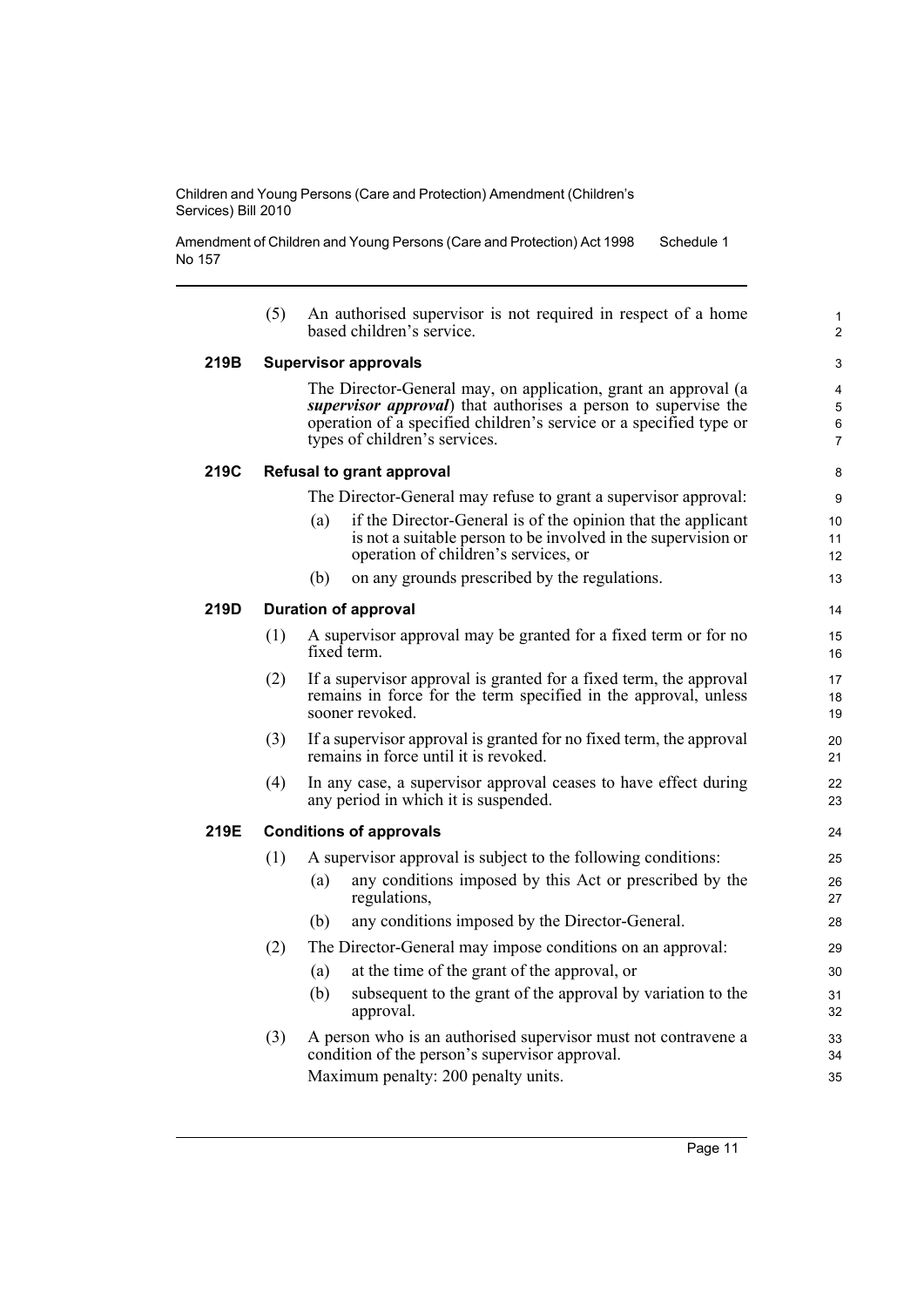Schedule 1 Amendment of Children and Young Persons (Care and Protection) Act 1998 No 157

#### **219F Variation to approval**

- (1) The Director-General may, by notice in writing, vary a supervisor approval (including any conditions of the approval imposed by the Director-General).
- (2) A variation includes the imposition of new conditions on an approval, the substitution of a condition, or the omission or amendment of a condition.

**Note.** The regulations may make provision for the grounds on which an approval may be varied, and the manner in which the variation is to be notified.

#### **219G Revocation and suspension of approval**

The Director-General may revoke or suspend a supervisor approval:

- (a) if the Director-General is of the opinion that the authorised supervisor is no longer a suitable person to be involved in the supervision or operation of a children's service, or
- (b) on any other grounds specified in the regulations.

#### **219H Special provision for school-based children's services**

- (1) For an approved children's service that is provided by a government school or registered non-government school, the principal of the school for the time being, or a person acting in the position of principal:
	- (a) is taken to hold a supervisor approval that authorises the principal or acting principal to supervise the operation of the children's service, and
	- (b) is taken to have been appointed to supervise the operation of the approved children's service.
- (2) In this section: *government school* has the same meaning as it has in the *Education Act 1990*.

*registered non-government school* has the same meaning as it has in the *Education Act 1990*.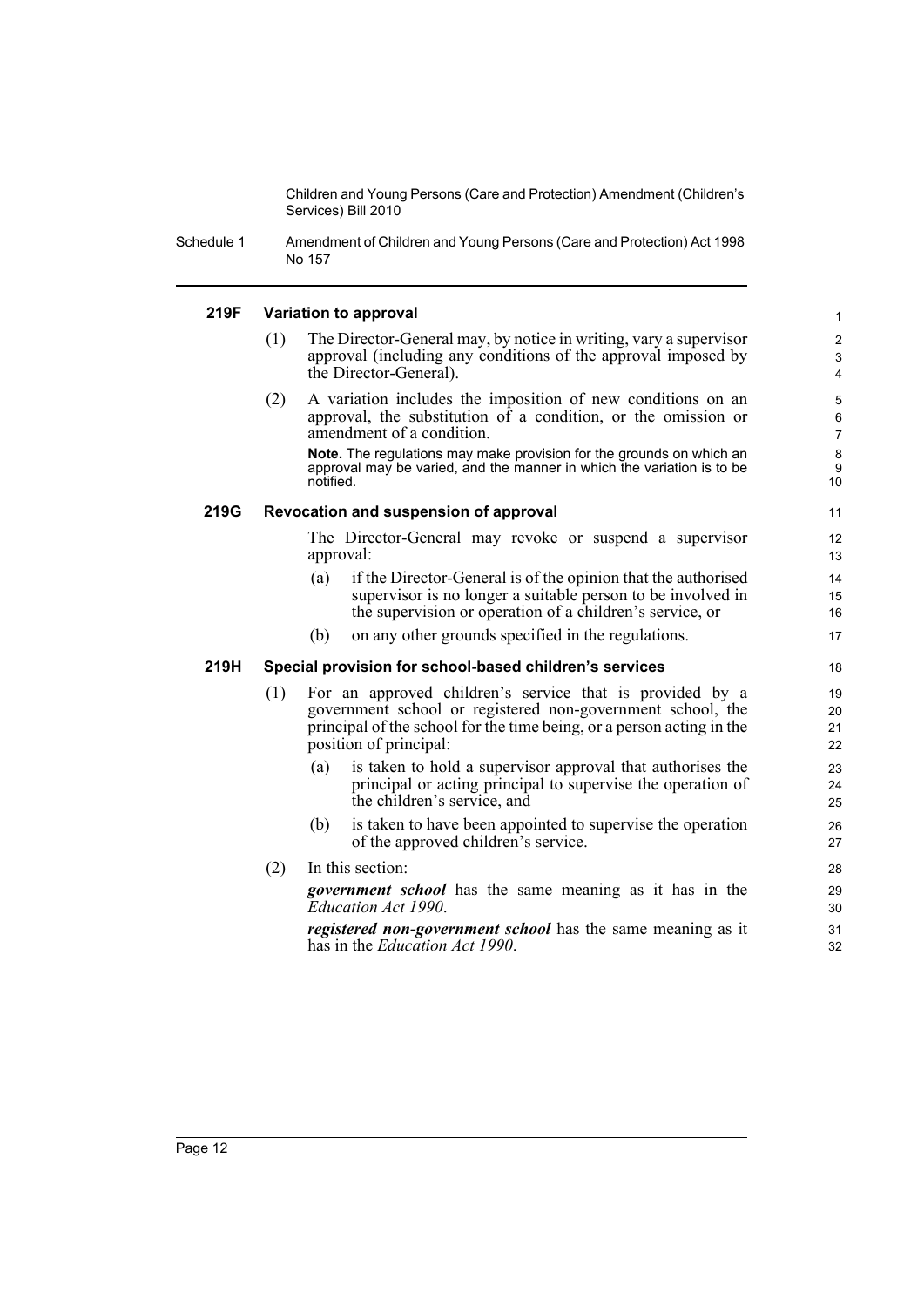Amendment of Children and Young Persons (Care and Protection) Act 1998 No 157 Schedule 1

| <b>Division 4</b> |     | <b>Offences</b>                                                                                                                                                                                                                                                                                                                                                                                     | 1                                |
|-------------------|-----|-----------------------------------------------------------------------------------------------------------------------------------------------------------------------------------------------------------------------------------------------------------------------------------------------------------------------------------------------------------------------------------------------------|----------------------------------|
| 2191              |     | Unauthorised provision of children's service                                                                                                                                                                                                                                                                                                                                                        | $\overline{c}$                   |
|                   | (1) | A person must not provide a prescribed children's service unless:                                                                                                                                                                                                                                                                                                                                   | 3                                |
|                   |     | the person is a licensee under a service provider licence<br>(a)<br>that authorises the person to provide the children's service<br>or type of children's service, and                                                                                                                                                                                                                              | 4<br>5<br>6                      |
|                   |     | the children's service is an approved children's service.<br>(b)<br>Maximum penalty: 200 penalty units.                                                                                                                                                                                                                                                                                             | 7<br>8                           |
|                   | (2) | An authorised supervisor of a children's service who is not the<br>licensee of the children's service does not commit an offence<br>against this section in respect of anything done in the course of<br>supervising that service in accordance with the person's<br>supervisor approval.                                                                                                           | 9<br>10<br>11<br>12<br>13        |
|                   | (3) | An employee or other person who provides or assists in providing<br>a children's service (other than an authorised supervisor of the<br>children's service) does not commit an offence against this<br>section if the employee or other person is acting in accordance<br>with directions given by the licensee of the children's service or<br>an authorised supervisor of the children's service. | 14<br>15<br>16<br>17<br>18<br>19 |
| 219J              |     | Advertising of unauthorised children's services                                                                                                                                                                                                                                                                                                                                                     | 20                               |
|                   | (1) | A person must not advertise or hold out that the person is willing<br>to provide a prescribed children's service unless:                                                                                                                                                                                                                                                                            | 21<br>22                         |
|                   |     | the person is a licensee under a service provider licence<br>(a)<br>that authorises the person to provide the type of children's<br>service concerned, and                                                                                                                                                                                                                                          | 23<br>24<br>25                   |
|                   |     | the particular children's service being advertised is an<br>(b)<br>approved children's service.                                                                                                                                                                                                                                                                                                     | 26<br>27                         |
|                   |     | Maximum penalty: 5 penalty units.                                                                                                                                                                                                                                                                                                                                                                   | 28                               |
|                   | (2) | A person must not knowingly publish any advertisement inviting<br>the attendance of children at a prescribed children's service that<br>is not an approved children's service.<br>Maximum penalty: 5 penalty units.                                                                                                                                                                                 | 29<br>30<br>31<br>32             |
|                   | (3) | A person is not guilty of an offence under this section if:                                                                                                                                                                                                                                                                                                                                         | 33                               |
|                   |     | the prescribed children's service is a service that is<br>(a)                                                                                                                                                                                                                                                                                                                                       | 34                               |
|                   |     | proposed to be provided in the future, and                                                                                                                                                                                                                                                                                                                                                          | 35                               |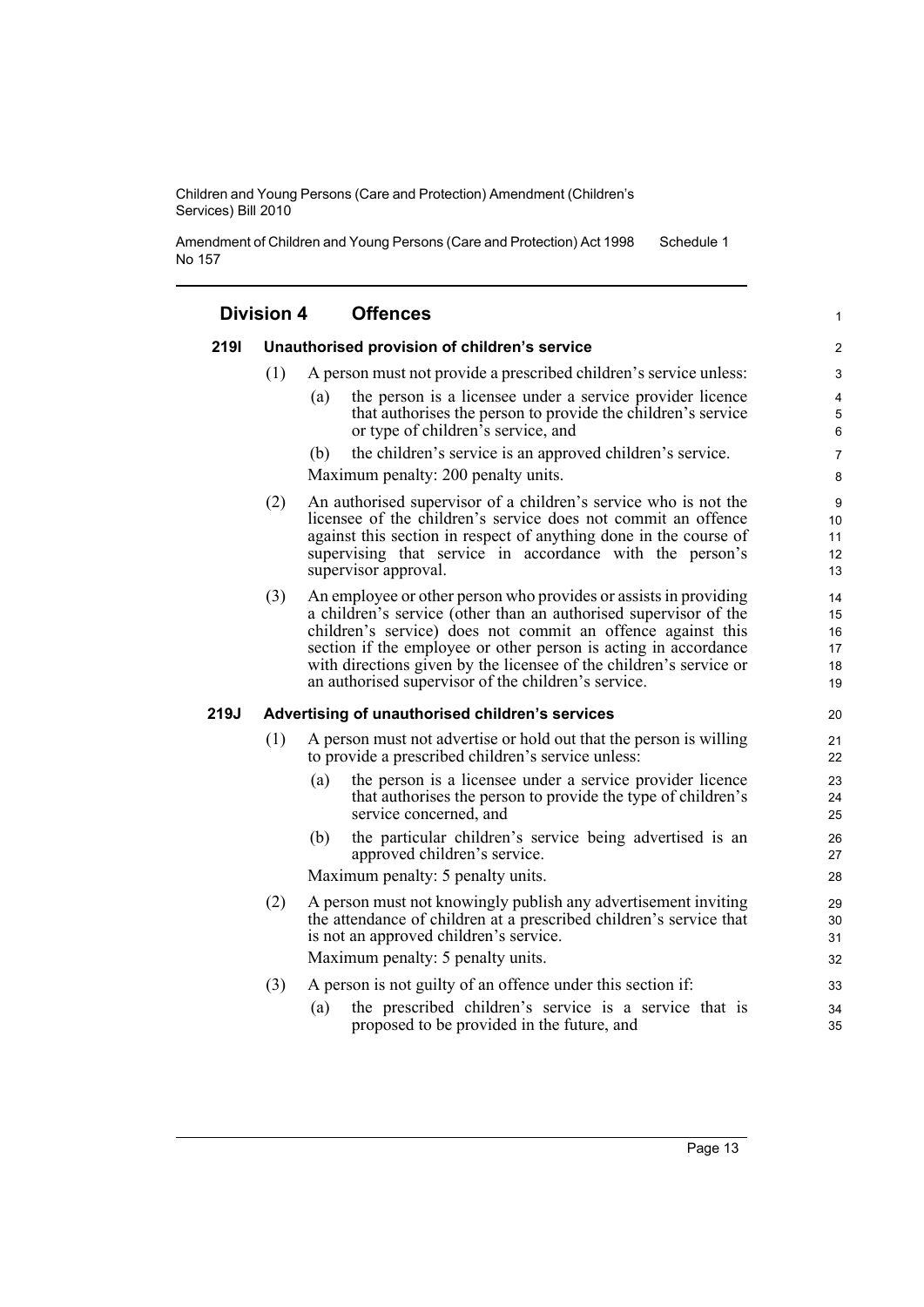Schedule 1 Amendment of Children and Young Persons (Care and Protection) Act 1998 No 157

|        |     | (b)<br>the person has duly applied for any service provider<br>licence or children's service approval required to authorise<br>the person to provide the proposed children's service, and<br>(c)<br>the application has not been finally determined. | $\mathbf{1}$<br>$\overline{2}$<br>$\mathsf 3$<br>4 |
|--------|-----|------------------------------------------------------------------------------------------------------------------------------------------------------------------------------------------------------------------------------------------------------|----------------------------------------------------|
| Part 4 |     | <b>Investigation powers</b>                                                                                                                                                                                                                          | 5                                                  |
| 219K   |     |                                                                                                                                                                                                                                                      |                                                    |
|        |     | Definition-person involved in provision of children's services                                                                                                                                                                                       | 6                                                  |
|        | (1) | In this Part, a <i>person involved in the provision of children's</i><br><i>services</i> means:                                                                                                                                                      | $\overline{7}$<br>8                                |
|        |     | (a)<br>a person who is, or was formerly, a licensed service<br>provider, or                                                                                                                                                                          | 9<br>10                                            |
|        |     | (b)<br>a person who is, or was formerly, an authorised supervisor<br>of a children's service, or                                                                                                                                                     | 11<br>12                                           |
|        |     | a person who is, or was formerly, an employee of a<br>(c)<br>licensed service provider or otherwise engaged to provide<br>or assist in providing a prescribed children's service, or                                                                 | 13<br>14<br>15                                     |
|        |     | (d)<br>a person who, under the regulations, is, or was formerly, a<br>family day care carer, or                                                                                                                                                      | 16<br>17                                           |
|        |     | a person who is, or was formerly, involved in the control<br>(e)<br>or management of a licensed service provider (such as a<br>director, chief executive officer or majority shareholder),<br>$\alpha$ r                                             | 18<br>19<br>20<br>21                               |
|        |     | (f)<br>a person who is, or was formerly, a member of a<br>management committee or other office holder of an<br>association, or a member of a partnership, involved in the<br>provision of children's services, or                                    | 22<br>23<br>24<br>25                               |
|        |     | a person who is, or was formerly, a trustee of a trust<br>(g)<br>involved in the provision of children's services, or                                                                                                                                | 26<br>27                                           |
|        |     | (h)<br>any other person the Director-General has reasonable<br>cause to believe is involved, or has formerly been<br>involved, in the provision, management or operation of a<br>prescribed children's service.                                      | 28<br>29<br>30<br>31                               |
|        | (2) | In this section:                                                                                                                                                                                                                                     | 32                                                 |
|        |     | <i>employee</i> includes a person engaged under a contract for<br>services.                                                                                                                                                                          | 33<br>34                                           |
| 219L   |     | Power to require provision of documents                                                                                                                                                                                                              | 35                                                 |
|        | (1) | The Director-General may, by notice in writing served on a<br>person involved in the provision of children's services, require                                                                                                                       | 36<br>37                                           |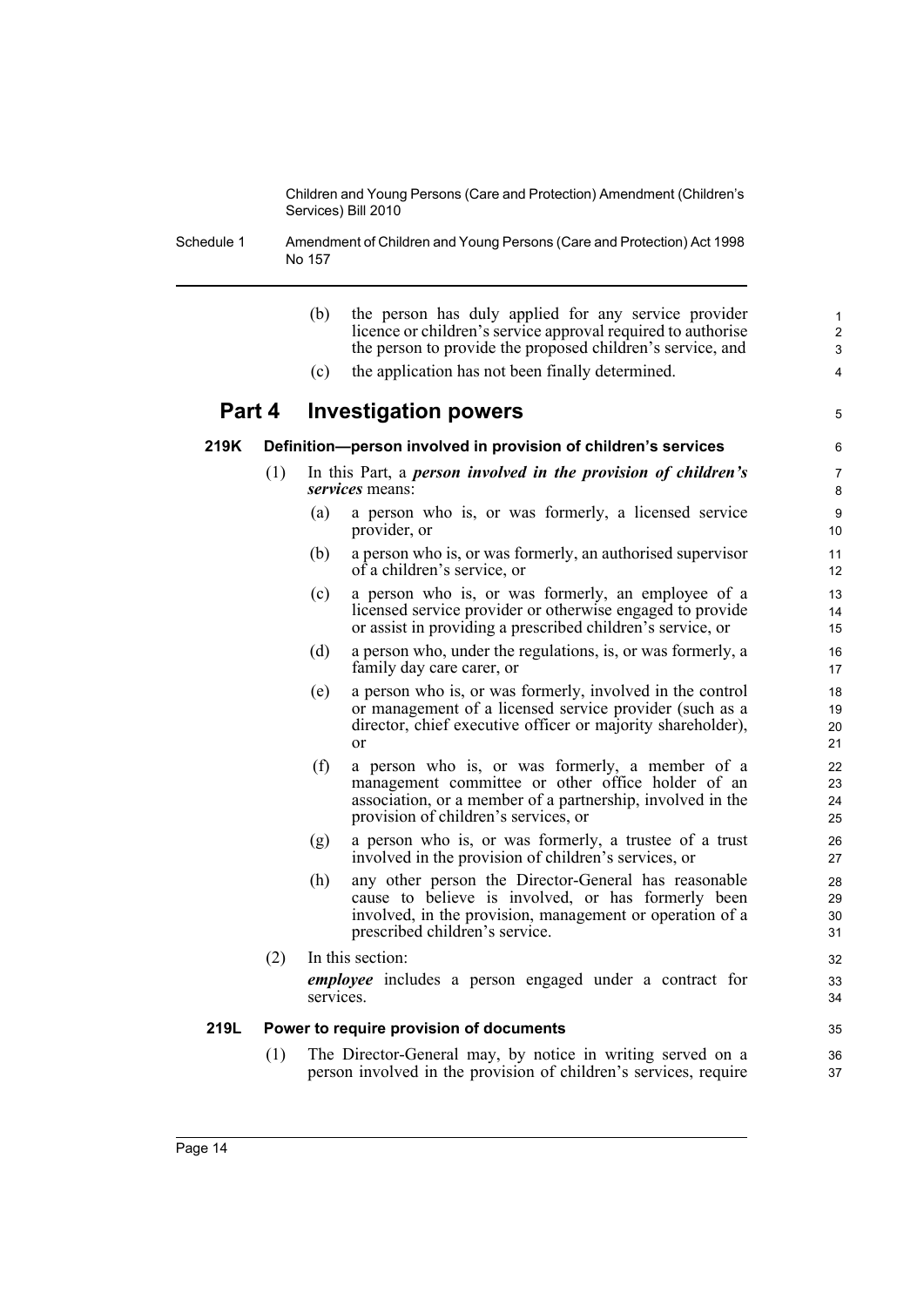Amendment of Children and Young Persons (Care and Protection) Act 1998 No 157 Schedule 1

the person to provide to the Director-General such relevant documents as the Director-General specifies in the notice. (2) The following documents are *relevant documents*: (a) any record that a person is required to keep by or under this Chapter (including under the regulations), (b) such other documents as the Director-General reasonably requires for the purposes of the administration or enforcement of this Chapter. (3) A notice under this section must specify the manner in which the documents are required to be provided and a reasonable time by which the documents are required to be provided. (4) A notice under this section may only require a person to provide existing documents that are in the person's possession or that are within the person's power to obtain lawfully. (5) If any document required to be provided under this section is in electronic, mechanical or other form, the notice requires the document to be provided in written form, unless the notice otherwise provides. (6) If any document required to be provided under this section is not in the English language, the notice requires a written translation of its content to be provided with the document, unless the notice otherwise provides. (7) The Director-General may take copies of any documents provided under this section. (8) If the Director-General has reason to believe that any documents provided under this section are evidence of an offence against this Act or the regulations, the Director-General may retain the documents until proceedings for the offence have been heard and determined. **219M Power to require answers to questions** (1) The Director-General may, by notice in writing served on a person involved in the provision of children's services, require the person to answer questions about any matters in respect of which information is required for the administration or enforcement of this Chapter. (2) The Director-General may, by notice in writing, require a 1  $\overline{2}$ 3 4 5 6 7 8 9 10 11 12 13 14 15 16 17 18 19 20 21 22 23 24 25 26 27 28 29 30 31 32 33 34 35 36

> corporation to nominate, in writing within the time specified in the notice, a director or officer of the corporation to be the

37 38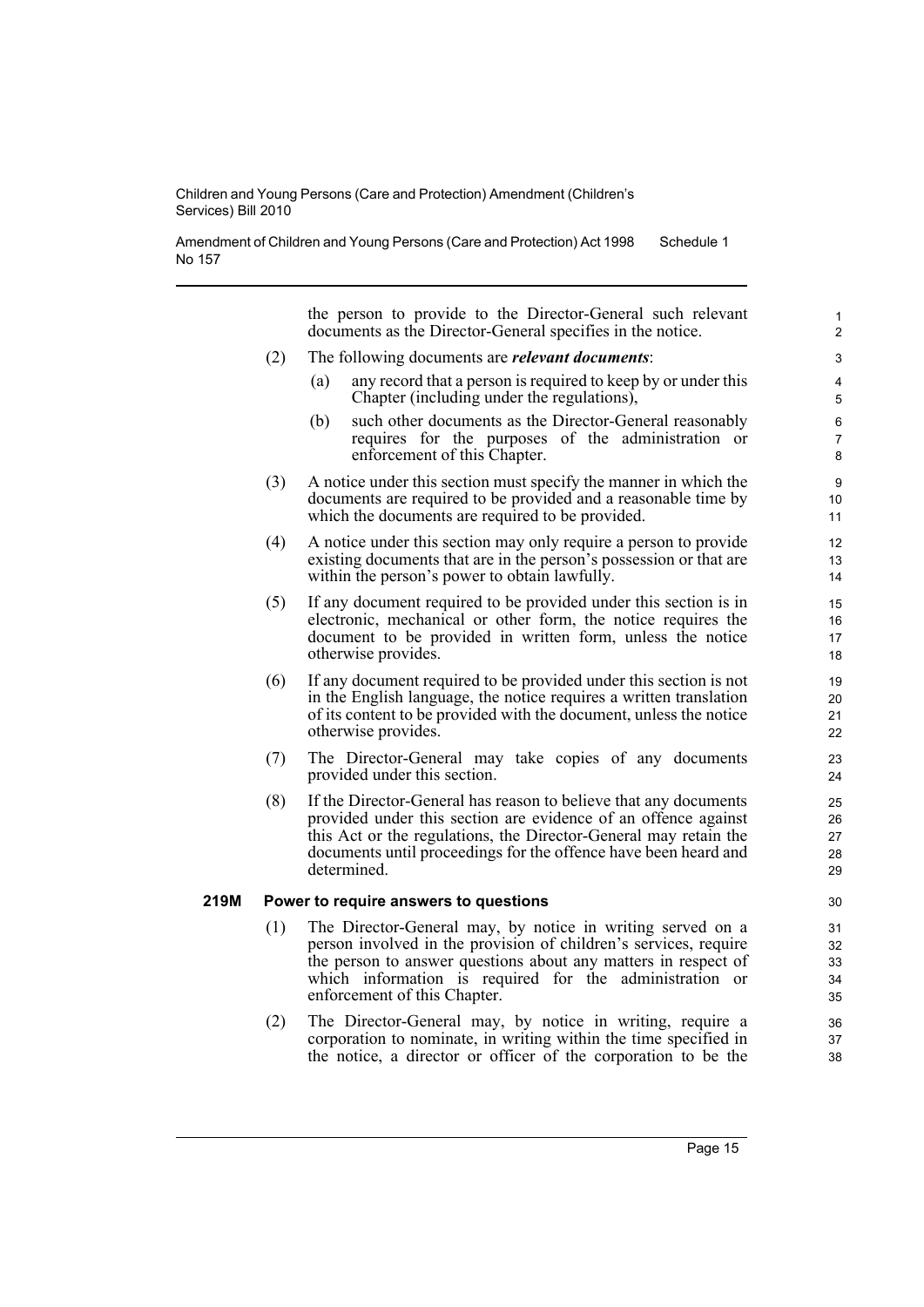Schedule 1 Amendment of Children and Young Persons (Care and Protection) Act 1998 No 157

> corporation's representative for the purpose of answering questions under this section.

- (3) Answers given by a person nominated by the corporation bind the corporation.
- (4) The Director-General may, by notice in writing, require a person to attend at a specified place and time to answer questions under this section if attendance at that place is reasonably required in order that the questions can be properly put and answered.
- (5) The place and time at which a person may be required to attend to answer questions under this section is to be:
	- (a) a place or time nominated by the person, or
	- (b) if the place or time nominated is not reasonable in the circumstances or a place or time is not nominated by the person, a place and time nominated by the Director-General that is reasonable in the circumstances.

#### **219N Functions may be exercised outside this State**

- (1) A notice may be given under this Part to a person involved in the provision of children's services even though the person is outside the State, as long as the children's services concerned are or were provided in this State.
- (2) The Director-General, or a delegate of the Director-General, may attend at a place outside this State for the purpose of obtaining answers to questions asked of a person under this Part.

#### **219O Revocation or variation of notices**

- (1) A notice given under this Part may be revoked or varied by the Director-General by further notice in writing served on the person to whom the notice was issued.
- (2) A notice may be varied by modification of, or addition to, its terms and specifications.
- (3) The revocation or variation has effect when notice of the revocation or variation is given to the person to whom the notice was issued.
- (4) Without limiting the above, a notice may be varied by extending the time for complying with the notice.
- (5) The revocation of a notice does not prevent the issue of another notice.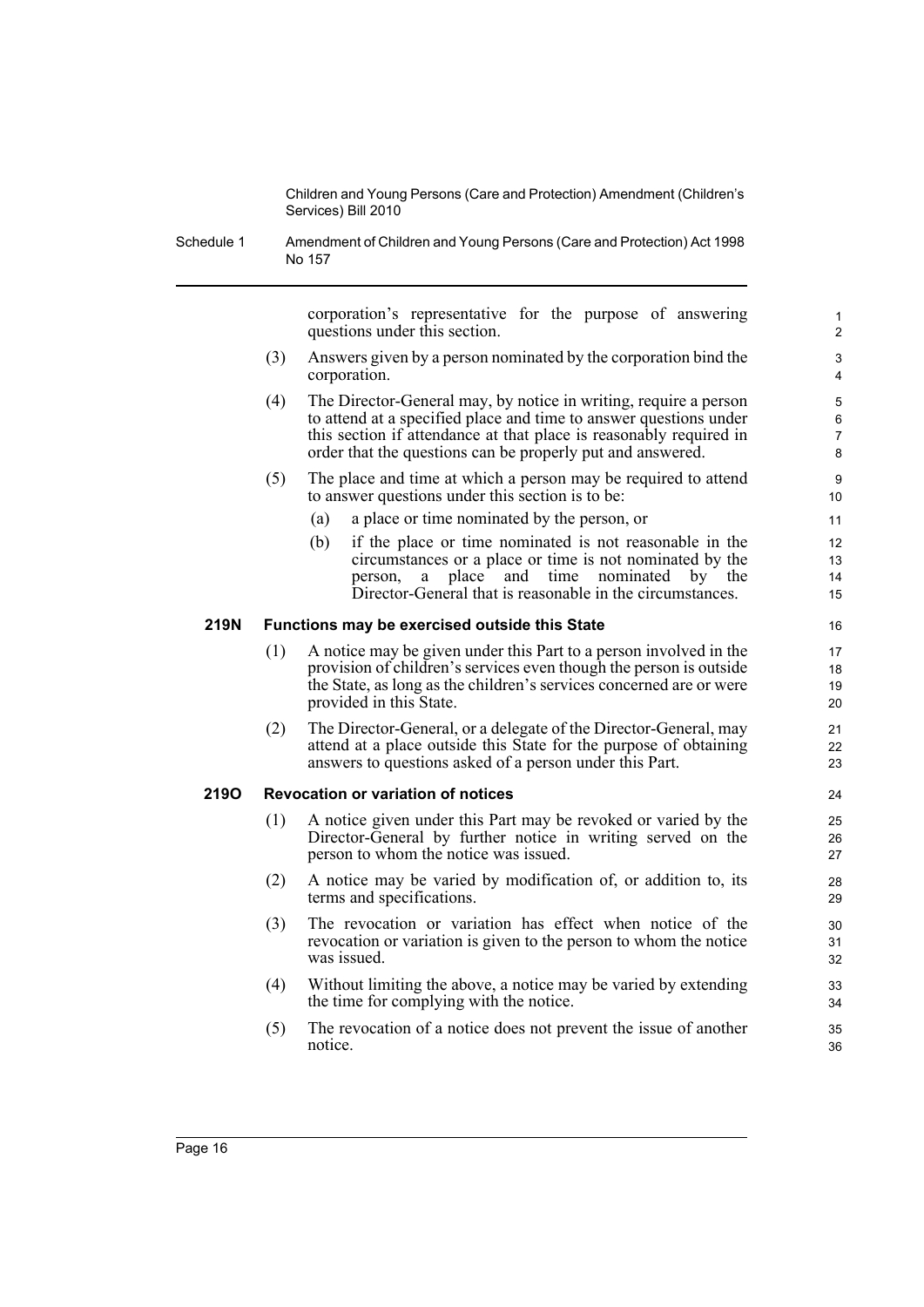Amendment of Children and Young Persons (Care and Protection) Act 1998 No 157 Schedule 1

#### **219P Failure to comply with requirement to provide documents or information or answer questions** A person who, without reasonable excuse, fails to comply with a requirement made of the person under this Part is guilty of an offence. Maximum penalty: 200 penalty units. **219Q False and misleading information** (1) A person who provides any document or information or does any other thing in purported compliance with a requirement made under this Part, knowing that it is false or misleading in a material particular, is guilty of an offence. Maximum penalty: 200 penalty units. (2) A person cannot be found guilty of both an offence against this section and an offence against section 253 in respect of the same act or omission. **219R Provisions relating to requirements to provide documents or information or answer questions** (1) **Warning to be given on each occasion** A person is not guilty of an offence of failing to comply with a requirement under this Part to provide documents or information or to answer a question unless the person was warned on that occasion that a failure to comply is an offence. (2) **Self-incrimination not an excuse** A person is not excused from a requirement under this Part to provide documents or information or to answer a question on the ground that the document, information or answer might incriminate the person or make the person liable to a penalty. (3) **Information or answer not admissible if objection made** However, any information provided or answer given by a natural person in compliance with a requirement under this Part is not admissible in evidence against the person in criminal proceedings (except proceedings for an offence under this Part) if: (a) the person objected at the time to doing so on the ground that it might incriminate the person, or (b) the person was not warned on that occasion that the person may object to providing the information or giving the 2  $\overline{a}$ 4 5 6 7 8 **9** 10 11 12 13 14 15 16 17 18 19 20 21 22 23  $24$ 25 26 27 28 29 30 31 32 33 34 35 36

answer on the ground that it might incriminate the person.

37

1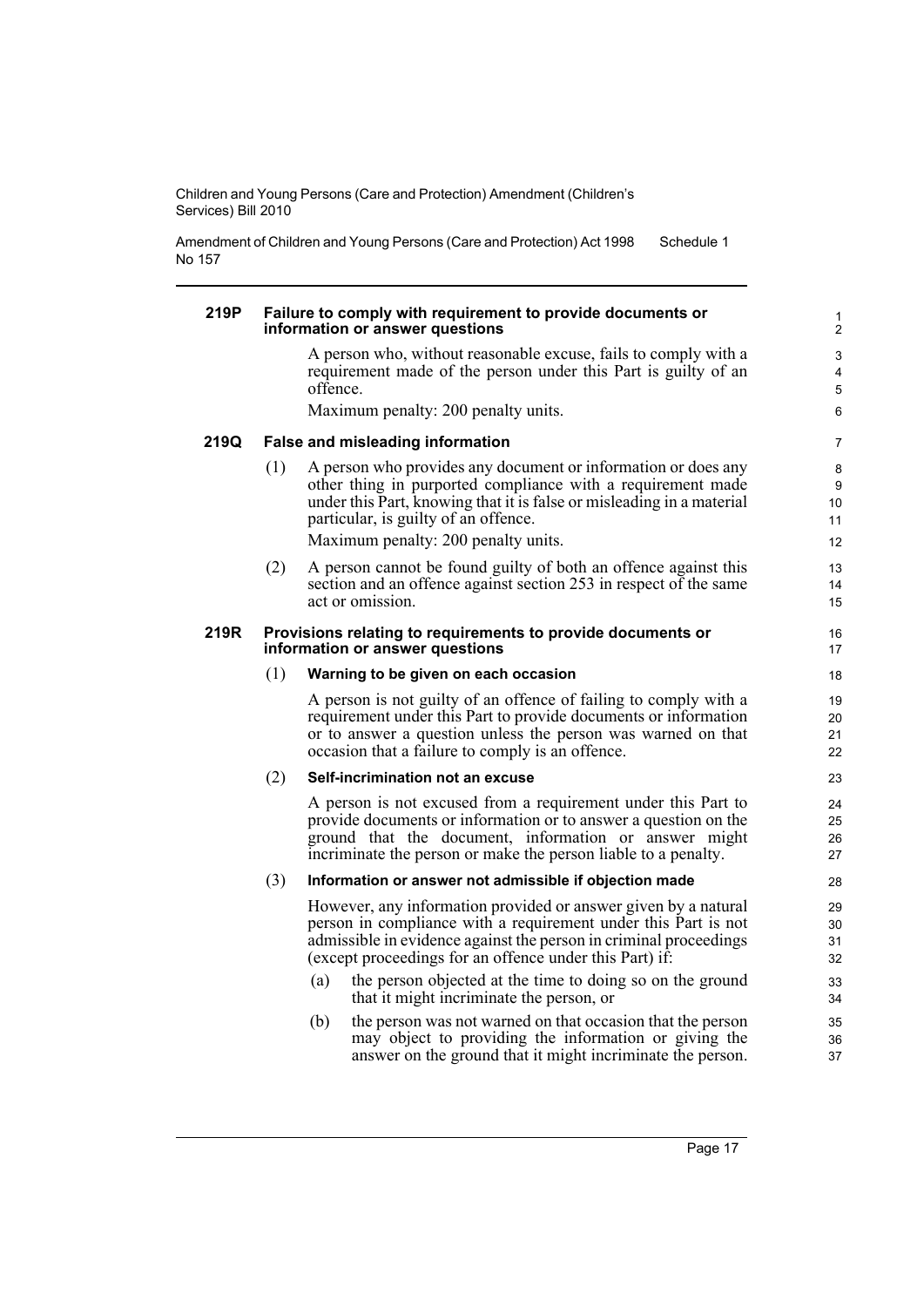Schedule 1 Amendment of Children and Young Persons (Care and Protection) Act 1998 No 157

#### (4) **Documents admissible**

Any document provided by a person in compliance with a requirement under this Part is not inadmissible in evidence against the person in criminal proceedings on the ground that the document might incriminate the person.

21

#### (5) **Further information**

Further information obtained as a result of a document or information provided or an answer given in compliance with a requirement under this Part is not inadmissible on the ground:

- (a) that the document or information had to be provided or the answer had to be given, or
- (b) that the document or information provided or answer given might incriminate the person.

#### **219S Effect on other functions**

- (1) This Part does not affect any functions conferred by any other provision of this Act or by any other Act.
- (2) In particular, this Part does not affect the functions conferred by Chapter 15.
- (3) This Part does not limit the conditions that can be attached to a licence or approval.

## **Part 5 Enforcement and compliance**

### **Division 1 Compliance notices**

- **219T Issue of compliance notices by Director-General**
	- (1) If the Director-General is of the opinion that a person is contravening a provision of this Chapter or the regulations under this Chapter, the Director-General may serve on the person a notice (a *compliance notice*) requiring the person to remedy the contravention within the period specified in the notice.
	- (2) A compliance notice must: (a) give particulars of the alleged contravention, and (b) include information about rights to seek a review of the Director-General's decision to issue the notice. (3) A compliance notice may include directions as to the measures to
	- be taken to remedy any contravention to which the notice relates or to otherwise comply with the notice.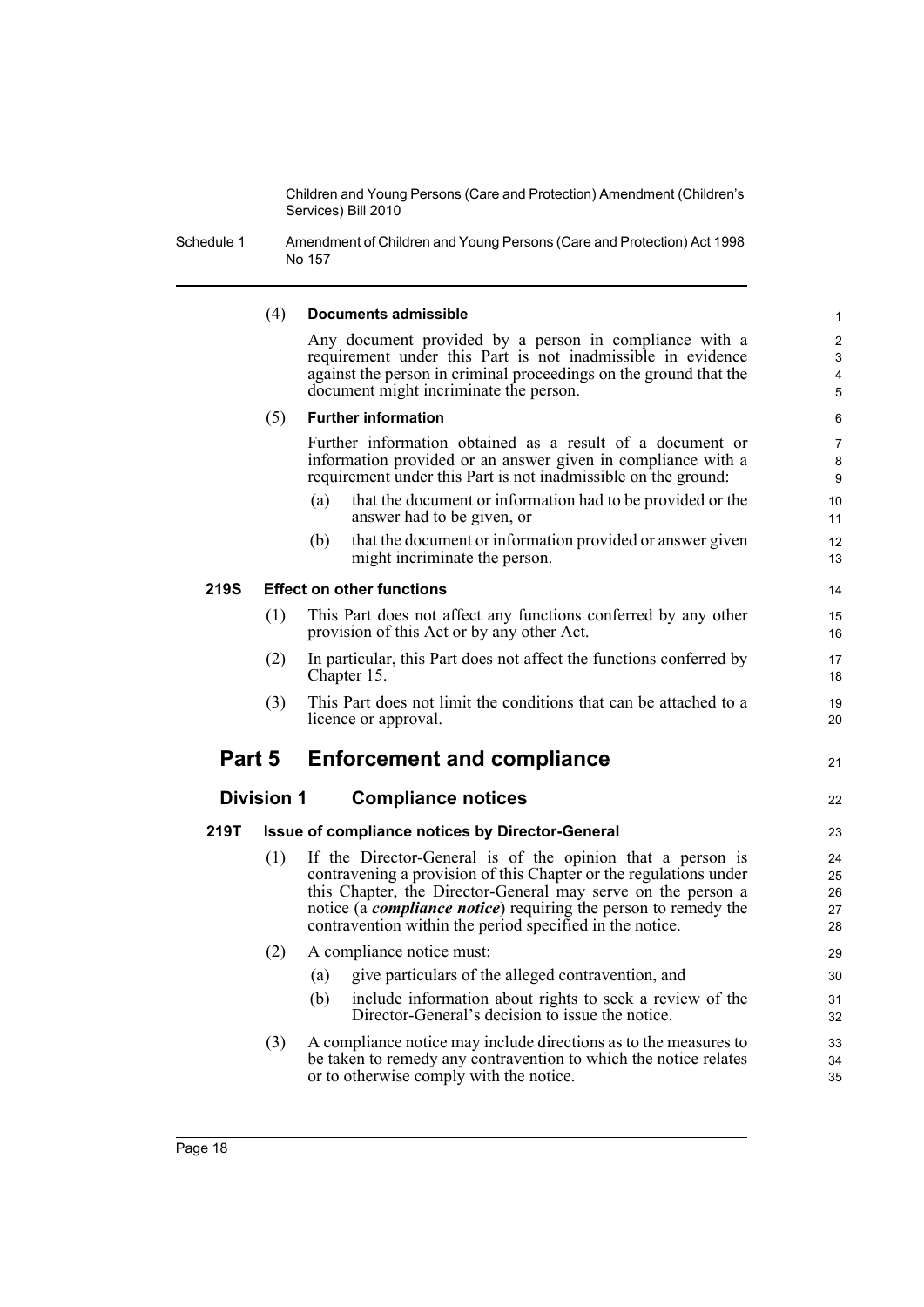Amendment of Children and Young Persons (Care and Protection) Act 1998 No 157 Schedule 1

|             | (4)               | A compliance notice may offer the person to whom it is issued a<br>choice of ways in which to remedy the contravention or to<br>comply with the notice.                                                                        | $\mathbf{1}$<br>2<br>3   |
|-------------|-------------------|--------------------------------------------------------------------------------------------------------------------------------------------------------------------------------------------------------------------------------|--------------------------|
|             | (5)               | A compliance notice is to be in a form approved by the<br>Director-General.                                                                                                                                                    | 4<br>5                   |
| <b>219U</b> |                   | Revocation and variation of compliance notices                                                                                                                                                                                 | 6                        |
|             | (1)               | A compliance notice may be revoked or varied by the<br>Director-General by further notice in writing given to the person<br>to whom the compliance notice was issued.                                                          | $\overline{7}$<br>8<br>9 |
|             | (2)               | The revocation or variation has effect when notice of the<br>revocation or variation is given to the person to whom the notice<br>was issued.                                                                                  | 10<br>11<br>12           |
|             | (3)               | A notice may be varied by modification of, or addition to, its<br>terms and specifications.                                                                                                                                    | 13<br>14                 |
|             | (4)               | Without limiting the above, a notice may be varied by extending<br>the time for complying with the notice.                                                                                                                     | 15<br>16                 |
|             | (5)               | The revocation of a compliance notice does not prevent the issue.<br>of another compliance notice.                                                                                                                             | 17<br>18                 |
| 219V        |                   | Failure to comply with compliance notice                                                                                                                                                                                       | 19                       |
|             |                   | A person who, without reasonable excuse, fails to comply with a<br>requirement imposed by a compliance notice issued to the person<br>is guilty of an offence.<br>Maximum penalty: 100 penalty units.                          | 20<br>21<br>22<br>23     |
| 219W        |                   | Proceedings for offences not affected by compliance notices                                                                                                                                                                    | 24                       |
|             | (1)               | The issue, variation or revocation of a compliance notice does not<br>affect any proceedings for an offence against this Act or the<br>regulations in connection with any matter in respect of which the<br>notice was issued. | 25<br>26<br>27<br>28     |
|             | (2)               | However, a person cannot be convicted of both an offence of<br>failing to comply with a compliance notice and another offence<br>against this Act or the regulations in respect of the same act or<br>omission.                | 29<br>30<br>31<br>32     |
|             | <b>Division 2</b> | <b>Enforceable undertakings</b>                                                                                                                                                                                                | 33                       |
| 219X        |                   | <b>Enforceable undertakings</b>                                                                                                                                                                                                | 34                       |
|             | (1)               | The Director-General may accept a written undertaking given by<br>a person for the purposes of this section in connection with a                                                                                               | 35<br>36                 |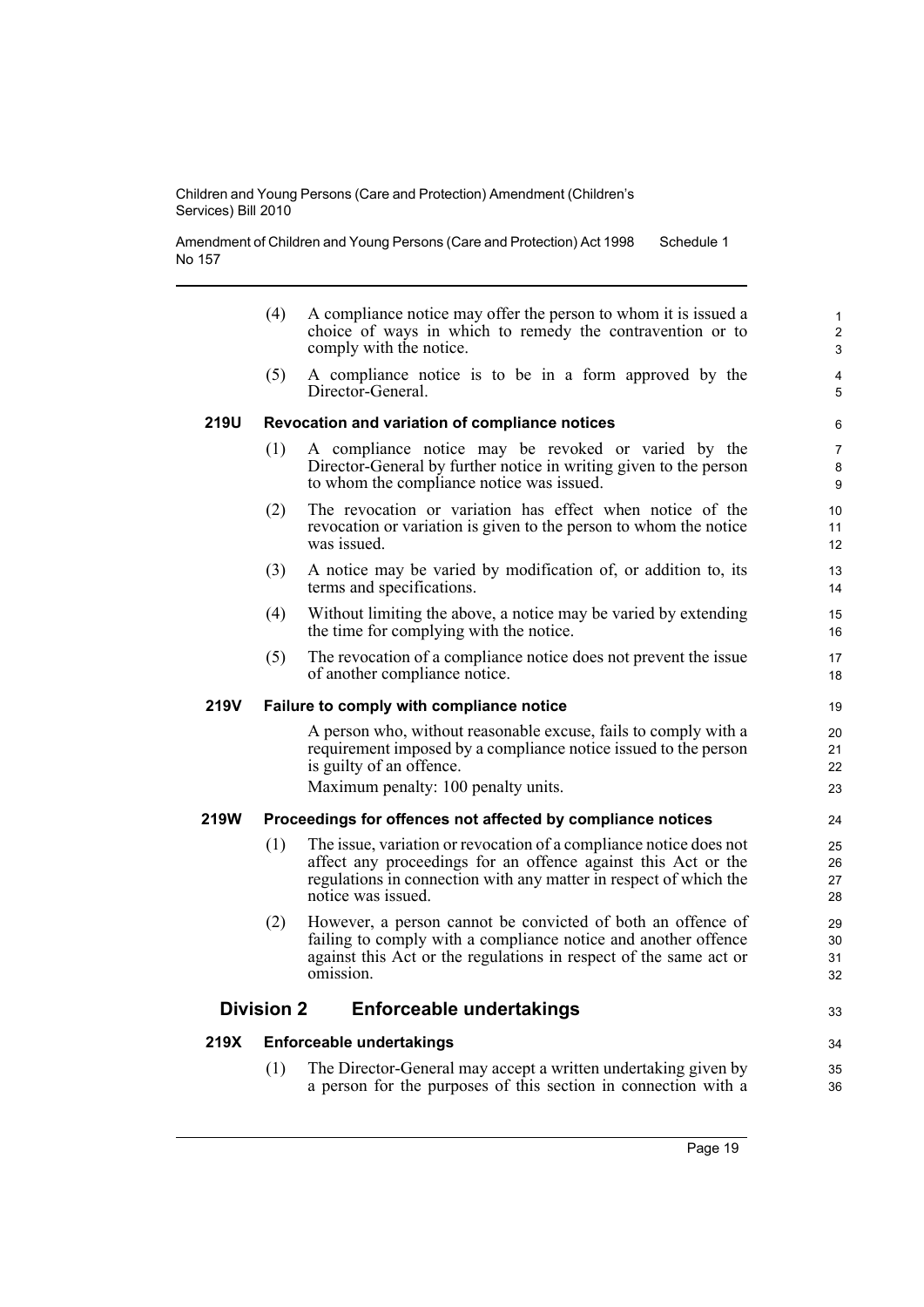Schedule 1 Amendment of Children and Young Persons (Care and Protection) Act 1998 No 157

> matter in relation to which the Director-General has a function under this Chapter.

34

- (2) The person may withdraw or vary the undertaking at any time, but only with the consent in writing of the Director-General. The consent of the Director-General is required even if the undertaking purports to authorise withdrawal or variation of the undertaking without that consent.
- (3) The Director-General may apply to the District Court for an order under this section if the Director-General considers that the person who gave the undertaking has contravened any of its terms.
- (4) The District Court may make all or any of the following orders if it is satisfied that the person has contravened a term of the undertaking:
	- (a) an order directing the person to comply with that term of the undertaking,
	- (b) an order suspending or revoking any licence or approval that authorises the person to provide or supervise a children's service,
	- (c) an order directing the person to pay to the State an amount not exceeding the amount of any financial benefit that the person has obtained directly or indirectly and that is reasonably attributable to the contravention,
	- (d) any order that the Court thinks appropriate directing the person to compensate any other person who has suffered loss or damage as a result of the contravention,
	- (e) any other order the Court considers appropriate.
- (5) Proceedings in the District Court under this section are to be heard in its civil jurisdiction.
- (6) The maximum total amount that the District Court may direct a person to pay to the State or as compensation is the jurisdictional limit of the Court (within the meaning of the *District Court Act 1973*).

#### **Division 3 Other enforcement powers**

#### **219Y Advice to parents using illegal children's services**

If the Director-General has reason to believe that a children's service is being provided or operated in contravention of this Chapter or the regulations under this Chapter, the Director-General may inform the parent of a child enrolled in the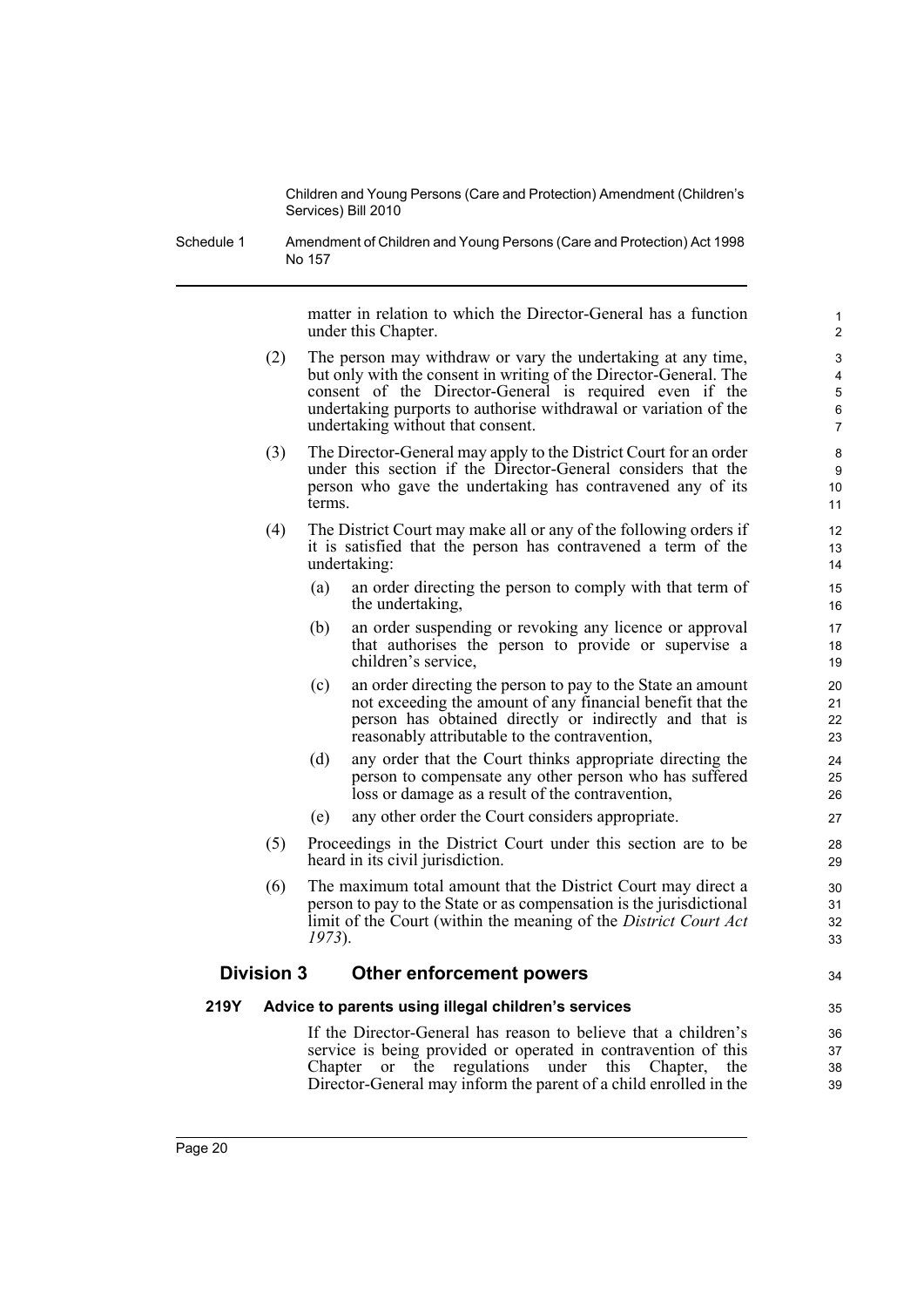Amendment of Children and Young Persons (Care and Protection) Act 1998 No 157 Schedule 1

> children's service that it is inadvisable for the child to continue to attend the service.

#### **219Z Exclusion of persons from premises of children's service**

- (1) The Director-General may, by notice in writing (an *exclusion notice*) served on a person involved in, or connected with, the provision of an approved children's service (whether as an owner, manager, licensee, authorised supervisor, employee, contractor, volunteer, parent or otherwise) direct the person to refrain from entering the premises on which the service is provided.
- (2) The Director-General may give a person an exclusion notice only if the Director-General is of the opinion that the continued presence of the person on those premises would constitute an unacceptable risk to the safety, welfare or well-being of a child or class of children enrolled with the service.
- (3) The exclusion notice must specify the reasons for the Director-General's opinion.
- (4) An exclusion notice has effect for a period not exceeding 28 days.
- (5) A person must not enter any premises in contravention of an exclusion notice.

Maximum penalty: 200 penalty units.

#### **219ZA Information to licensee concerning exclusion notice**

- (1) The Director-General is to give a copy of any exclusion notice to the licensee of the children's service to which the notice relates.
- (2) The Director-General may impose a condition on a licence or approval, or revoke a licence or approval, following the issue of an exclusion notice.

## **Part 6 Rights and responsibilities of parents**

#### **219ZB Information to be provided by licensee**

- (1) The licensee of an approved children's service must provide parents of children enrolled in the service with ready access to the following information (*service information*):
	- (a) all written policies required to be provided by the regulations and other policies and procedures relating to the conduct of the service developed by the licensee,
	- (b) details of procedures for dealing with parents' concerns and complaints about the service,

1  $\overline{2}$ 

28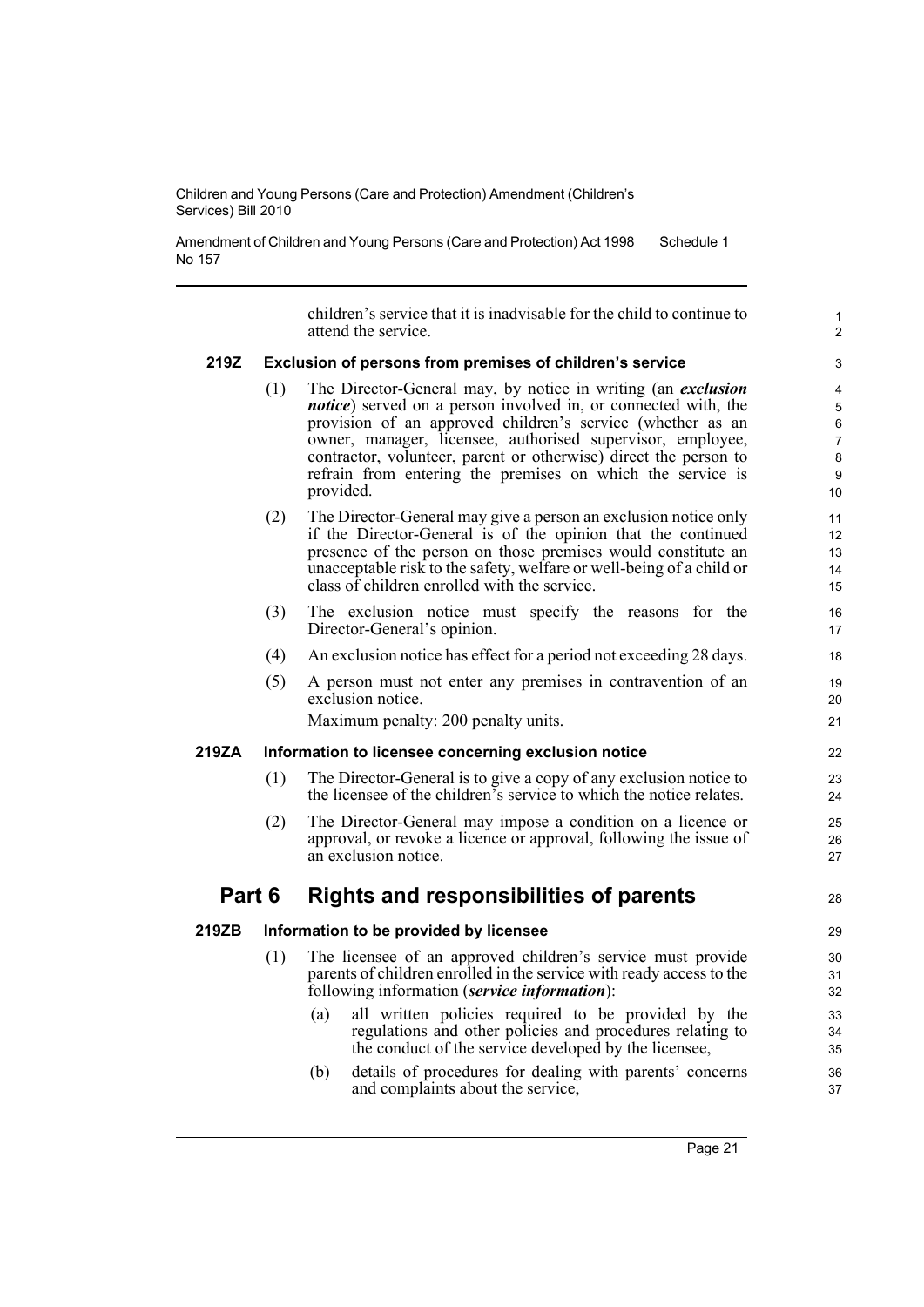Schedule 1 Amendment of Children and Young Persons (Care and Protection) Act 1998 No 157

|        |     | (c)<br>such other information relating to the service, or to the<br>safety, welfare or well-being of children who attend the<br>service, as the Director-General, by notice in writing to the<br>licensee, requires the licensee to provide. | 1<br>$\mathbf 2$<br>3<br>4 |
|--------|-----|----------------------------------------------------------------------------------------------------------------------------------------------------------------------------------------------------------------------------------------------|----------------------------|
|        | (2) | Service information is to be provided in a language and manner<br>that can be understood by the parents of the children enrolled in<br>the service.                                                                                          | 5<br>6<br>$\overline{7}$   |
|        | (3) | The licensee of an approved children's service must inform<br>parents of the availability of service information.<br>Maximum penalty: 2 penalty units.                                                                                       | 8<br>9<br>10               |
| 219ZC  |     | <b>Parental contact with children</b>                                                                                                                                                                                                        | 11                         |
|        | (1) | A licensee of an approved children's service must afford any<br>parent contact with his or her child at any time that the service is<br>being provided to the child.                                                                         | 12<br>13<br>14             |
|        | (2) | However, a licensee of an approved children's service may deny<br>a parent contact with his or her child (until the parent's right to<br>contact has been established):                                                                      | 15<br>16<br>17             |
|        |     | if the licensee has reason to believe that a court has denied<br>(a)<br>the parent that contact, or                                                                                                                                          | 18<br>19                   |
|        |     | if the licensee is requested to do so by the<br>(b)<br>Director-General, an officer of the Department of Health,<br>a police officer, or any other appropriate authority.                                                                    | 20<br>21<br>22             |
|        | (3) | This section applies to an authorised supervisor of an approved<br>children's service in the same way as it applies to the licensee of<br>the children's service.                                                                            | 23<br>24<br>25             |
|        |     | Note. The regulations may require, as a condition of a children's service<br>approval, the development of policies and procedures relating to<br>parental contact with children enrolled with the service.                                   | 26<br>27<br>28             |
| Part 7 |     | <b>Children's services register</b>                                                                                                                                                                                                          | 29                         |
| 219ZD  |     | <b>Register of children's services</b>                                                                                                                                                                                                       | 30                         |
|        | (1) | The Director-General is to keep a register of information about<br>children's services (the <i>children's services register</i> ).                                                                                                           | 31<br>32                   |
|        | (2) | The children's services register may be kept in such form as the<br>Director-General considers appropriate.                                                                                                                                  | 33<br>34                   |
|        | (3) | The Director-General must ensure that information on the<br>children's services register is kept accurate and up-to-date.                                                                                                                    | 35<br>36                   |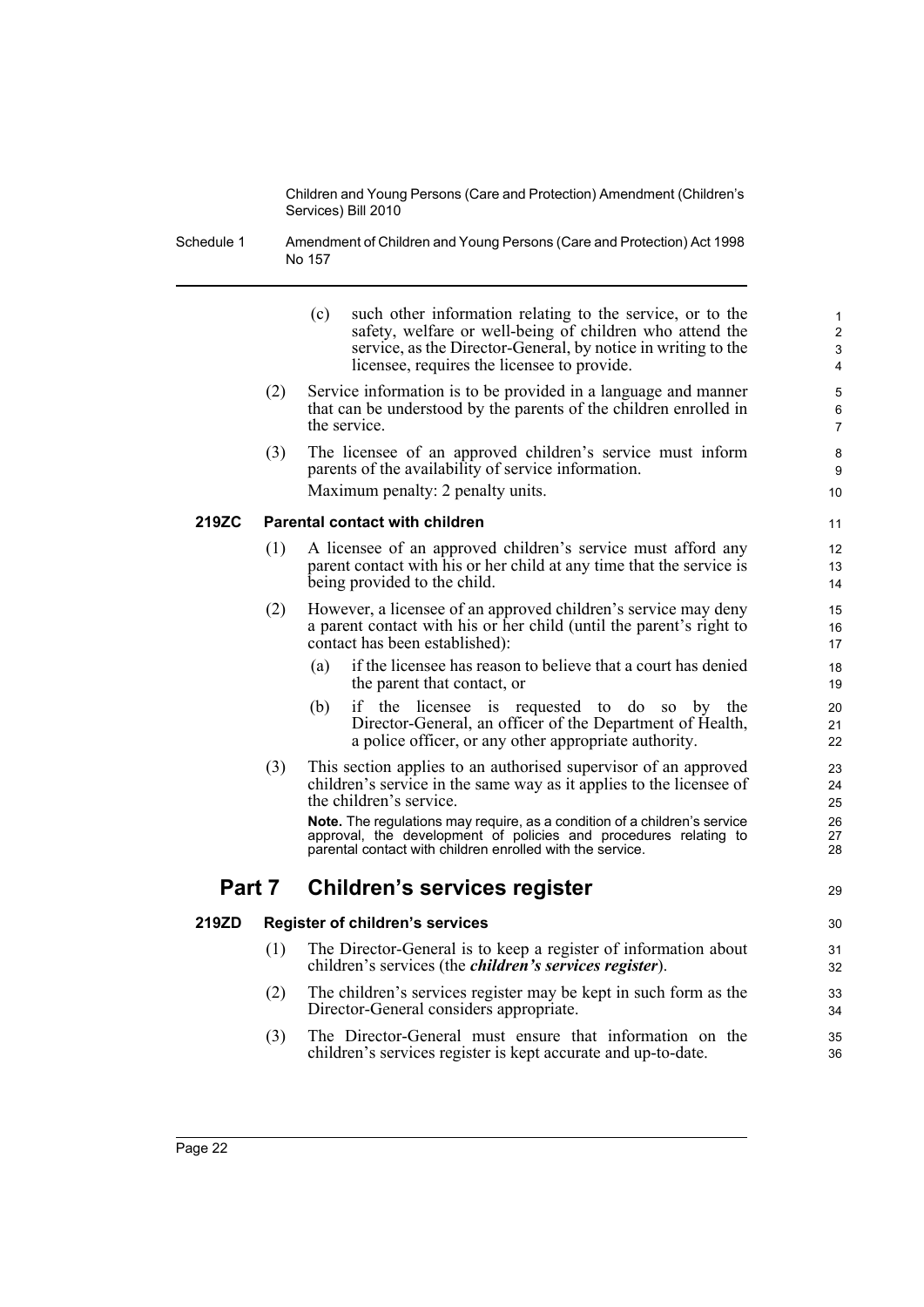Amendment of Children and Young Persons (Care and Protection) Act 1998 No 157 Schedule 1

#### **219ZE Information to be recorded on register**

- (1) The Director-General may record any of the following information in the children's services register in relation to each approved children's service:
	- (a) particulars of the children's service approval applying to the children's service,
	- (b) the name and address of the place of business of the licensee of the approved children's service,
	- (c) particulars of the service provider licence under which the licensee is authorised to provide children's services,
	- (d) the name of any person who is an authorised supervisor of the children's service and particulars of that person's supervisor approval,
	- (e) particulars of any compliance notices issued against the licensee or authorised supervisor of the approved children's service (whether in connection with the children's service to which the entry relates or in connection with another children's service),
	- (f) particulars of any other power exercised by the Director-General under this Chapter in relation to the approved children's service, or in relation to the licensee of the approved children's service or an authorised supervisor of the approved children's service (whether in connection with the children's service to which the entry relates or in connection with another children's service),
	- (g) if the licensee or authorised supervisor of the approved children's service has been convicted of an offence under this Chapter or the regulations under this Chapter, particulars of that offence,
	- (h) such other matters as may be prescribed by the regulations.
- (2) The children's services register may also contain such information of a general nature as the Director-General considers appropriate in relation to licensing and approval of children's services, compliance with this Chapter and the enforcement of this Chapter.
- (3) Information relating to a conviction for a particular offence is not to be published on the children's services register until after the last day on which an appeal may be made against the conviction.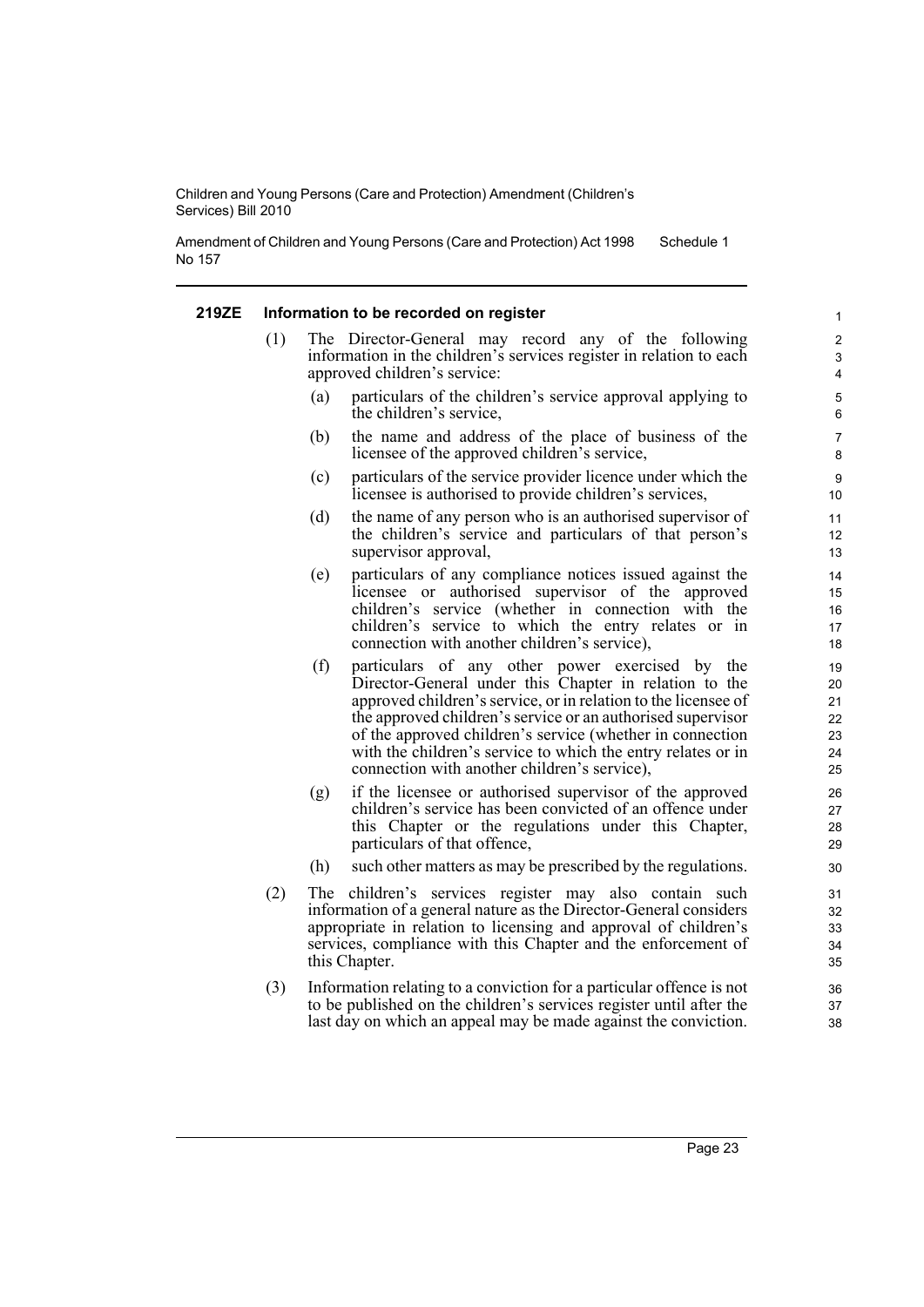- Schedule 1 Amendment of Children and Young Persons (Care and Protection) Act 1998 No 157
	- (4) If an appeal is made against the conviction, information relating to the conviction is not to be published on the children's services register unless a final order has been made on appeal affirming the conviction.

23

- (5) The Director-General must remove information about a conviction for a particular offence from the children's services register as soon as practicable if the Director-General becomes aware that the conviction has been quashed or annulled or has become spent (within the meaning of the *Criminal Records Act 1991*).
- (6) For the purposes of this section:
	- (a) a conviction for an offence includes a finding that an offence has been proved, or that a person is guilty of an offence, without proceeding to a conviction, and
	- (b) section 8 (2) and (4) of the *Criminal Records Act 1991* do not apply.

#### **219ZF Publication of information on register**

- (1) The children's services register is to be made available for public inspection on the Internet.
- (2) Information recorded in the children's services register may also be provided to members of the public in any other manner approved by the Director-General.

# **Part 8 Miscellaneous**

#### **219ZG Special condition—family day care and home based children's services**

residing at that home as a minor.

(1) It is a condition of a children's service approval for a family day care children's service or a home based children's service that the licensee of the children's service must notify the Director-General if any person (other than the relevant children's service provider) who is of or above the age of 18 years is residing at the children's service provider's home on a regular basis and has been doing so for a period of at least 3 months. **Note.** See section 45 of the *Commission for Children and Young People Act 1998* which provides for background checks to be carried out in

relation to adult household members of children's service providers. (2) Without limiting the above, any such requirement to notify the Director-General applies even though the adult person who is

residing at the children's service provider's home was at any time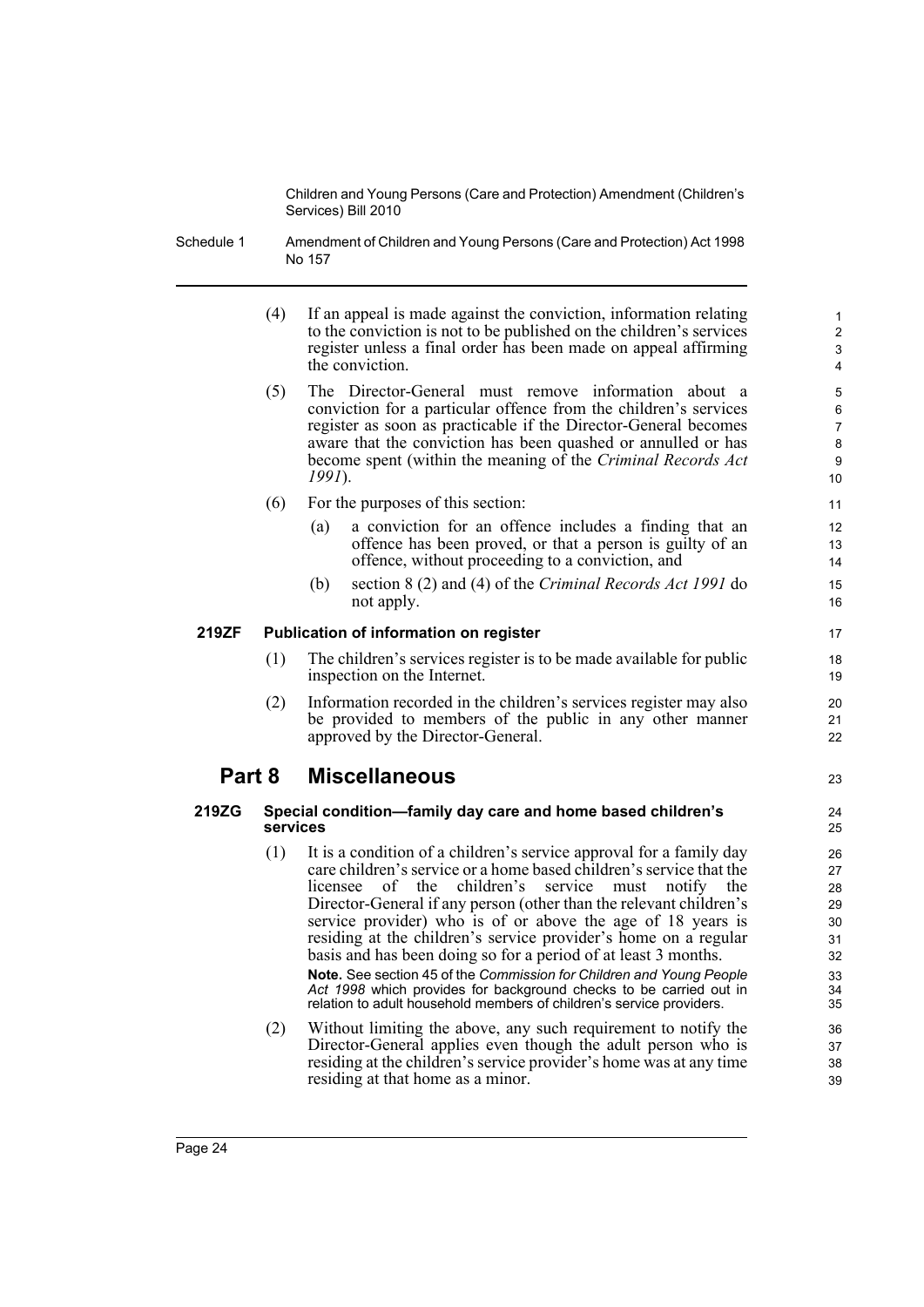Amendment of Children and Young Persons (Care and Protection) Act 1998 No 157 Schedule 1

|       | (3)            | In this section, <i>children's service provider</i> means:                                                                                                                                                                                                    | $\mathbf{1}$             |
|-------|----------------|---------------------------------------------------------------------------------------------------------------------------------------------------------------------------------------------------------------------------------------------------------------|--------------------------|
|       |                | in the case of a family day care children's service—the<br>(a)<br>person who, under the regulations, is the family day care<br>carer for the service, or                                                                                                      | $\overline{2}$<br>3<br>4 |
|       |                | in the case of a home based children's service—the<br>(b)<br>licensee of the children's service.                                                                                                                                                              | 5<br>6                   |
| 219ZH | <b>Records</b> |                                                                                                                                                                                                                                                               | $\overline{7}$           |
|       | (1)            | A licensee of an approved children's service must keep such<br>records as the regulations require in relation to the approved<br>children's service.                                                                                                          | 8<br>9<br>10             |
|       | (2)            | The licensee must keep the records in such a manner that they are<br>readily accessible if the licensed service provider is required to<br>produce them to the Director-General, or to any other person who<br>is authorised to inspect them, under this Act. | 11<br>12<br>13<br>14     |
|       | (3)            | It is a condition of a service provider licence that the licensee<br>comply with this section.                                                                                                                                                                | 15<br>16                 |
| 219ZI |                | Application of State Records Act 1998 to certain children's<br>services                                                                                                                                                                                       | 17<br>18                 |
|       | (1)            | The State Records Act 1998 does not apply to a private children's<br>service and such a service is not a public office for the purposes<br>of that Act.                                                                                                       | 19<br>20<br>21           |
|       | (2)            | In this section:                                                                                                                                                                                                                                              | 22                       |
|       |                | <i>private children's service</i> means a person or body providing a<br>children's service to the community, being a person or body other<br>than:                                                                                                            | 23<br>24<br>25           |
|       |                | (a)<br>a department, office, commission, board, corporation,<br>agency, service or instrumentality exercising any function<br>of any branch of the Government of the State, or                                                                                | 26<br>27<br>28           |
|       |                | a council or county council under the <i>Local Government</i><br>(b)<br>Act 1993.                                                                                                                                                                             | 29<br>30                 |
| 220   |                | Regulations relating to children's services                                                                                                                                                                                                                   | 31                       |
|       | General        |                                                                                                                                                                                                                                                               | 32                       |
|       | (1)            | The regulations may make provision for or with respect to the<br>matters set out in this section.                                                                                                                                                             | 33<br>34                 |
|       | (2)            | This section does not limit the generality of section 264<br>(Regulations).                                                                                                                                                                                   | 35<br>36                 |
|       |                |                                                                                                                                                                                                                                                               |                          |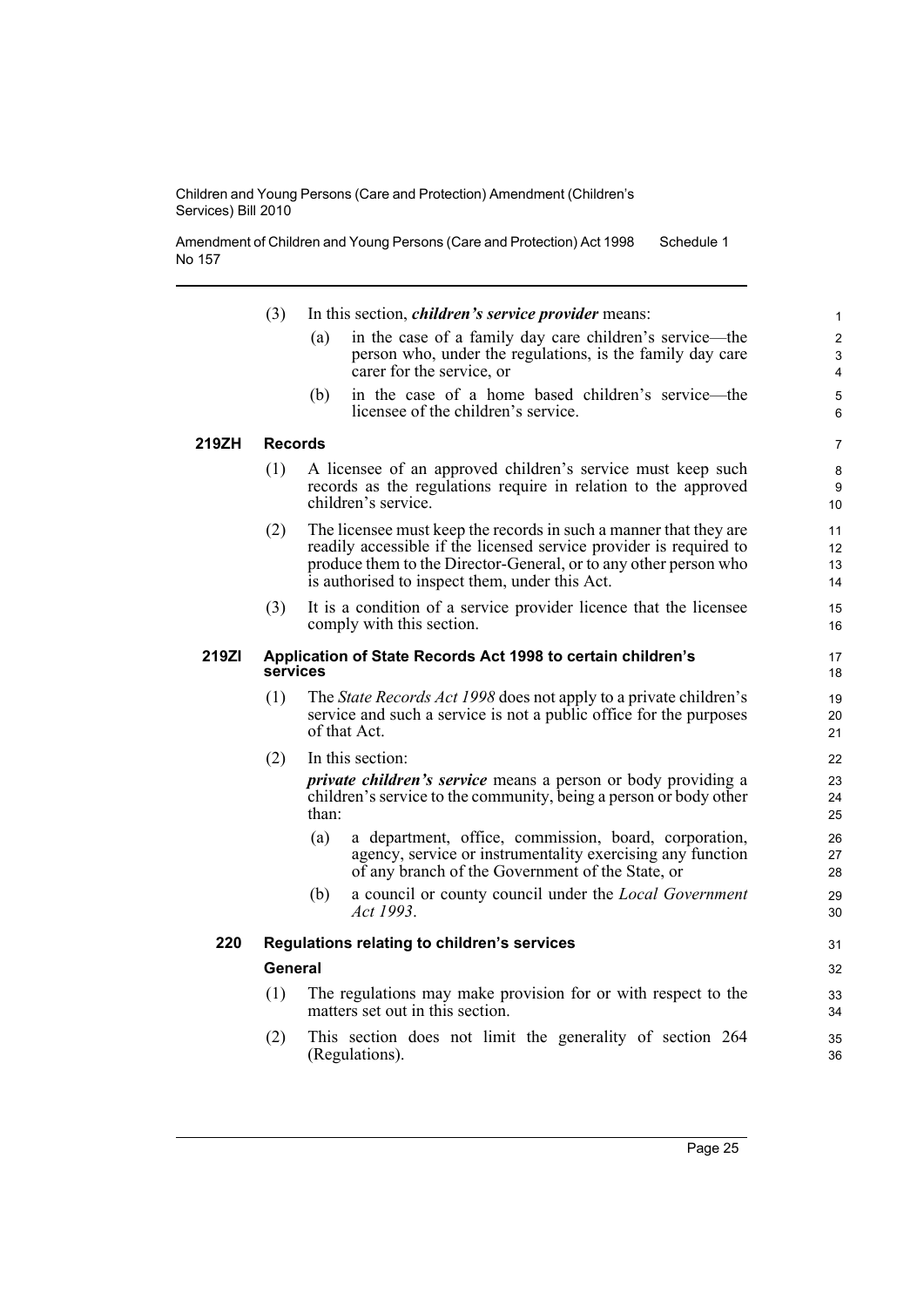1

Schedule 1 Amendment of Children and Young Persons (Care and Protection) Act 1998 No 157

#### **Licences and approvals**

| (3)  | Classes of licences and approvals.                                                                                                                                                                                                                                                                                                                                               |                |  |  |  |
|------|----------------------------------------------------------------------------------------------------------------------------------------------------------------------------------------------------------------------------------------------------------------------------------------------------------------------------------------------------------------------------------|----------------|--|--|--|
| (4)  | The matters to be specified in a licence or approval.                                                                                                                                                                                                                                                                                                                            |                |  |  |  |
| (5)  | Prescribed conditions of licences and approvals.                                                                                                                                                                                                                                                                                                                                 |                |  |  |  |
|      | Applications for licences and approvals                                                                                                                                                                                                                                                                                                                                          | 5              |  |  |  |
| (6)  | The persons who may apply for licences and approvals.                                                                                                                                                                                                                                                                                                                            | 6              |  |  |  |
| (7)  | The form and manner in which, and the time within which, an<br>$\overline{7}$<br>application for a licence or approval may be made.<br>8                                                                                                                                                                                                                                         |                |  |  |  |
| (8)  | The information and evidence required to be provided in<br>connection with an application (which may include, without<br>limitation, personal information about the applicant and proposed<br>staff and any relevant person in relation to the application).                                                                                                                     |                |  |  |  |
| (9)  | Requiring that an application (and its supporting documents and<br>13<br>information) be lodged in stages as specified in the regulations.<br>14                                                                                                                                                                                                                                 |                |  |  |  |
| (10) | The consideration and determination of applications, including<br>(but not limited to) the following:                                                                                                                                                                                                                                                                            |                |  |  |  |
|      | the time within which an application (or a particular stage<br>(a)<br>of an application) is to be dealt with.                                                                                                                                                                                                                                                                    | 17<br>18       |  |  |  |
|      | the grounds on which an application (or a particular stage<br>(b)<br>of an application) may be rejected,                                                                                                                                                                                                                                                                         | 19<br>20       |  |  |  |
|      | the grounds on which the Director-General may refuse to<br>(c)<br>grant a licence or approval,                                                                                                                                                                                                                                                                                   | 21<br>22       |  |  |  |
|      | the way in which the rejection or determination of the<br>(d)<br>application (or a particular stage of an application) is to be<br>communicated to the applicant.                                                                                                                                                                                                                | 23<br>24<br>25 |  |  |  |
|      | <b>Probity checks</b>                                                                                                                                                                                                                                                                                                                                                            | 26             |  |  |  |
| (11) | The probity checks that may be made on all persons who are, or<br>who are proposed to be, engaged in the operation or management<br>of a children's service (or a proposed children's service), other<br>than those persons who are employed in child-related<br>employment within the meaning of section 33 of the <i>Commission</i><br>for Children and Young People Act 1998. |                |  |  |  |
|      | Variation, suspension and revocation of licences and approvals                                                                                                                                                                                                                                                                                                                   | 33             |  |  |  |
| (12) | The grounds on which a licence or approval may be varied,<br>suspended or revoked.                                                                                                                                                                                                                                                                                               |                |  |  |  |
| (13) | Requiring the giving of notice of an intention to vary, suspend or<br>revoke a licence or approval.                                                                                                                                                                                                                                                                              | 36<br>37       |  |  |  |
|      |                                                                                                                                                                                                                                                                                                                                                                                  |                |  |  |  |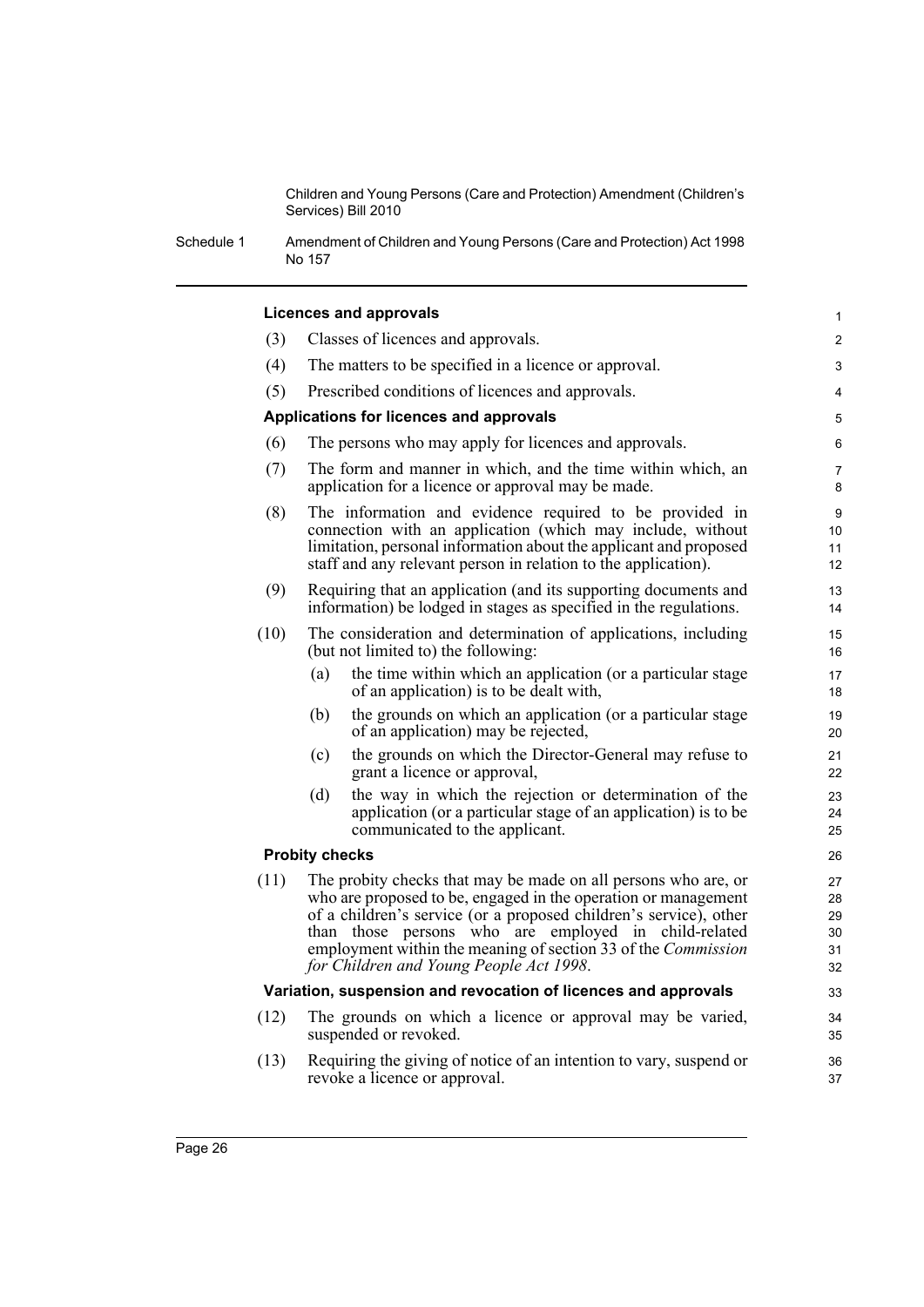Amendment of Children and Young Persons (Care and Protection) Act 1998 No 157 Schedule 1

| Allowing a licensed service provider or an authorised supervisor<br>time to make submissions in relation to any such intention.<br>The effect of a variation, suspension or revocation of a licence or<br>The restoration of a licence or approval that has been suspended<br>The manner in which the variation, suspension or revocation of a<br>provider to<br>notify<br>the<br>Director-General of the particular approved children's service or<br>services that the licensed service provider provides or intends to<br>The appointment by the Director-General of a person as licensee<br>under a service provider licence in addition to, or in substitution<br>The appointment and functions of authorised supervisors. | 1<br>$\overline{2}$<br>3<br>4<br>5<br>6<br>7<br>8<br>9<br>10<br>11<br>12<br>13<br>14<br>15<br>16<br>17<br>18<br>19                                                                                                                                                                                                                                                     |
|---------------------------------------------------------------------------------------------------------------------------------------------------------------------------------------------------------------------------------------------------------------------------------------------------------------------------------------------------------------------------------------------------------------------------------------------------------------------------------------------------------------------------------------------------------------------------------------------------------------------------------------------------------------------------------------------------------------------------------|------------------------------------------------------------------------------------------------------------------------------------------------------------------------------------------------------------------------------------------------------------------------------------------------------------------------------------------------------------------------|
|                                                                                                                                                                                                                                                                                                                                                                                                                                                                                                                                                                                                                                                                                                                                 |                                                                                                                                                                                                                                                                                                                                                                        |
|                                                                                                                                                                                                                                                                                                                                                                                                                                                                                                                                                                                                                                                                                                                                 |                                                                                                                                                                                                                                                                                                                                                                        |
|                                                                                                                                                                                                                                                                                                                                                                                                                                                                                                                                                                                                                                                                                                                                 |                                                                                                                                                                                                                                                                                                                                                                        |
|                                                                                                                                                                                                                                                                                                                                                                                                                                                                                                                                                                                                                                                                                                                                 |                                                                                                                                                                                                                                                                                                                                                                        |
|                                                                                                                                                                                                                                                                                                                                                                                                                                                                                                                                                                                                                                                                                                                                 |                                                                                                                                                                                                                                                                                                                                                                        |
|                                                                                                                                                                                                                                                                                                                                                                                                                                                                                                                                                                                                                                                                                                                                 |                                                                                                                                                                                                                                                                                                                                                                        |
|                                                                                                                                                                                                                                                                                                                                                                                                                                                                                                                                                                                                                                                                                                                                 |                                                                                                                                                                                                                                                                                                                                                                        |
|                                                                                                                                                                                                                                                                                                                                                                                                                                                                                                                                                                                                                                                                                                                                 |                                                                                                                                                                                                                                                                                                                                                                        |
|                                                                                                                                                                                                                                                                                                                                                                                                                                                                                                                                                                                                                                                                                                                                 |                                                                                                                                                                                                                                                                                                                                                                        |
|                                                                                                                                                                                                                                                                                                                                                                                                                                                                                                                                                                                                                                                                                                                                 |                                                                                                                                                                                                                                                                                                                                                                        |
| The maximum number of approved children's services in respect<br>of which the same authorised supervisor may be appointed as                                                                                                                                                                                                                                                                                                                                                                                                                                                                                                                                                                                                    | 20<br>21<br>22                                                                                                                                                                                                                                                                                                                                                         |
| The maximum number of persons who may be appointed as<br>authorised supervisor of an approved children's service.                                                                                                                                                                                                                                                                                                                                                                                                                                                                                                                                                                                                               | 23<br>24                                                                                                                                                                                                                                                                                                                                                               |
| The authorisation by the Director-General of another person to<br>act as the authorised supervisor of an approved children's service<br>during the absence (because of illness or otherwise) of the                                                                                                                                                                                                                                                                                                                                                                                                                                                                                                                             | 25<br>26<br>27<br>28                                                                                                                                                                                                                                                                                                                                                   |
|                                                                                                                                                                                                                                                                                                                                                                                                                                                                                                                                                                                                                                                                                                                                 | 29                                                                                                                                                                                                                                                                                                                                                                     |
|                                                                                                                                                                                                                                                                                                                                                                                                                                                                                                                                                                                                                                                                                                                                 | 30                                                                                                                                                                                                                                                                                                                                                                     |
|                                                                                                                                                                                                                                                                                                                                                                                                                                                                                                                                                                                                                                                                                                                                 | 31<br>32                                                                                                                                                                                                                                                                                                                                                               |
|                                                                                                                                                                                                                                                                                                                                                                                                                                                                                                                                                                                                                                                                                                                                 | 33                                                                                                                                                                                                                                                                                                                                                                     |
|                                                                                                                                                                                                                                                                                                                                                                                                                                                                                                                                                                                                                                                                                                                                 | 34<br>35<br>36                                                                                                                                                                                                                                                                                                                                                         |
|                                                                                                                                                                                                                                                                                                                                                                                                                                                                                                                                                                                                                                                                                                                                 | authorised supervisor of the approved children's service.<br>The internal review of a decision to issue a compliance notice.<br>The stay of a decision to issue a compliance notice pending the<br>The records that are to be kept by licensed service providers,<br>including (but not limited to) the following:<br>the information that the records are to contain, |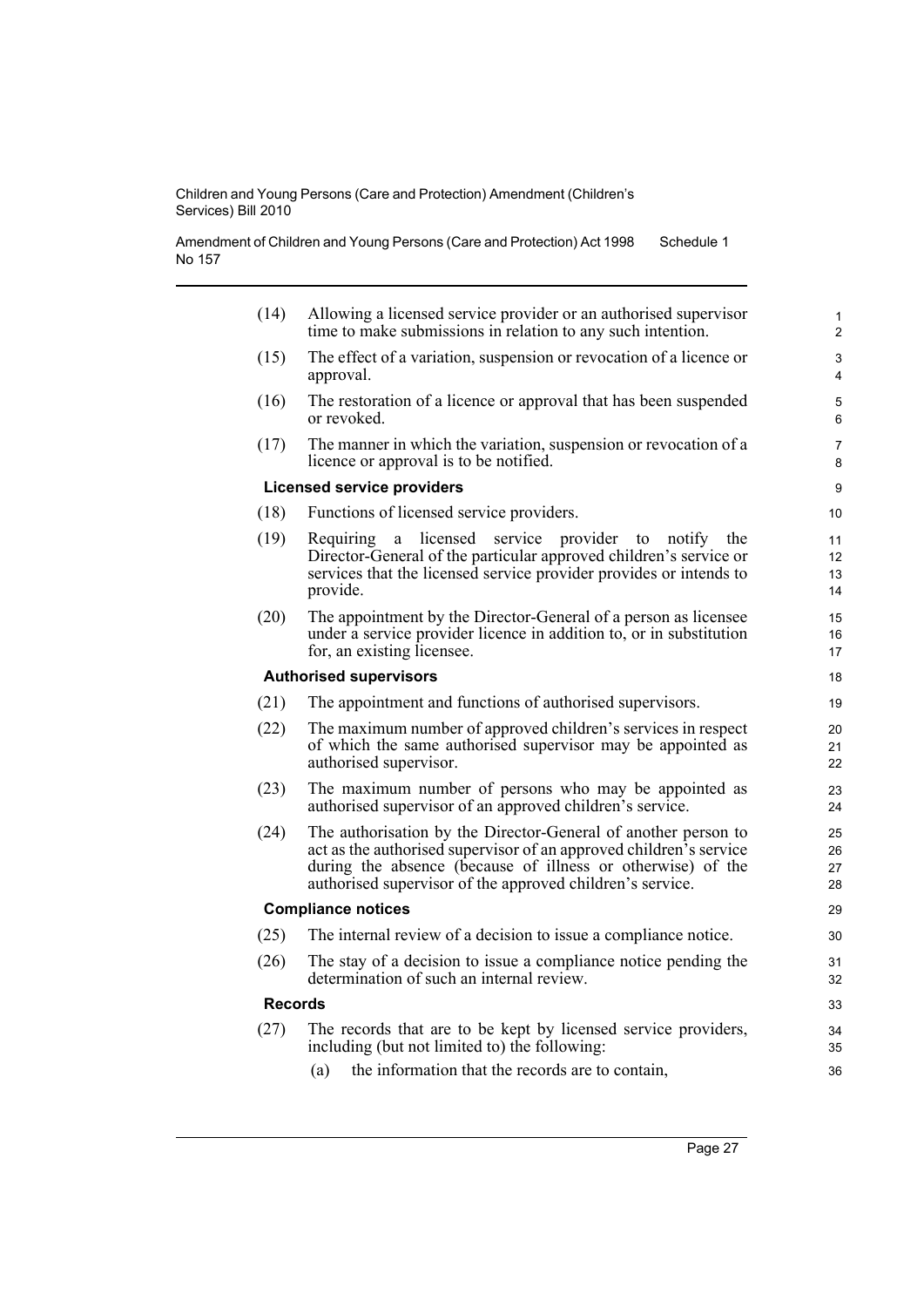Schedule 1 Amendment of Children and Young Persons (Care and Protection) Act 1998 No 157

|     |                                     | (b)               | the form in which they are to be made,                                                                                                                                                                                                                        | $\mathbf{1}$             |  |  |
|-----|-------------------------------------|-------------------|---------------------------------------------------------------------------------------------------------------------------------------------------------------------------------------------------------------------------------------------------------------|--------------------------|--|--|
|     |                                     | (c)               | the person responsible for making and maintaining them,                                                                                                                                                                                                       | $\overline{c}$           |  |  |
|     |                                     | (d)               | the persons who may inspect them,                                                                                                                                                                                                                             | 3                        |  |  |
|     |                                     | (e)               | the period for which they are to be retained.                                                                                                                                                                                                                 | 4                        |  |  |
|     | <b>Children's services register</b> |                   |                                                                                                                                                                                                                                                               |                          |  |  |
|     | (28)                                |                   | The particulars to be recorded in the children's services register.                                                                                                                                                                                           | 6                        |  |  |
|     | (29)                                | register.         | Providing for applications to the Director-General for the<br>correction of information recorded on the children's services                                                                                                                                   | $\overline{7}$<br>8<br>9 |  |  |
|     |                                     | <b>Exemptions</b> |                                                                                                                                                                                                                                                               |                          |  |  |
|     | (30)                                |                   | Exempting specified centre based children's services, or centre<br>based children's services of a specified class, from the<br>requirement that they be provided by a licensed service provider<br>or the subject of a children's service approval (or both). | 11<br>12<br>13<br>14     |  |  |
|     | (31)                                |                   | Regulating the services so exempted (including, without<br>limitation, establishing standards to be met by those services).                                                                                                                                   | 15<br>16                 |  |  |
|     | <b>Fees</b>                         |                   |                                                                                                                                                                                                                                                               | 17                       |  |  |
|     | (32)                                | Chapter.          | The charging of fees in connection with the administration of this                                                                                                                                                                                            | 18<br>19                 |  |  |
|     | (33)                                |                   | The waiver, reduction, deferral or refund of fees charged in<br>connection with the administration of this Chapter.                                                                                                                                           | 20<br>21                 |  |  |
| [6] | <b>Tribunal</b>                     |                   | Section 245 Decisions that are reviewable by Administrative Decisions                                                                                                                                                                                         | 22<br>23                 |  |  |
|     |                                     |                   | Insert after section 245 $(1)$ (k):                                                                                                                                                                                                                           | 24                       |  |  |
|     |                                     | (1)               | a decision of the Director-General to refuse to grant a<br>service provider licence, children's service approval or<br>supervisor approval,                                                                                                                   | 25<br>26<br>27           |  |  |
|     |                                     | (m)               | a decision of the Director-General to impose a condition<br>on the grant of a service provider licence, children's<br>service approval or supervisor approval (not being a<br>condition imposed by this Act or the regulations),                              | 28<br>29<br>30<br>31     |  |  |
|     |                                     | (n)               | a decision of the Director-General to vary, refuse to vary,<br>suspend or revoke a service provider licence, children's<br>service approval or supervisor approval.                                                                                           | 32<br>33<br>34           |  |  |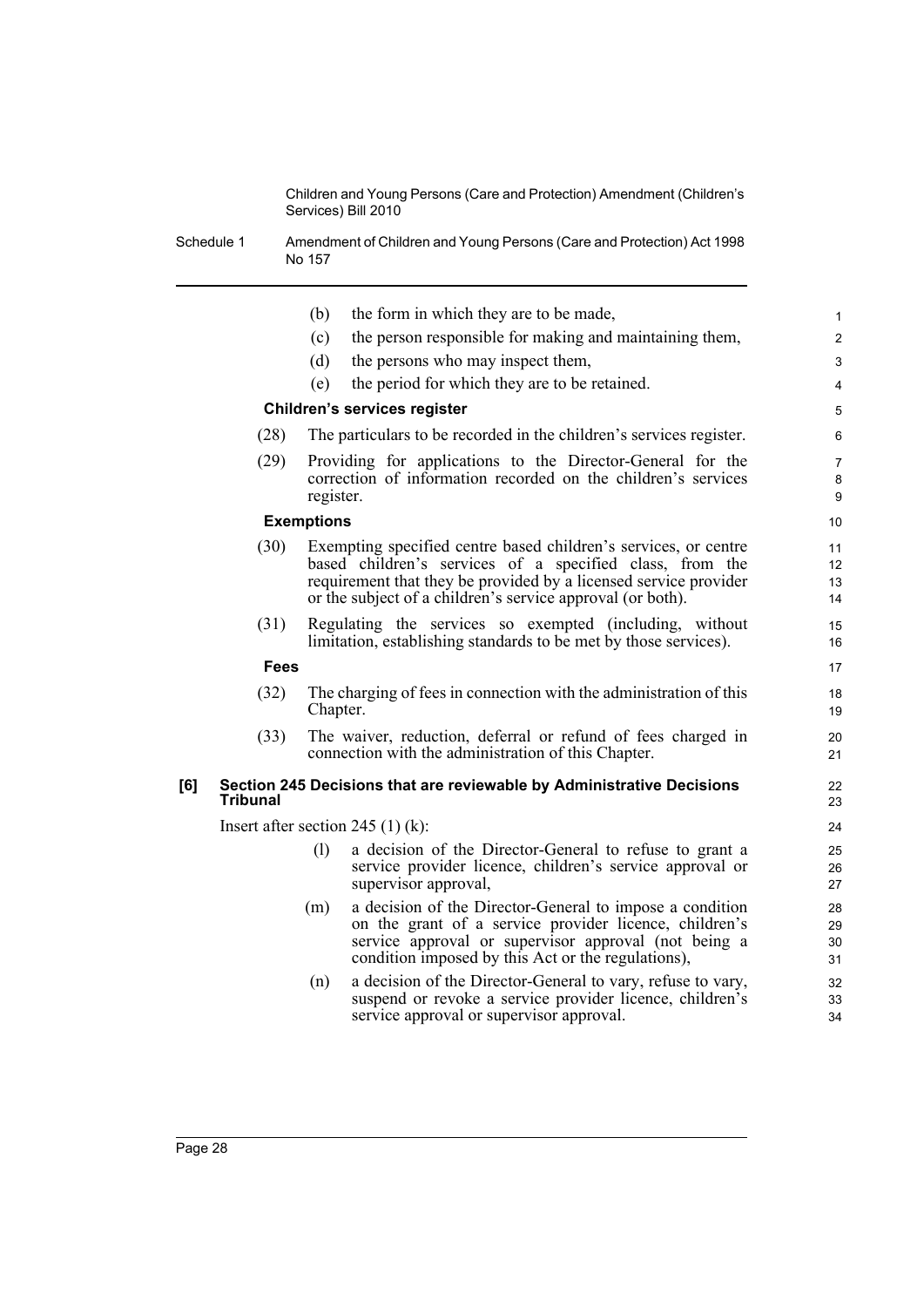Amendment of Children and Young Persons (Care and Protection) Act 1998 No 157 Schedule 1

| [7] |      | <b>Section 259A</b>    |                                                                                                                                                                                                                                                                                                                                    | 1                        |
|-----|------|------------------------|------------------------------------------------------------------------------------------------------------------------------------------------------------------------------------------------------------------------------------------------------------------------------------------------------------------------------------|--------------------------|
|     |      |                        | Insert after section 259:                                                                                                                                                                                                                                                                                                          | 2                        |
|     | 259A | <b>Penalty notices</b> |                                                                                                                                                                                                                                                                                                                                    |                          |
|     |      | (1)                    | An authorised officer may serve a penalty notice on a person if it<br>appears to the officer that the person has committed an offence<br>against this Act or the regulations, being an offence prescribed by<br>the regulations as a penalty notice offence.                                                                       | 4<br>5<br>6<br>7         |
|     |      | (2)                    | A penalty notice is a notice to the effect that, if the person served<br>does not wish to have the matter determined by a court, the<br>person can pay, within the time and to the person specified in the<br>notice, the amount of the penalty prescribed by the regulations for<br>the offence if dealt with under this section. | 8<br>9<br>10<br>11<br>12 |
|     |      | (3)                    | A penalty notice under this section is declared to be a penalty<br>notice for the purposes of the <i>Fines Act 1996</i> .                                                                                                                                                                                                          | 13<br>14                 |
|     |      | (4)                    | A penalty notice may be served personally or by post.                                                                                                                                                                                                                                                                              | 15                       |
|     |      | (5)                    | If the amount of penalty prescribed for an alleged offence is paid<br>under this section, no person is liable to any further proceedings<br>for the alleged offence.                                                                                                                                                               | 16<br>17<br>18           |
|     |      | (6)                    | Payment under this section is not to be regarded as an admission<br>of liability for the purpose of, and does not in any way affect or<br>prejudice, any civil claim, action or proceeding arising out of the<br>same occurrence.                                                                                                  | 19<br>20<br>21<br>22     |
|     |      | (7)                    | The regulations may:                                                                                                                                                                                                                                                                                                               | 23                       |
|     |      |                        | prescribe an offence for the purposes of this section by<br>(a)<br>specifying the offence or by referring to the provision<br>creating the offence, and                                                                                                                                                                            | 24<br>25<br>26           |
|     |      |                        | (b)<br>prescribe the amount of penalty payable for the offence if<br>dealt with under this section, and                                                                                                                                                                                                                            | 27<br>28                 |
|     |      |                        | (c)<br>prescribe different amounts of penalties for different<br>offences or classes of offences.                                                                                                                                                                                                                                  | 29<br>30                 |
|     |      | (8)                    | The amount of a penalty prescribed under this section for an<br>offence is not to exceed the maximum amount of penalty that<br>could be imposed for the offence by a court.                                                                                                                                                        | 31<br>32<br>33           |
|     |      | (9)                    | This section does not limit the operation of any other provision<br>of, or made under, this or any other Act relating to proceedings<br>that may be taken in respect of offences.                                                                                                                                                  | 34<br>35<br>36           |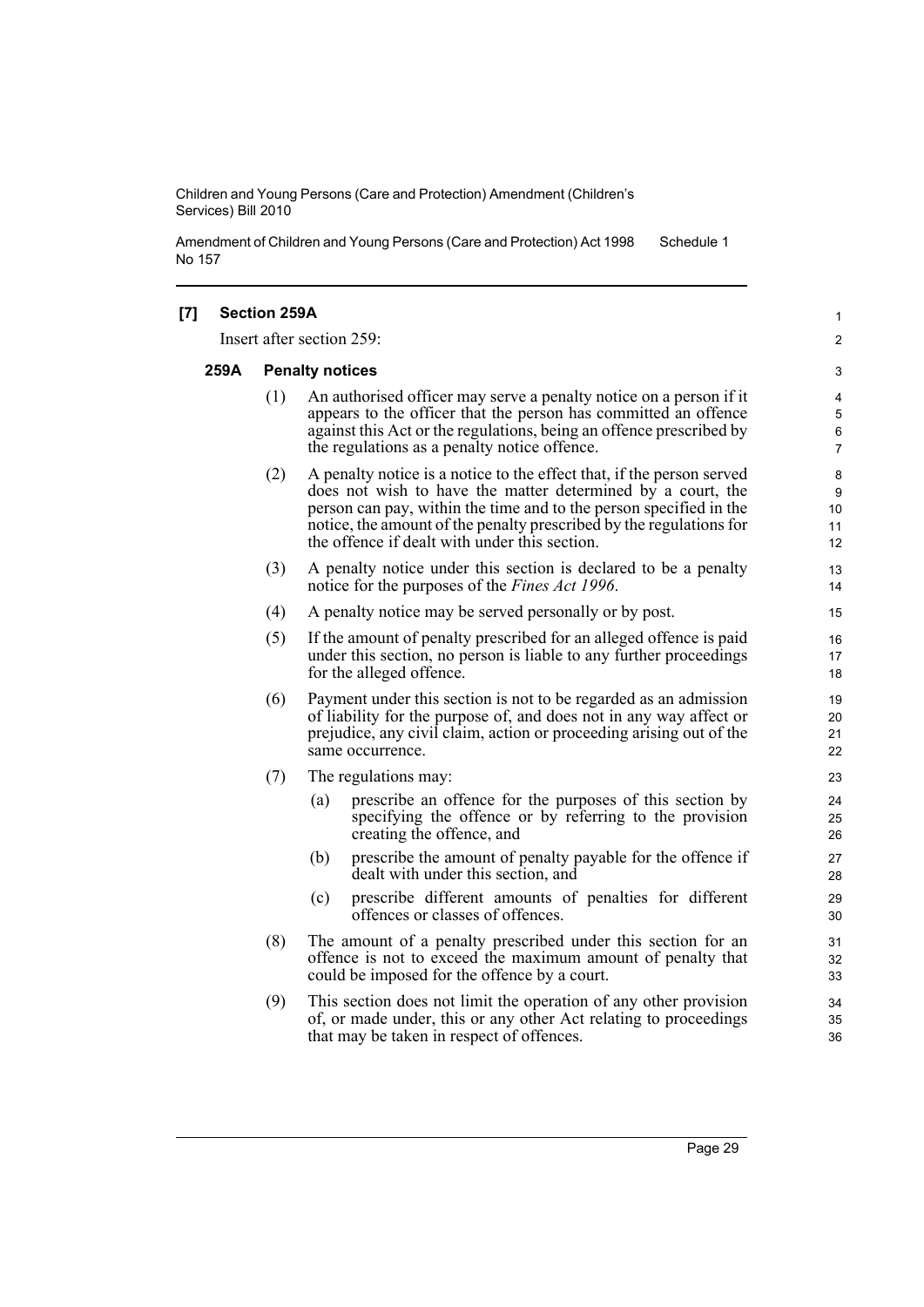Schedule 1 Amendment of Children and Young Persons (Care and Protection) Act 1998 No 157

|     | (10)                 | In this section, <i>authorised officer</i> means:                                                                                                                                                                                                         | $\mathbf{1}$         |
|-----|----------------------|-----------------------------------------------------------------------------------------------------------------------------------------------------------------------------------------------------------------------------------------------------------|----------------------|
|     |                      | an employee of the Department authorised in writing by<br>(a)                                                                                                                                                                                             | $\overline{c}$       |
|     |                      | the Director-General as an authorised officer for the<br>purposes of this section, or                                                                                                                                                                     | 3<br>4               |
|     |                      | a police officer.<br>(b)                                                                                                                                                                                                                                  | 5                    |
| [8] |                      | Schedule 3 Savings, transitional and other provisions                                                                                                                                                                                                     | 6                    |
|     |                      | Insert at the end of clause $1(1)$ :                                                                                                                                                                                                                      | $\overline{7}$       |
|     |                      | Children and Young Persons (Care and Protection) Amendment<br>(Children's Services) Act 2010                                                                                                                                                              | 8<br>9               |
| [9] | Schedule 3, Part 7   |                                                                                                                                                                                                                                                           | 10                   |
|     | Insert after Part 6: |                                                                                                                                                                                                                                                           | 11                   |
|     | Part 7               | Provisions consequent on enactment of                                                                                                                                                                                                                     | 12                   |
|     |                      | <b>Children and Young Persons (Care and</b>                                                                                                                                                                                                               | 13                   |
|     |                      | <b>Protection) Amendment (Children's</b>                                                                                                                                                                                                                  | 14                   |
|     |                      | <b>Services) Act 2010</b>                                                                                                                                                                                                                                 | 15                   |
|     | 23                   | <b>Definitions</b>                                                                                                                                                                                                                                        | 16                   |
|     |                      | In this Part:                                                                                                                                                                                                                                             | 17                   |
|     |                      | <b>amending Act</b> means the Children and Young Persons (Care and<br>Protection) Amendment (Children's Services) Act 2010.                                                                                                                               | 18<br>19             |
|     |                      | <i>existing licence</i> means a licence for a children's service granted<br>under Part 3 of Chapter 12 before the commencement of the new<br>licensing scheme, and which was in force immediately before the<br>commencement of the new licensing scheme. | 20<br>21<br>22<br>23 |
|     |                      | new licensing scheme means Part 3 of Chapter 12, as substituted<br>by the amending Act.                                                                                                                                                                   | 24<br>25             |
|     | 24                   | <b>Pending licence applications</b>                                                                                                                                                                                                                       | 26                   |
|     |                      | An application for a licence that was made under Chapter 12<br>before the commencement of the new licensing scheme, and<br>which has not been granted or refused by that commencement, is<br>to be treated as:                                            | 27<br>28<br>29<br>30 |
|     |                      | an application for a service provider licence by the<br>(a)<br>applicant in respect of the type of children's service to<br>which the application relates, and                                                                                            | 31<br>32<br>33       |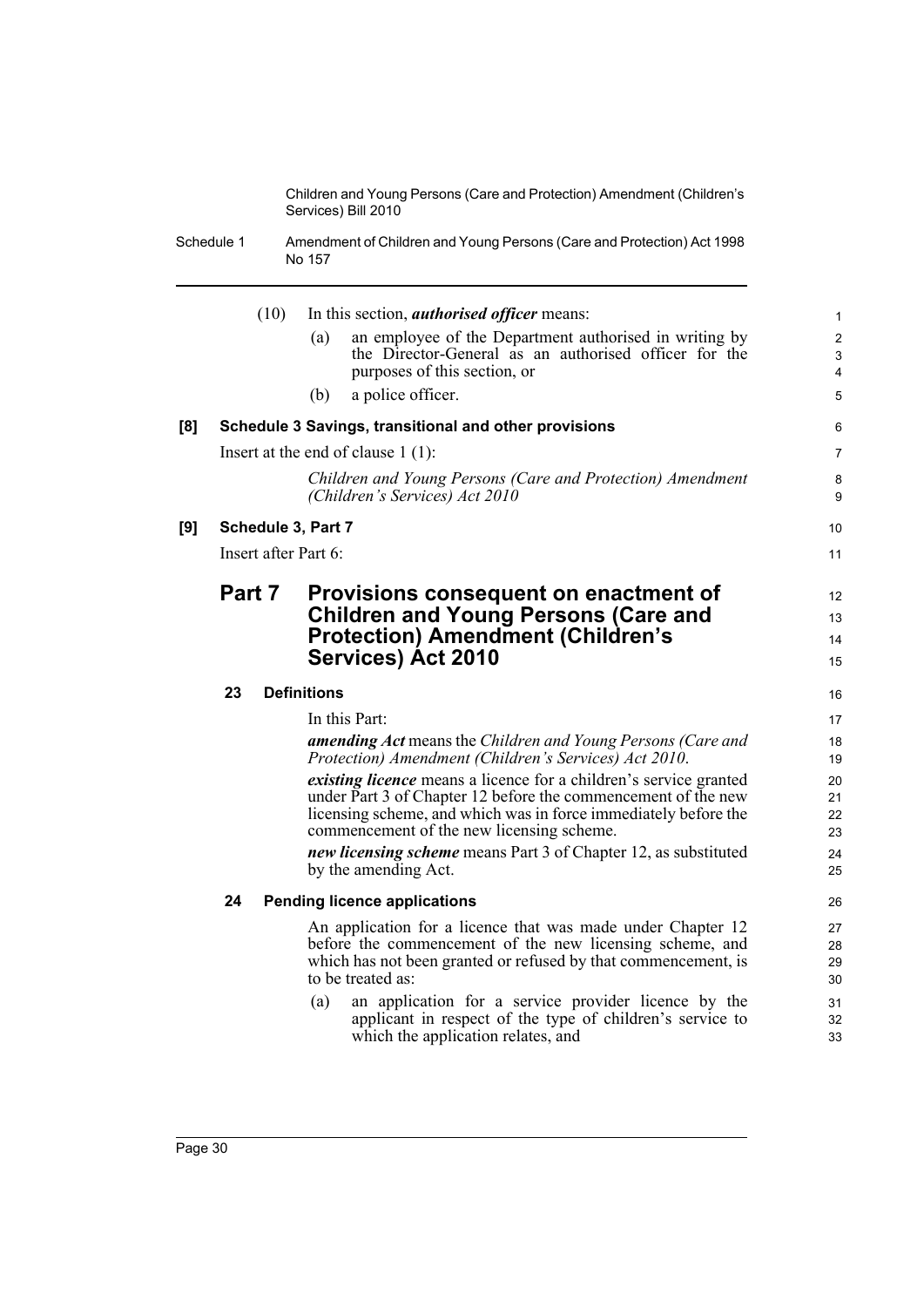Amendment of Children and Young Persons (Care and Protection) Act 1998 No 157 Schedule 1

- (b) an application for a children's service approval in respect of the children's service to which the application relates, and
- (c) an application for a supervisor approval in respect of any person nominated in the application as the proposed supervisor for the service.

#### **25 Conversion of existing licences**

- (1) An existing licence is taken, on the commencement of the new licensing scheme:
	- (a) to be a service provider licence that authorises the licensee under the licence to provide the children's services to which the existing licence relates (a *corresponding service provider licence*), and
	- (b) to be a children's service approval that authorises the operation of the children's service to which the existing licence relates (a *corresponding children's service approval*), and
	- (c) to be a supervisor approval that authorises any person specified in the existing licence as an authorised supervisor to supervise the children's service to which the existing licence relates (a *corresponding supervisor approval*).
- (2) A licensee under an existing licence is taken to be the licensee under a corresponding service provider licence.
- (3) A person specified in an existing licence as an authorised supervisor for a children's service is taken:
	- (a) to be the holder of a corresponding supervisor approval, and
	- (b) to have been appointed as the authorised supervisor of the children's service to which the existing licence relates.
- (4) If an existing licence was granted for a specified period of 5 years, a corresponding service provider licence, children's service approval or supervisor approval remains in force until it is revoked by the Director-General under the new licensing scheme.
- (5) If an existing licence was granted for a specified period of less than 5 years, a corresponding service provider licence, children's service approval or supervisor approval remains in force for the balance of that period, unless sooner revoked by the Director-General under the new licensing scheme.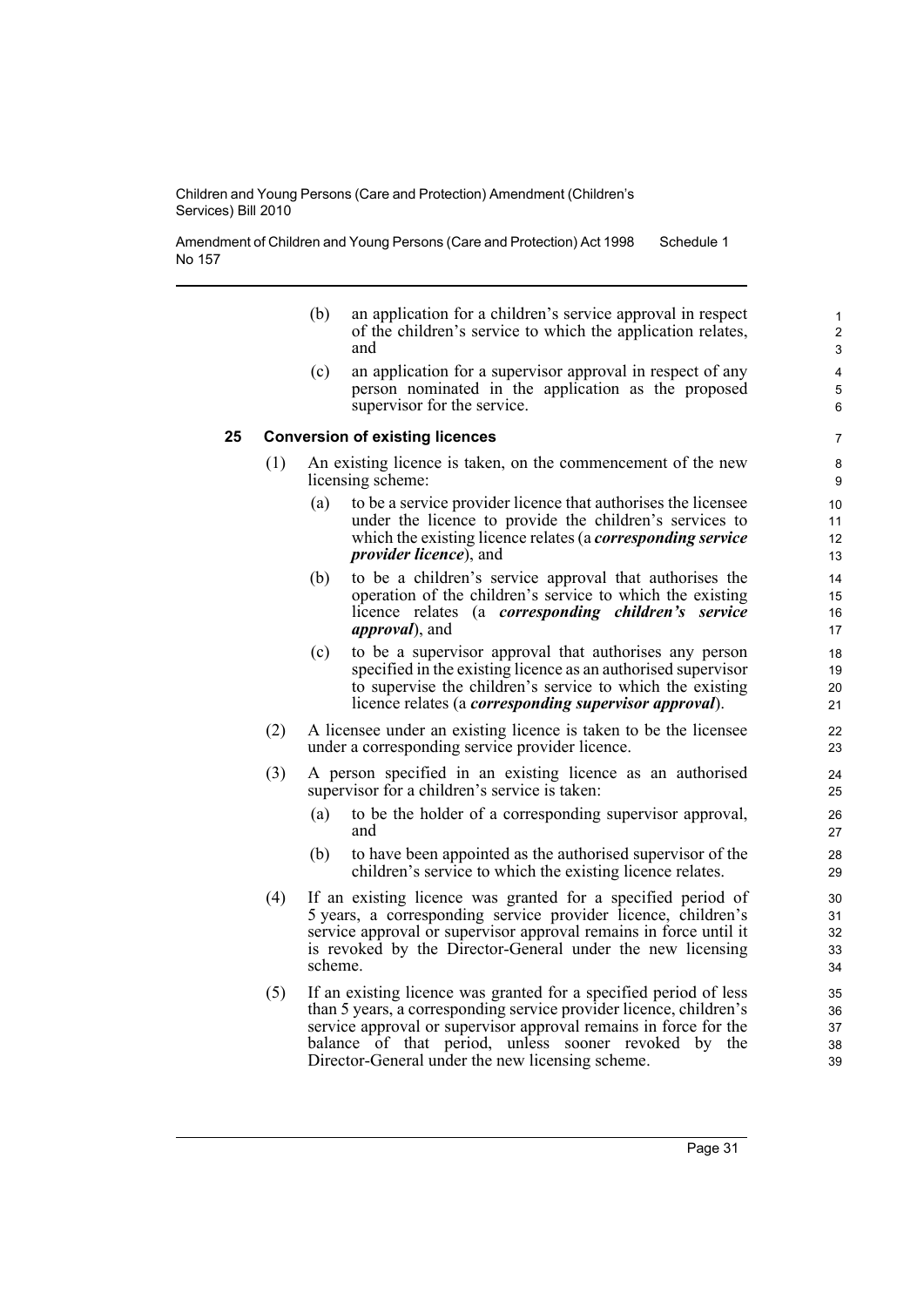- Schedule 1 Amendment of Children and Young Persons (Care and Protection) Act 1998 No 157
	- (6) A corresponding service provider licence, children's service approval or supervisor approval has effect subject to any conditions that applied to the existing licence immediately before the commencement of the new licensing scheme. This subclause does not prevent the imposition of new conditions or the variation of conditions.

- (7) Chapter 12, as amended by the amending Act, applies to a corresponding service provider licence, children's service approval or supervisor approval, subject to this Part and to any modifications prescribed by the regulations.
- (8) This clause does not prevent the Director-General from issuing a new service provider licence, children's service approval or supervisor approval for the purpose of replacing a corresponding service provider licence, children's service approval or supervisor approval.

#### **26 Suspended licences**

- (1) A licence for a children's service granted under Part 3 of Chapter 12 before the commencement of the new licensing scheme that was the subject of a suspension on that commencement is taken to be an existing licence for the purposes of this Part.
- (2) However, the suspension continues to apply in respect of a corresponding service provider licence, children's service approval or supervisor approval.

#### **27 Other applications**

An application to vary an existing licence that was made before the commencement of the new licensing scheme, and which has not been granted or refused by that commencement, may be dealt with by the Director-General as an application or notification under the new licensing scheme, as the Director-General considers appropriate.

#### **28 References to former licence or approval holders**

In Chapter 12, a reference to a person who was formerly a licensed service provider or authorised supervisor of a children's service includes a reference to a person who was formerly a licensee or authorised supervisor under Chapter 12 as in force before the commencement of the new licensing scheme.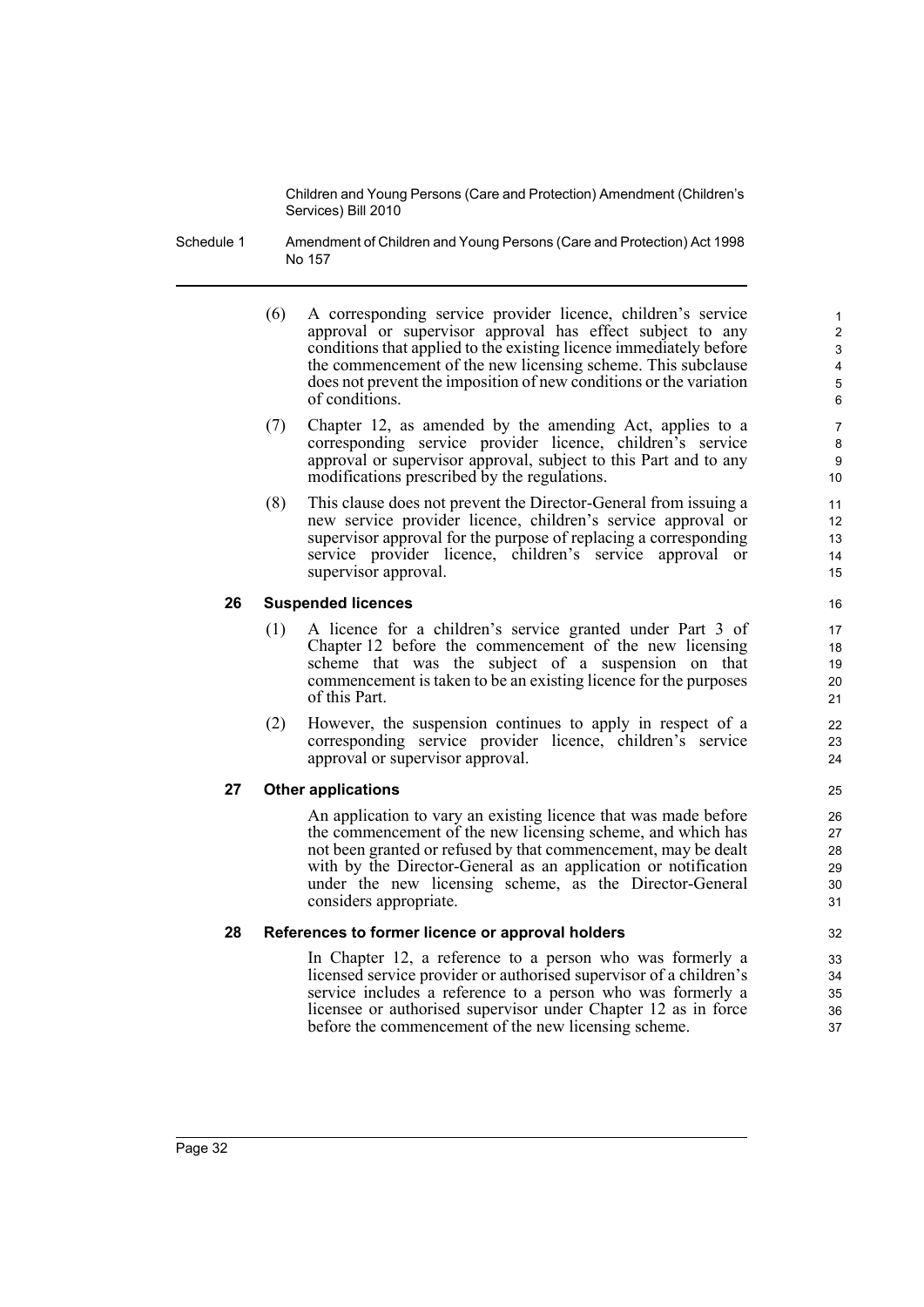Amendment of other Acts Schedule 2

<span id="page-40-0"></span>

|       | <b>Schedule 2</b><br><b>Amendment of other Acts</b>                                                                                                         | 1              |  |  |
|-------|-------------------------------------------------------------------------------------------------------------------------------------------------------------|----------------|--|--|
| 2.1   | <b>Children and Young Persons Legislation (Repeal and</b><br>Amendment) Act 1998 No 158                                                                     |                |  |  |
| [1]   | <b>Schedule 2 Amendment of other Acts</b>                                                                                                                   | 4              |  |  |
|       | Omit Schedule 2.9.                                                                                                                                          | 5              |  |  |
| $[2]$ | Schedule 2.13                                                                                                                                               | 6              |  |  |
|       | Omit the subschedule.                                                                                                                                       | 7              |  |  |
| [3]   | Schedule 2.26                                                                                                                                               | 8              |  |  |
|       | Omit the subschedule.                                                                                                                                       | 9              |  |  |
| 2.2   | <b>Commission for Children and Young People Act 1998 No 146</b>                                                                                             | 10             |  |  |
| [1]   | Section 45 Application of background checking provisions to adult<br>persons residing with authorised carers or children's service providers                | 11<br>12       |  |  |
|       | Omit "licensed" wherever occurring in the definition of <i>children's service</i><br><i>provider</i> in section 45 (1).                                     | 13<br>14       |  |  |
|       | Insert instead "approved".                                                                                                                                  | 15             |  |  |
| [2]   | Section 45 (3) (a)                                                                                                                                          | 16             |  |  |
|       | Insert "provider" after "licensed service".                                                                                                                 | 17             |  |  |
| 2.3   | <b>Companion Animals Act 1998 No 87</b>                                                                                                                     | 18             |  |  |
|       | Section 14 Dogs prohibited in some public places                                                                                                            | 19             |  |  |
|       | Omit "a child care service as defined in the Children (Care and Protection)<br>Act 1987" from section 14 (1) (f).                                           | 20<br>21       |  |  |
|       | Insert instead "an approved children's service within the meaning of<br>Chapter 12 of the Children and Young Persons (Care and Protection) Act<br>$1998$ ". | 22<br>23<br>24 |  |  |
| 2.4   | <b>Criminal Records Act 1991 No 8</b>                                                                                                                       | 25             |  |  |
|       | Section 15 Employment in certain occupations                                                                                                                | 26             |  |  |
|       | Omit ", teachers aide or a provider of child care services under Part 3 of the<br>Children (Care and Protection) Act 1987" from section 15 (1).             | 27<br>28       |  |  |
|       | Insert instead "or teachers aide".                                                                                                                          | 29             |  |  |